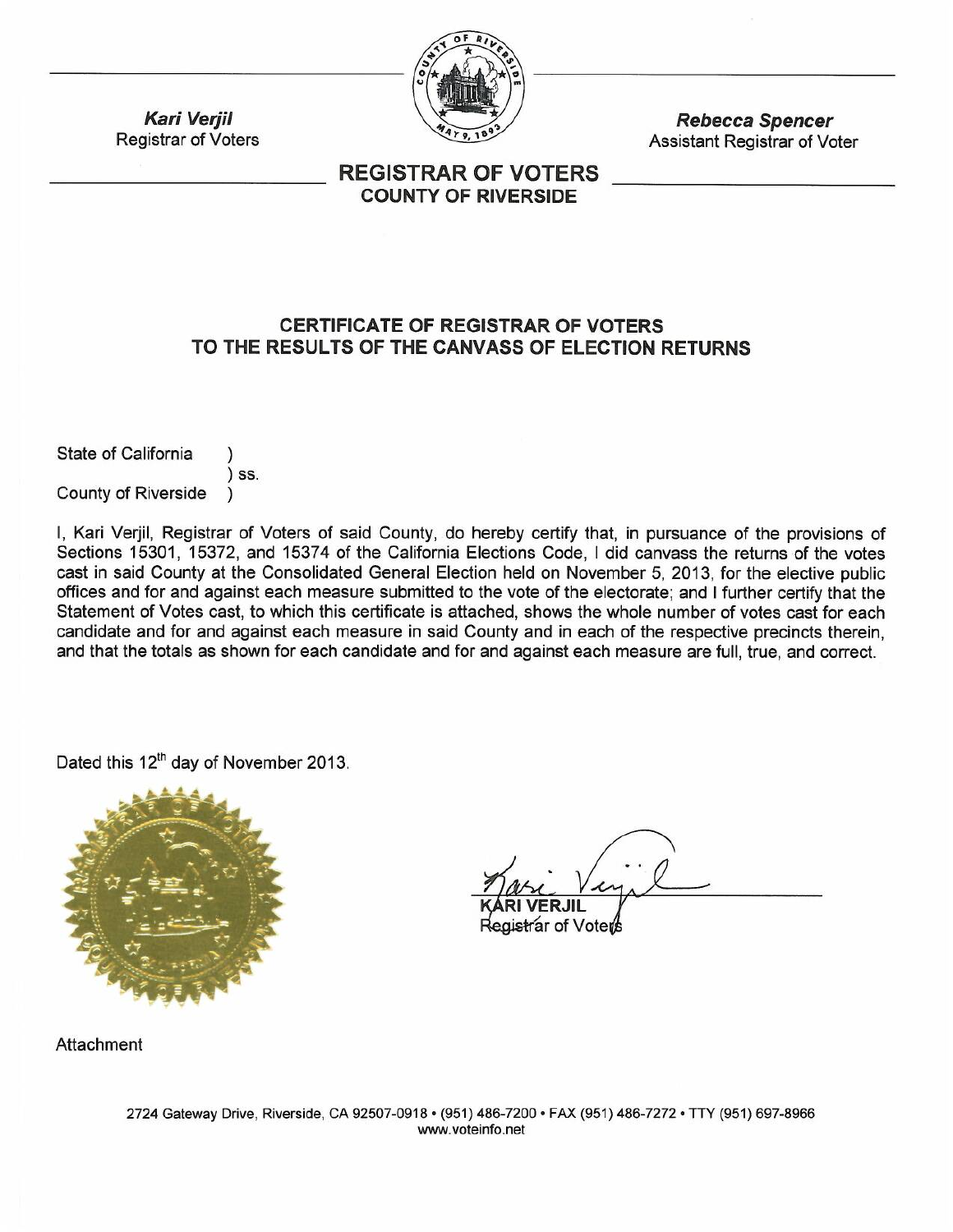| 100002                                                  |                   |                            |                |                            |                               |                          |                                         |                          | <b>BANNING UNIFIED SCHOOL DISTRICT</b>               |  |           |  |
|---------------------------------------------------------|-------------------|----------------------------|----------------|----------------------------|-------------------------------|--------------------------|-----------------------------------------|--------------------------|------------------------------------------------------|--|-----------|--|
|                                                         |                   |                            |                |                            |                               |                          |                                         |                          |                                                      |  |           |  |
|                                                         | Registration      | <b>Ballots Cast</b>        | Turnout (%)    | <b>JOHN KALANI</b>         | JAMES C. "JIM" SMITH          | <b>JAN SPANN</b>         | DAVID "MR. VAN" VANDEN<br><b>HEUVEL</b> | <b>MARTHA A. BEDERIO</b> |                                                      |  |           |  |
| 31847 SOUTH BANNING                                     |                   |                            | 0.00           | 0                          | $\mathbf 0$                   |                          |                                         |                          |                                                      |  |           |  |
| 31847 - Vote by Mail Reporting<br>31853 TWIN PINES      | 107               | $\mathbf 0$                | 0.00<br>0.93   | $\mathbf 0$                | $\overline{0}$<br>$***$       | $\bf{0}$<br>***          |                                         |                          | <b>Insufficient Turnout to Protect Voter Privacy</b> |  | ********* |  |
| 31853 - Vote by Mail Reporting                          | 107               | 33                         | 30.84          | 19                         | 12                            | 6                        | 13                                      |                          |                                                      |  |           |  |
| 36802 SOBOBA HOT SPGS                                   |                   | $\pmb{0}$                  | 0.00           | 0                          | $\bf{0}$                      | 0                        | $\Omega$                                |                          |                                                      |  |           |  |
| 36802 - Vote by Mail Reporting<br>37801 SBDO NF         | 42                | $\mathbf 0$<br>C           | 0.00<br>0.00   | $\mathbf 0$<br>$\pmb{0}$   | $\mathbf 0$<br>$\overline{0}$ | $\Omega$<br>$\pmb{0}$    |                                         |                          |                                                      |  |           |  |
| 37801 - Vote by Mail Reporting                          | 42                |                            | 2.38           |                            |                               | $***$<br>********        |                                         |                          | <b>Insufficient Turnout to Protect Voter Privacy</b> |  | ********* |  |
| 37802 SBDO NF                                           | $\mathbf 0$<br>0  | $\mathbf 0$                | 0.00           | $\pmb{0}$                  | $\bf 0$<br>$\bf{0}$           | $\mathbf 0$              |                                         |                          |                                                      |  |           |  |
| 37802 - Vote by Mail Reporting<br>37813 SBDO NF         | 20                | C<br>C                     | 0.00<br>0.00   | 0<br>$\overline{0}$        | $\mathbf{0}$                  | 0<br>$\pmb{0}$           | 0                                       |                          |                                                      |  |           |  |
| 37813 - Vote by Mail Reporting                          | 20                |                            | 20.00          |                            | $***$                         | ***                      |                                         |                          | <b>Insufficient Turnout to Protect Voter Privacy</b> |  | ********* |  |
| 37856 SBDO NF<br>37856 - Vote by Mail Reporting         |                   | $\mathbf 0$<br>$\mathbf 0$ | 0.00<br>0.00   | $\mathbf 0$<br>$\mathbf 0$ | $\mathbf 0$<br>$\mathbf 0$    | 0<br>$\mathbf 0$         | $\Omega$                                |                          |                                                      |  |           |  |
| 37857 SBDO NF                                           |                   | O                          | 0.00           | $\mathbf 0$                | $\overline{0}$                | $\mathbf 0$              | $\Omega$                                |                          |                                                      |  |           |  |
| 37857 - Vote by Mail Reporting                          |                   | C                          | 0.00           |                            | 0                             |                          | 0                                       |                          |                                                      |  |           |  |
| 40000 DESERT HOT SPGS<br>40000 - Vote by Mail Reporting |                   | C<br>$\mathbf C$           | 0.00<br>0.00   |                            | 0<br>$\Omega$                 |                          |                                         |                          |                                                      |  |           |  |
| 41000 PALM SPRINGS                                      |                   | $\mathbf 0$                | 0.00           |                            | $\mathbf 0$                   |                          |                                         |                          |                                                      |  |           |  |
| 41000 - Vote by Mail Reporting                          |                   | $\mathbf 0$                | 0.00           |                            | $\overline{0}$                | $\Omega$                 |                                         |                          |                                                      |  |           |  |
| 41001 PALM SPRINGS<br>41001 - Vote by Mail Reporting    |                   | O<br>C                     | 0.00<br>0.00   |                            | $\mathbf 0$<br>$\Omega$       |                          | $\Omega$                                |                          |                                                      |  |           |  |
| 51700 THE BLUFF                                         | 45                | 0                          | 0.00           |                            | $\Omega$                      |                          |                                         |                          |                                                      |  |           |  |
| 51700 - Vote by Mail Reporting                          | 45                | 14                         | 31.11          |                            | $\mathbf 0$                   |                          | 14                                      |                          |                                                      |  |           |  |
| 51701 THE BLUFF<br>51701 - Vote by Mail Reporting       | 200<br>200        | $\mathbf 0$<br>61          | 0.00<br>30.50  |                            | $\mathbf 0$<br>10             | 22                       | $\mathbf 0$<br>29                       | 30                       |                                                      |  |           |  |
| 51826 MORONGO RES                                       | 147               | $\mathbf 0$                | 0.00           | $\mathbf 0$                | $\mathbf 0$                   |                          | $\bf 0$                                 | C                        |                                                      |  |           |  |
| 51826 - Vote by Mail Reporting<br>51827 MORONGO RES     | 147<br>243        | 32<br>$\pmb{0}$            | 21.77<br>0.00  |                            | 8<br>$\mathbf 0$              |                          | 17<br>0                                 | 22<br>$\mathsf{C}$       |                                                      |  |           |  |
| 51827 - Vote by Mail Reporting                          | 243               | 44                         | 18.11          |                            | 13                            | 4                        | 27                                      | 24                       |                                                      |  |           |  |
| 51828 MORONGO RES                                       | 14                | $\mathbf 0$                | 0.00           | 0                          | $\overline{0}$                | $\pmb{0}$                |                                         |                          |                                                      |  | ********* |  |
| 51828 - Vote by Mail Reporting<br>51829 MORONGO RES     | 14<br>$\mathbf 0$ | $\mathbf 0$                | 7.14<br>0.00   | $\mathbf 0$                | $***$<br>$\pmb{0}$            | ****<br>$\boldsymbol{0}$ | $\overline{0}$                          | $\mathbf 0$              | <b>Insufficient Turnout to Protect Voter Privacy</b> |  |           |  |
| 51829 - Vote by Mail Reporting                          | 0                 | $\mathbf 0$                | 0.00           | $\mathbf 0$                | $\mathbf{0}$                  | $\mathbf 0$              | $\mathbf{0}$                            | $\Omega$                 |                                                      |  |           |  |
| 51830 MORONGO RES                                       |                   | C                          | 0.00           |                            |                               |                          |                                         |                          |                                                      |  |           |  |
| 51830 - Vote by Mail Reporting<br>51831 MORONGO RES     | በ                 | $\mathbf 0$<br>C           | 0.00<br>0.00   |                            | $\Omega$<br>$\Omega$          | $\Omega$                 | O<br>$\Omega$                           |                          |                                                      |  |           |  |
| 51831 - Vote by Mail Reporting                          | 0                 | $\mathbf 0$                | 0.00           | $\Omega$                   | $\mathbf 0$                   | $\Omega$                 | $\Omega$                                | C                        |                                                      |  |           |  |
| 51832 MORONGO RES<br>51832 - Vote by Mail Reporting     | $\Omega$<br>0     | $\mathbf 0$<br>C           | 0.00<br>0.00   | $\mathbf 0$<br>$\Omega$    | $\mathbf 0$<br>0              | $\mathbf 0$<br>0         | $\Omega$<br>$\Omega$                    | $\Omega$<br>C            |                                                      |  |           |  |
| 51833 MORONGO RES                                       | 0                 | $\mathbf 0$                | 0.00           |                            | $\Omega$                      | 0                        | $\Omega$                                |                          |                                                      |  |           |  |
| 51833 - Vote by Mail Reporting                          | 0                 | $\mathbf{C}$               | 0.00           |                            | $\Omega$                      | $\Omega$                 | $\Omega$                                |                          |                                                      |  |           |  |
| 51836 MORONGO RES<br>51836 - Vote by Mail Reporting     | 86<br>86          | $\mathbf 0$<br>18          | 0.00<br>20.93  |                            | $\mathbf 0$<br>$\overline{7}$ | $\Omega$<br>11           | $\Omega$<br>6                           |                          |                                                      |  |           |  |
| 51838 MORONGO RES                                       | $\mathbf 0$       | $\mathbf 0$                | 0.00           | $\mathbf 0$                | $\mathbf 0$                   | $\mathbf 0$              | $\mathbf 0$                             | $\Omega$                 |                                                      |  |           |  |
| 51838 - Vote by Mail Reporting                          |                   | 0                          | 0.00           | $\Omega$                   | $\mathbf 0$                   | 0                        | $\Omega$                                | C                        |                                                      |  |           |  |
| 51839 MORONGO RES<br>51839 - Vote by Mail Reporting     | 0                 | C<br>$\mathbf 0$           | 0.00<br>0.00   |                            | $\Omega$<br>$\Omega$          |                          |                                         |                          |                                                      |  |           |  |
| 51840 MORONGO RES                                       | $\Omega$          | $\mathbf 0$                | 0.00           |                            | $\overline{0}$                | $\Omega$                 |                                         |                          |                                                      |  |           |  |
| 51840 - Vote by Mail Reporting                          | $\mathbf 0$       | $\mathbf 0$                | 0.00           | $\mathbf 0$<br>$\mathbf 0$ | $\mathbf 0$<br>$\mathbf 0$    | $\Omega$<br>$\mathbf 0$  | $\Omega$                                |                          |                                                      |  |           |  |
| 51846 SOUTH BANNING<br>51846 - Vote by Mail Reporting   | 77<br>77          | $\mathbf 0$<br>11          | 0.00<br>14.29  | $\overline{2}$             | 4                             | 5                        | З                                       |                          |                                                      |  |           |  |
| 51848 SOUTH BANNING                                     |                   | $\mathbf 0$                | 0.00           | $\mathbf 0$                | $\overline{0}$                | $\pmb{0}$                |                                         |                          |                                                      |  |           |  |
| 51848 - Vote by Mail Reporting<br>51849 SOUTH BANNING   | 0                 | $\mathbf 0$                | 100.00<br>0.00 | $\mathbf 0$                | $***$<br>$\mathbf 0$          | ******<br>$\mathbf 0$    |                                         |                          | Insufficient Turnout to Protect Voter Privacy        |  | ********* |  |
| 51849 - Vote by Mail Reporting                          | $\mathbf 0$       | $\mathbf 0$                | 0.00           | $\mathbf 0$                | $\mathbf 0$                   | $\mathbf 0$              | $\mathbf 0$                             | $\mathbf 0$              |                                                      |  |           |  |
| 51859 CABAZON                                           | 743               | 106                        | 14.27          | 20                         | 18                            | 44                       | 38                                      | 54                       |                                                      |  |           |  |
| 51859 - Vote by Mail Reporting<br>51860 CABAZON         | 743               | 109<br>0                   | 14.67<br>0.00  | 10<br>0                    | 19<br>0                       | 39<br>0                  | 45<br>0                                 | 65<br>0                  |                                                      |  |           |  |
| 51860 - Vote by Mail Reporting                          |                   | $\mathbf{C}$               | 0.00           | 0                          | 0                             | $\mathbf 0$              | $\mathbf 0$                             | 0                        |                                                      |  |           |  |
| 51870 SAN GORGONIO                                      |                   | $\Omega$                   | 0.00           | $\mathbf 0$                | $\mathbf 0$                   | $\mathbf{0}$             | $\Omega$                                | $\mathbf 0$              |                                                      |  |           |  |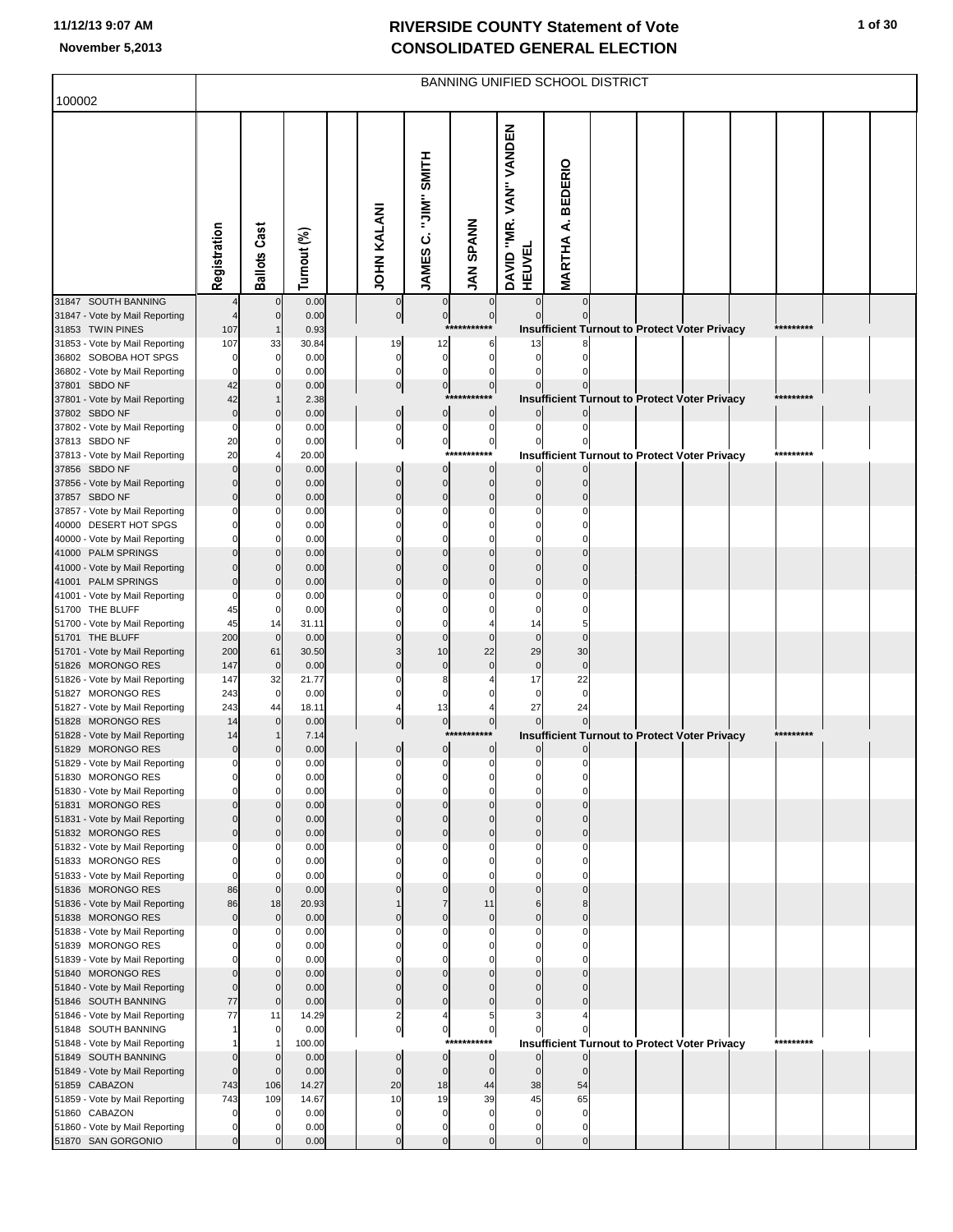| 100002                                                  |                |                            |                |                         |                          |                                | <b>BANNING UNIFIED SCHOOL DISTRICT</b>  |                            |  |                                                      |           |  |
|---------------------------------------------------------|----------------|----------------------------|----------------|-------------------------|--------------------------|--------------------------------|-----------------------------------------|----------------------------|--|------------------------------------------------------|-----------|--|
|                                                         |                |                            |                |                         |                          |                                |                                         |                            |  |                                                      |           |  |
|                                                         | Registration   | <b>Ballots Cast</b>        | Turnout (%)    | <b>JOHN KALANI</b>      | <b>JAMES C. "JIM"</b>    | <b>JAN SPANN</b>               | DAVID "MR. VAN" VANDEN<br><b>HEUVEL</b> | <b>MARTHA A. BEDERIO</b>   |  |                                                      |           |  |
| 51870 - Vote by Mail Reporting<br>51872 SAN GORGONIO    |                | 0<br>$\mathbf 0$           | 0.00<br>0.00   | $\Omega$                |                          | $\mathbf 0$<br>$\pmb{0}$       | $\mathbf 0$                             | $\pmb{0}$<br>$\mathbf 0$   |  |                                                      |           |  |
| 51872 - Vote by Mail Reporting                          |                | $\pmb{0}$                  | 0.00           | $\mathbf 0$             | $\mathbf 0$              | $\mathbf 0$                    | $\mathbf 0$                             | $\pmb{0}$                  |  |                                                      |           |  |
| 51873 SAN GORGONIO                                      | 54<br>54       | $\mathbf 0$<br>5           | 0.00<br>9.26   | 0                       | 0<br>2                   | $\Omega$                       | 0                                       | $\mathbf 0$<br>$\mathbf 0$ |  |                                                      |           |  |
| 51873 - Vote by Mail Reporting<br>51874 SAN GORGONIO    | 206            | $\mathbf 0$                | 0.00           | 0                       | $\Omega$                 | $\mathbf 0$                    | 0                                       | $\mathbf 0$                |  |                                                      |           |  |
| 51874 - Vote by Mail Reporting                          | 206            | 31                         | 15.05          | 5                       | 9                        | 12                             | 9                                       | 14                         |  |                                                      |           |  |
| 51875 SAN GORGONIO                                      |                | $\pmb{0}$                  | 0.00           | $\Omega$                | $\Omega$                 | $\pmb{0}$                      | $\mathbf 0$                             | $\mathbf 0$                |  |                                                      |           |  |
| 51875 - Vote by Mail Reporting<br>51876 SAN GORGONIO    |                | $\pmb{0}$<br>$\mathbf 0$   | 0.00<br>0.00   | $\mathbf 0$<br>$\Omega$ | $\mathbf 0$<br>0         | $\mathbf 0$<br>0               | $\overline{0}$<br>0                     | $\pmb{0}$<br>$\mathbf 0$   |  |                                                      |           |  |
| 51876 - Vote by Mail Reporting                          |                | $\mathbf 0$                | 0.00           | 0                       | 0                        | $\Omega$                       | 0                                       | $\mathbf 0$                |  |                                                      |           |  |
| 51877 SAN GORGONIO                                      |                | $\overline{0}$             | 0.00           | 0                       | 0                        | $\Omega$                       | $\Omega$                                | $\mathbf 0$                |  |                                                      |           |  |
| 51877 - Vote by Mail Reporting<br>51878 SAN GORGONIO    | 27             | $\mathbf 0$<br>$\pmb{0}$   | 0.00<br>0.00   | 0                       | 0<br>$\Omega$            | $\mathbf 0$<br>$\Omega$        | $\mathbf 0$<br>$\mathbf 0$              | $\mathbf 0$<br>$\mathbf 0$ |  |                                                      |           |  |
| 51878 - Vote by Mail Reporting                          | 27             | 5                          | 18.52          |                         | 0                        |                                | $\overline{2}$                          |                            |  |                                                      |           |  |
| 54052 BEAUMONT                                          |                | $\mathbf 0$                | 0.00           |                         |                          | $\Omega$                       | $\Omega$                                | $\mathbf 0$                |  |                                                      |           |  |
| 54052 - Vote by Mail Reporting<br>54058 BEAUMONT        |                | $\mathbf 0$<br>$\mathbf 0$ | 0.00<br>0.00   | 0                       |                          | $\Omega$<br>$\mathbf 0$        | $\Omega$                                | $\mathbf 0$<br>$\mathbf 0$ |  |                                                      |           |  |
| 54058 - Vote by Mail Reporting                          |                | $\mathbf 0$                | 0.00           | 0                       | 0                        | $\pmb{0}$                      | $\mathbf 0$                             | $\mathbf 0$                |  |                                                      |           |  |
| 55006 BANNING                                           | 1855           | 66                         | 3.56           | 5                       | 9                        | 43                             | 21                                      | 50                         |  |                                                      |           |  |
| 55006 - Vote by Mail Reporting<br>55011 BANNING         | 1855<br>2356   | 561<br>80                  | 30.24<br>3.40  | 32<br>$\overline{7}$    | 194<br>17                | 269<br>54                      | 160<br>18                               | 347<br>57                  |  |                                                      |           |  |
| 55011 - Vote by Mail Reporting                          | 2356           | 802                        | 34.04          | 40                      | 274                      | 426                            | 198                                     | 519                        |  |                                                      |           |  |
| 55014 BANNING                                           | 1710           | 35                         | 2.05           | 3                       | 8                        | 17                             | 15                                      | 21                         |  |                                                      |           |  |
| 55014 - Vote by Mail Reporting<br>55018 BANNING         | 1710<br>1902   | 291<br>59                  | 17.02<br>3.10  | 15<br>3                 | 69<br>15                 | 92<br>20                       | 128<br>35                               | 186<br>32                  |  |                                                      |           |  |
| 55018 - Vote by Mail Reporting                          | 1902           | 240                        | 12.62          | 20                      | 67                       | 92                             | 105                                     | 122                        |  |                                                      |           |  |
| 55020 BANNING                                           | 2019           | 46                         | 2.28           | 2                       | 9                        | 17                             | 22                                      | 29                         |  |                                                      |           |  |
| 55020 - Vote by Mail Reporting                          | 2019<br>1620   | 266<br>27                  | 13.17          | 20<br>$\overline{2}$    | 57                       | 85                             | 129                                     | 172                        |  |                                                      |           |  |
| 55025 BANNING<br>55025 - Vote by Mail Reporting         | 1620           | 166                        | 1.67<br>10.25  | 13                      | 5<br>37                  | 15<br>53                       | 8<br>78                                 | 16<br>106                  |  |                                                      |           |  |
| 59800 PALM OASIS                                        |                | $\mathbf 0$                | 0.00           | 0                       |                          | $\pmb{0}$                      | $\mathbf 0$                             | $\pmb{0}$                  |  |                                                      |           |  |
| 59800 - Vote by Mail Reporting                          | $\mathbf 0$    | $\pmb{0}$<br>$\mathbf 0$   | 0.00<br>0.00   | $\overline{0}$<br>0     | $\pmb{0}$<br>$\mathbf 0$ | $\overline{0}$<br>$\mathbf{0}$ | $\pmb{0}$<br>0                          | $\pmb{0}$<br>$\mathbf{0}$  |  |                                                      |           |  |
| 59802 PALM OASIS<br>59802 - Vote by Mail Reporting      | $\mathbf 0$    | 0                          | 0.00           |                         |                          |                                |                                         | 0                          |  |                                                      |           |  |
|                                                         |                |                            |                |                         |                          |                                |                                         |                            |  |                                                      |           |  |
| <b>Precinct Totals</b>                                  | 13484          | 420                        | 3.11           | 43                      | 81                       | 210                            | 158                                     | 259                        |  |                                                      |           |  |
| Vote by Mail Reporting Totals                           | 13484          | 2696                       | 19.99          | 190                     | 784                      | 1128                           | 966                                     | 1634                       |  |                                                      |           |  |
|                                                         |                |                            |                |                         |                          |                                |                                         |                            |  |                                                      |           |  |
| <b>Grand Totals</b><br><b>Riverside County</b>          | 13484<br>13484 | 3116<br>3116               | 23.11<br>23.11 | 233<br>233              | 865<br>865               | 1338<br>1338                   | 1124<br>1124                            | 1893<br>1893               |  |                                                      |           |  |
| 36th Congressional District                             | 13484          | 3116                       | 23.11          | 233                     | 865                      | 1338                           | 1124                                    | 1893                       |  |                                                      |           |  |
| 23rd Senatorial District                                | 13129          | 3070                       | 23.38          | 223                     | 853                      | 1322                           | 1112                                    | 1877                       |  |                                                      |           |  |
| 28th Senatorial District<br>42nd Assembly District      | 355<br>13464   | 46<br>3112                 | 12.96<br>23.11 | 10<br>232               | 12<br>865                | 16<br>1337                     | 12<br>1123                              | 16<br>1892                 |  |                                                      |           |  |
| 56th Assembly District                                  |                | $\mathbf 0$                | 0.00           | $\overline{0}$          | $\overline{0}$           | $\overline{0}$                 |                                         | 0                          |  |                                                      |           |  |
| 71st Assembly District                                  | 20             | $\overline{4}$             | 20.00          |                         | $***$                    | *****                          |                                         |                            |  | <b>Insufficient Turnout to Protect Voter Privacy</b> | ********* |  |
| STATE BOARD OF EQUALIZATI<br>3rd SUPERVISORIAL DISTRICT | 13484<br>173   | 3116<br>39                 | 23.11<br>22.54 | 233<br>21               | 865<br>13                | 1338<br>7                      | 1124<br>15                              | 1893<br>9                  |  |                                                      |           |  |
| 4th SUPERVISORIAL DISTRICT                              | $\Omega$       | $\pmb{0}$                  | 0.00           | $\mathbf 0$             | $\mathbf 0$              | $\overline{0}$                 | $\mathbf 0$                             | $\mathbf 0$                |  |                                                      |           |  |
| 5th SUPERVISORIAL DISTRICT                              | 13311          | 3077                       | 23.12          | 212                     | 852                      | 1331                           | 1109                                    | 1884                       |  |                                                      |           |  |
| City of Banning                                         | 11462          | 2639                       | 23.02          | 162                     | 761                      | 1183                           | 917                                     | 1657                       |  |                                                      |           |  |
| City of Beaumont<br>City of Desert Hot Springs          |                | $\mathbf 0$<br>$\mathbf 0$ | 0.00<br>0.00   | 0<br>0                  |                          | $\mathbf 0$<br>$\Omega$        | $\Omega$                                | 0<br>$\mathbf 0$           |  |                                                      |           |  |
| City of Palm Springs                                    |                | $\mathbf 0$                | 0.00           | 0                       |                          | $\Omega$                       | $\mathbf 0$                             | $\mathbf 0$                |  |                                                      |           |  |
| Unincorporated Area                                     | 2022           | 477                        | 23.59          | 71                      | 104                      | 155                            | 207                                     | 236                        |  |                                                      |           |  |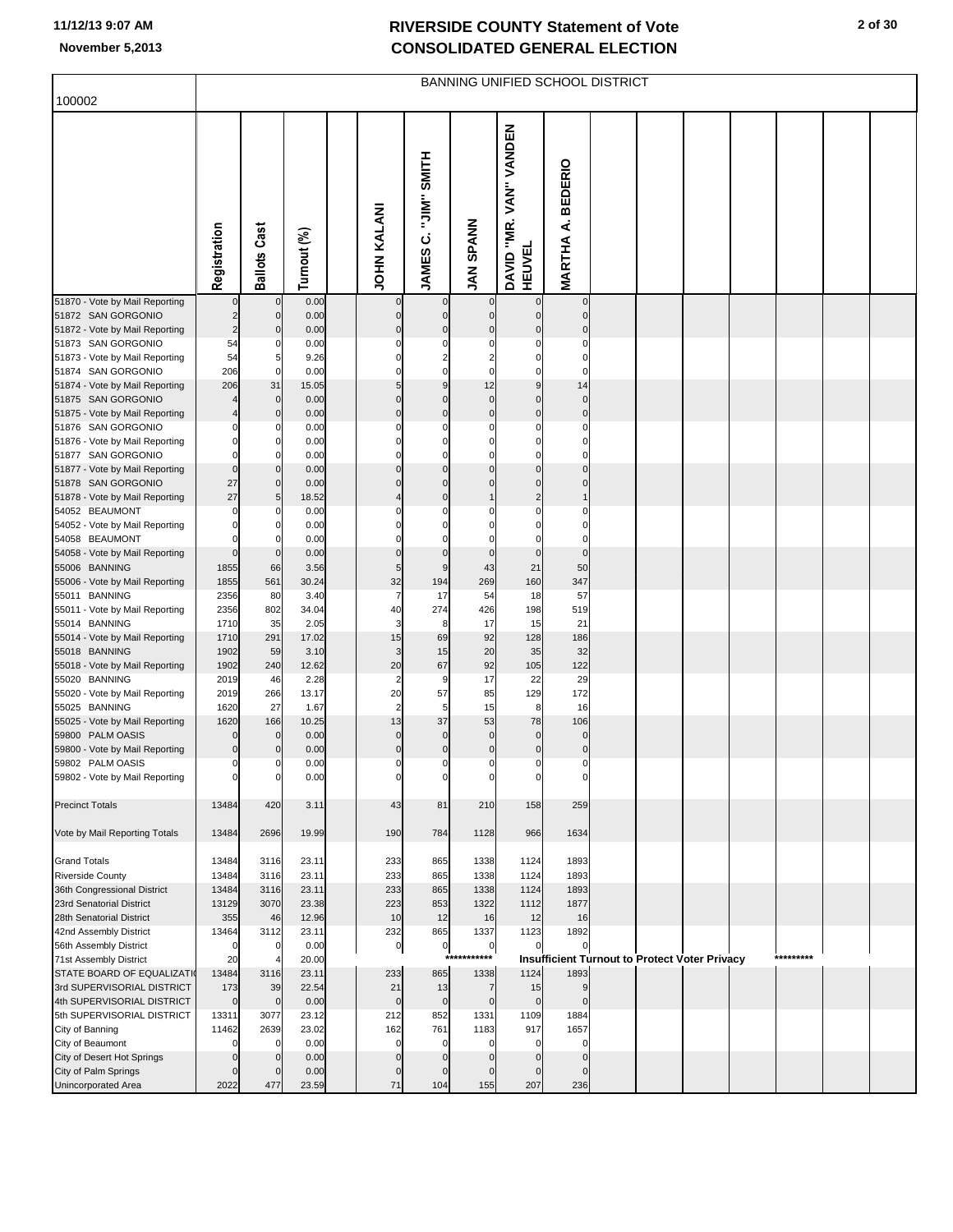| 100003                                                  |                 |                            |               |                            |                               |                             | MORENO VALLEY USD, ST |  |  |  |  |
|---------------------------------------------------------|-----------------|----------------------------|---------------|----------------------------|-------------------------------|-----------------------------|-----------------------|--|--|--|--|
|                                                         | Registration    | <b>Ballots Cast</b>        | Turnout (%)   | <b>MAC MILLAN</b><br>JANET | <b>BACA</b><br>JENNIFER       | <b>BAUGH</b><br>щi<br>GARY  |                       |  |  |  |  |
| 11232 RIVERSIDE/WD 2<br>11232 - Vote by Mail Reporting  | 3               | $\mathbf 0$<br>$\bf 0$     | 0.00<br>0.00  | $\mathbf 0$<br>$\mathbf 0$ | $\pmb{0}$                     | $\pmb{0}$<br>$\pmb{0}$      |                       |  |  |  |  |
| 11806 BOX SPRINGS MTN                                   | 134             | $\mathbf 0$                | 0.00          | $\mathbf 0$                | $\pmb{0}$                     | $\pmb{0}$                   |                       |  |  |  |  |
| 11806 - Vote by Mail Reporting                          | 134             | 19                         | 14.18         | 5                          | 3                             | 11                          |                       |  |  |  |  |
| 11809 BOX SPRINGS MTN<br>11809 - Vote by Mail Reporting |                 | $\mathbf 0$<br>$\mathbf 0$ | 0.00<br>0.00  | 0<br>$\Omega$              | 0<br>0                        | $\pmb{0}$<br>$\mathbf 0$    |                       |  |  |  |  |
| 11972 MARCH ARB                                         | 0               | $\mathbf 0$                | 0.00          | $\mathbf 0$                | $\mathbf 0$                   | $\pmb{0}$                   |                       |  |  |  |  |
| 11972 - Vote by Mail Reporting<br>12901 UNIVERSITY CITY | $\Omega$<br>268 | $\bf 0$<br>$\mathbf 0$     | 0.00<br>0.00  | $\mathbf 0$<br>$\mathbf 0$ | $\mathbf 0$<br>$\pmb{0}$      | $\pmb{0}$<br>$\overline{0}$ |                       |  |  |  |  |
| 12901 - Vote by Mail Reporting                          | 268             | 37                         | 13.81         | 13                         | 6                             | 15                          |                       |  |  |  |  |
| 50103 MORENO VALLEY/1                                   | 2448            | 26                         | 1.06          | 13                         | 5                             | 8                           |                       |  |  |  |  |
| 50103 - Vote by Mail Reporting<br>50105 MORENO VALLEY/1 | 2448<br>2892    | 215<br>39                  | 8.78<br>1.35  | 69<br>11                   | 38<br>$\mathbf{3}$            | 107<br>23                   |                       |  |  |  |  |
| 50105 - Vote by Mail Reporting                          | 2892            | 179                        | 6.19          | 53                         | 33                            | 84                          |                       |  |  |  |  |
| 50109 MORENO VALLEY/1                                   | 3538            | 24                         | 0.68          | 5                          | 5                             | 14                          |                       |  |  |  |  |
| 50109 - Vote by Mail Reporting<br>50117 MORENO VALLEY/1 | 3538<br>2305    | 226<br>14                  | 6.39<br>0.61  | 68<br>6                    | 57<br>$\mathbf{1}$            | 94<br>$\overline{7}$        |                       |  |  |  |  |
| 50117 - Vote by Mail Reporting                          | 2305            | 128                        | 5.55          | 50                         | 25                            | 52                          |                       |  |  |  |  |
| 50119 MORENO VALLEY/1                                   | 2988            | 42                         | 1.41          | 14                         | $\,6$                         | 22                          |                       |  |  |  |  |
| 50119 - Vote by Mail Reporting<br>50203 MORENO VALLEY/2 | 2988<br>1978    | 207<br>55                  | 6.93<br>2.78  | 74<br>12                   | 54<br>3                       | 79<br>39                    |                       |  |  |  |  |
| 50203 - Vote by Mail Reporting                          | 1978            | 165                        | 8.34          | 38                         | 24                            | 97                          |                       |  |  |  |  |
| 50205 MORENO VALLEY/2                                   | 2102            | 57                         | 2.71          | 11                         | $\overline{\mathbf{c}}$       | 44                          |                       |  |  |  |  |
| 50205 - Vote by Mail Reporting<br>50209 MORENO VALLEY/2 | 2102<br>1741    | 234<br>34                  | 11.13<br>1.95 | 63<br>9                    | 19<br>$\overline{7}$          | 148<br>18                   |                       |  |  |  |  |
| 50209 - Vote by Mail Reporting                          | 1741            | 156                        | 8.96          | 51                         | 26                            | 77                          |                       |  |  |  |  |
| 50213 MORENO VALLEY/2                                   | 1413            | 37                         | 2.62          | $\overline{7}$             | $\overline{2}$                | 26                          |                       |  |  |  |  |
| 50213 - Vote by Mail Reporting<br>50215 MORENO VALLEY/2 | 1413<br>1815    | 134<br>10                  | 9.48<br>0.55  | 44<br>$\mathbf 0$          | 16<br>$\overline{\mathbf{c}}$ | 74<br>8                     |                       |  |  |  |  |
| 50215 - Vote by Mail Reporting                          | 1815            | 152                        | 8.37          | 39                         | 31                            | 78                          |                       |  |  |  |  |
| 50220 MORENO VALLEY/2<br>50220 - Vote by Mail Reporting | 1844<br>1844    | 16<br>140                  | 0.87<br>7.59  | $\overline{2}$<br>39       | 3<br>18                       | $\boldsymbol{9}$<br>82      |                       |  |  |  |  |
| 50223 MORENO VALLEY/2                                   | 3088            | 28                         | 0.91          | $\overline{7}$             | $\,$ 6                        | 15                          |                       |  |  |  |  |
| 50223 - Vote by Mail Reporting                          | 3088            | 245                        | 7.93          | 77                         | 37                            | 125                         |                       |  |  |  |  |
| 50228 MORENO VALLEY/2<br>50228 - Vote by Mail Reporting | 1808<br>1808    | -31<br>159                 | 1.71<br>8.79  | 52                         | 22                            | 28<br>83                    |                       |  |  |  |  |
| 50234 MORENO VALLEY/2                                   | 2452            | 51                         | 2.08          | 16                         | $\bf8$                        | 27                          |                       |  |  |  |  |
| 50234 - Vote by Mail Reporting                          | 2452            | 276                        | 11.26         | 75                         | 32                            | 164                         |                       |  |  |  |  |
| 50304 MORENO VALLEY/3<br>50304 - Vote by Mail Reporting | 1466<br>1466    | 42<br>176                  | 2.86<br>12.01 | $\overline{7}$<br>65       | 3<br>19                       | 32<br>89                    |                       |  |  |  |  |
| 50308 MORENO VALLEY/3                                   | 2623            | 27                         | 1.03          | 8                          | 3                             | 16                          |                       |  |  |  |  |
| 50308 - Vote by Mail Reporting<br>50310 MORENO VALLEY/3 | 2623<br>3138    | 173<br>113                 | 6.60<br>3.60  | 69<br>30                   | 42<br>3                       | 58<br>80                    |                       |  |  |  |  |
| 50310 - Vote by Mail Reporting                          | 3138            | 401                        | 12.78         | 113                        | 39                            | 245                         |                       |  |  |  |  |
| 50313 MORENO VALLEY/3                                   | 2178            | 32                         | 1.47          | 3                          | $\overline{c}$                | 26                          |                       |  |  |  |  |
| 50313 - Vote by Mail Reporting<br>50318 MORENO VALLEY/3 | 2178<br>2735    | 220<br>31                  | 10.10<br>1.13 | 68<br>12                   | 29<br>$\mathbf 0$             | 116<br>19                   |                       |  |  |  |  |
| 50318 - Vote by Mail Reporting                          | 2735            | 260                        | 9.51          | 74                         | 29                            | 154                         |                       |  |  |  |  |
| 50327 MORENO VALLEY/3                                   | 2690            | 31                         | 1.15          | 8                          | 3                             | 20                          |                       |  |  |  |  |
| 50327 - Vote by Mail Reporting<br>50403 MORENO VALLEY/4 | 2690<br>1598    | 227<br>22                  | 8.44<br>1.38  | 58<br>5                    | 34<br>$\overline{7}$          | 128<br>10                   |                       |  |  |  |  |
| 50403 - Vote by Mail Reporting                          | 1598            | 116                        | 7.26          | 35                         | 24                            | 53                          |                       |  |  |  |  |
| 50407 MORENO VALLEY/4                                   | 2784            | 28                         | 1.01          | 6                          | 4                             | 17                          |                       |  |  |  |  |
| 50407 - Vote by Mail Reporting<br>50408 MORENO VALLEY/4 | 2784<br>1933    | 180<br>42                  | 6.47<br>2.17  | 61<br>16                   | 47<br>$\overline{2}$          | 67<br>24                    |                       |  |  |  |  |
| 50408 - Vote by Mail Reporting                          | 1933            | 132                        | 6.83          | 39                         | 21                            | 67                          |                       |  |  |  |  |
| 50501 MORENO VALLEY/5                                   | 1748            | 18                         | 1.03          | 4                          | 4                             | 10                          |                       |  |  |  |  |
| 50501 - Vote by Mail Reporting<br>50506 MORENO VALLEY/5 | 1748<br>2942    | 84<br>22                   | 4.81<br>0.75  | 34<br>5                    | 16<br>4                       | 29<br>13                    |                       |  |  |  |  |
| 50506 - Vote by Mail Reporting                          | 2942            | 240                        | 8.16          | 61                         | 55                            | 119                         |                       |  |  |  |  |
| 50509 MORENO VALLEY/5                                   | 3514            | 29                         | 0.83          | 5                          | 6                             | 16                          |                       |  |  |  |  |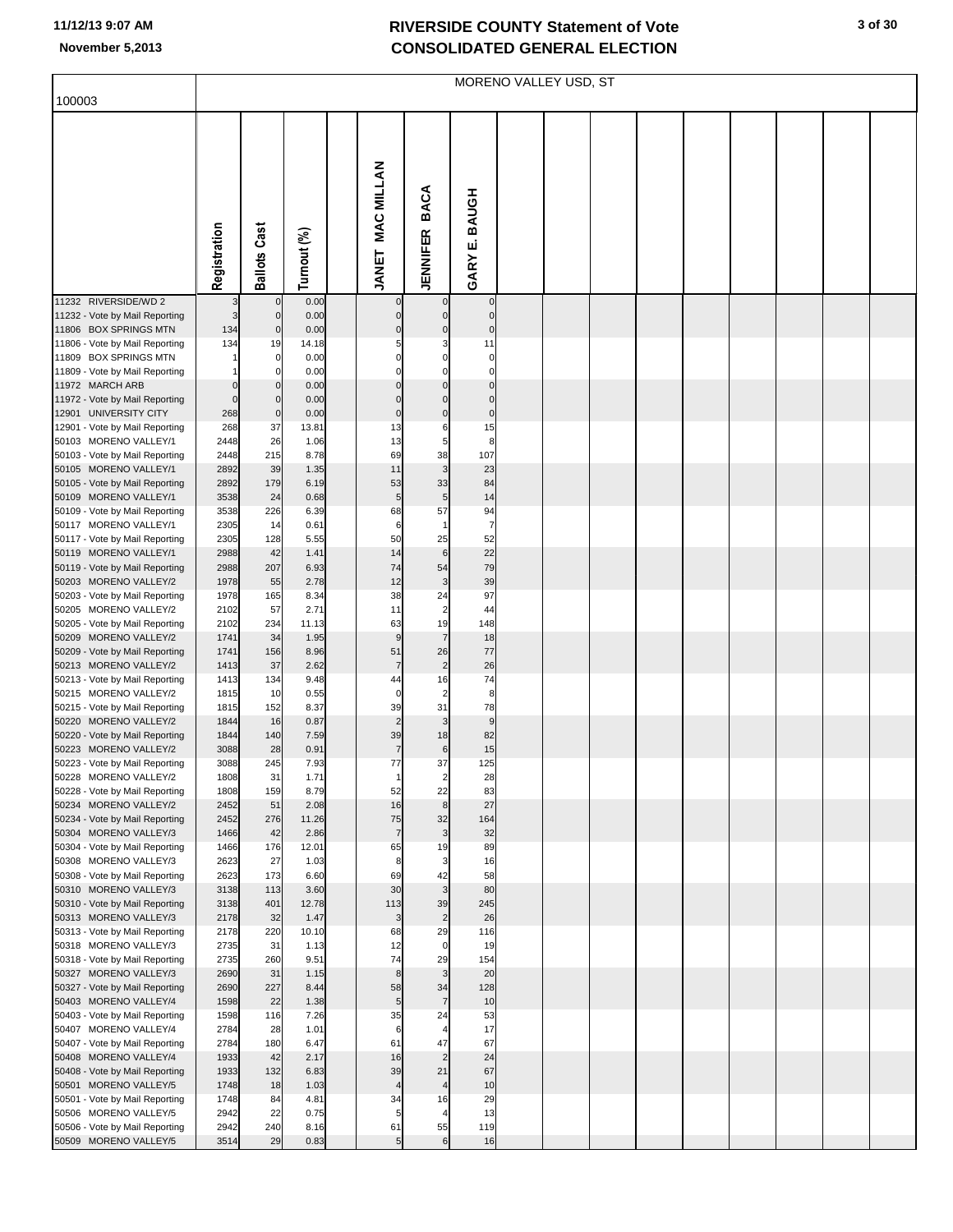|                                                     |                        |                            |              |                         |                             |                        | MORENO VALLEY USD, ST |  |                                                      |           |  |
|-----------------------------------------------------|------------------------|----------------------------|--------------|-------------------------|-----------------------------|------------------------|-----------------------|--|------------------------------------------------------|-----------|--|
| 100003                                              |                        |                            |              |                         |                             |                        |                       |  |                                                      |           |  |
|                                                     |                        |                            |              |                         |                             |                        |                       |  |                                                      |           |  |
|                                                     |                        |                            |              |                         |                             |                        |                       |  |                                                      |           |  |
|                                                     |                        |                            |              |                         |                             |                        |                       |  |                                                      |           |  |
|                                                     |                        |                            |              |                         |                             |                        |                       |  |                                                      |           |  |
|                                                     |                        |                            |              |                         |                             |                        |                       |  |                                                      |           |  |
|                                                     |                        |                            |              |                         | <b>BACA</b>                 |                        |                       |  |                                                      |           |  |
|                                                     |                        |                            |              |                         |                             |                        |                       |  |                                                      |           |  |
|                                                     |                        |                            |              |                         |                             |                        |                       |  |                                                      |           |  |
|                                                     |                        |                            |              |                         |                             |                        |                       |  |                                                      |           |  |
|                                                     |                        |                            |              |                         |                             |                        |                       |  |                                                      |           |  |
|                                                     | Registration           | <b>Ballots Cast</b>        | Turnout (%)  | <b>JANET MAC MILLAN</b> | <b>JENNIFER</b>             | GARY E. BAUGH          |                       |  |                                                      |           |  |
| 50509 - Vote by Mail Reporting                      | 3514                   | 172                        | 4.89         | 71                      | 31                          | 62                     |                       |  |                                                      |           |  |
| 50512 MORENO VALLEY/5                               | 1906                   | 20                         | 1.05         |                         | $\overline{2}$              | 14                     |                       |  |                                                      |           |  |
| 50512 - Vote by Mail Reporting                      | 1906                   | 93                         | 4.88         | 34                      | 22                          | 34                     |                       |  |                                                      |           |  |
| 50516 MORENO VALLEY/5                               | 1816                   | 15                         | 0.83         | 5                       | 3                           | 7                      |                       |  |                                                      |           |  |
| 50516 - Vote by Mail Reporting                      | 1816                   | 109                        | 6.00         | 28                      | 20                          | 56                     |                       |  |                                                      |           |  |
| 50521 MORENO VALLEY/5                               | 1393                   | 17                         | 1.22         | $\overline{2}$          | $\overline{\mathbf{4}}$     | 11                     |                       |  |                                                      |           |  |
| 50521 - Vote by Mail Reporting                      | 1393                   | 56                         | 4.02         | 15<br>$\mathbf 0$       | 14                          | 22<br>$\mathbf 0$      |                       |  |                                                      |           |  |
| 51970 MARCH ARB<br>51970 - Vote by Mail Reporting   | 221<br>22 <sup>1</sup> | $\mathbf 0$<br>22          | 0.00<br>9.95 | $\overline{2}$          | $\pmb{0}$<br>$\overline{5}$ | 15                     |                       |  |                                                      |           |  |
| 52843 RECHE CANYON                                  | $\Omega$               | $\mathbf 0$                | 0.00         | $\Omega$                | $\mathbf 0$                 | $\Omega$               |                       |  |                                                      |           |  |
| 52843 - Vote by Mail Reporting                      | $\Omega$               | $\mathbf 0$                | 0.00         | 0                       | $\mathbf 0$                 | $\mathbf 0$            |                       |  |                                                      |           |  |
| 52845 RECHE CANYON                                  | 72                     | $\mathbf 0$                | 0.00         | $\Omega$                | $\mathbf 0$                 | $\mathbf 0$            |                       |  |                                                      |           |  |
| 52845 - Vote by Mail Reporting                      | 72                     | 11                         | 15.28        |                         |                             | $\overline{7}$         |                       |  |                                                      |           |  |
| 52863 RECHE CANYON                                  | 35                     | $\bf 0$                    | 0.00         | $\mathbf 0$             | $\mathbf 0$                 | $\mathbf 0$            |                       |  |                                                      |           |  |
| 52863 - Vote by Mail Reporting                      | 35                     | 8                          | 22.86        | 3                       | $\overline{2}$              | 3                      |                       |  |                                                      |           |  |
| 52864 RECHE CANYON                                  | O                      | $\Omega$                   | 0.00         | $\overline{0}$          | $\mathbf 0$                 | $\mathbf 0$            |                       |  |                                                      |           |  |
| 52864 - Vote by Mail Reporting<br>52877 BADLANDS    | $\mathbf 0$<br>5       | $\mathbf 0$<br>$\mathbf 0$ | 0.00<br>0.00 | 0<br>$\mathbf 0$        | $\mathbf 0$<br>$\circ$      | $\pmb{0}$<br>$\pmb{0}$ |                       |  |                                                      |           |  |
| 52877 - Vote by Mail Reporting                      | 5                      | $\mathbf{1}$               | 20.00        |                         |                             | $^{\star\star}$        |                       |  | Insufficient Turnout to Protect Voter Privacy        |           |  |
| 52893 SAN TIMOTEO CYN                               |                        | $\mathbf 0$                | 0.00         | $\mathbf 0$             | $\mathbf 0$                 | $\mathbf 0$            |                       |  |                                                      |           |  |
| 52893 - Vote by Mail Reporting                      | $\Omega$               | $\mathbf 0$                | 0.00         | $\overline{0}$          | $\mathbf 0$                 | $\mathbf 0$            |                       |  |                                                      |           |  |
| 55751 LAKE PERRIS PAR                               | $\Omega$               | $\Omega$                   | 0.00         | $\Omega$                | $\mathbf 0$                 | $\mathbf 0$            |                       |  |                                                      |           |  |
| 55751 - Vote by Mail Reporting                      |                        | $\Omega$                   | 0.00         | $\Omega$                | $\mathbf 0$                 | $\mathbf 0$            |                       |  |                                                      |           |  |
|                                                     |                        |                            |              |                         |                             |                        |                       |  |                                                      |           |  |
| <b>Precinct Totals</b>                              | 67615                  | 953                        | 1.41         | 234                     | 105                         | 603                    |                       |  |                                                      |           |  |
| Vote by Mail Reporting Totals                       | 67615                  | 5353                       | 7.92         | 1644                    | 891                         | 2694                   |                       |  |                                                      |           |  |
|                                                     |                        |                            |              |                         |                             |                        |                       |  |                                                      |           |  |
| <b>Grand Totals</b>                                 | 67615                  | 6306                       | 9.33         | 1878                    | 996                         | 3297                   |                       |  |                                                      |           |  |
| <b>Riverside County</b>                             | 67615                  | 6306                       | 9.33         | 1878                    | 996                         | 3297                   |                       |  |                                                      |           |  |
| 41st Congressional District                         | 67615                  | 6306                       | 9.33         | 1878                    | 996                         | 3297                   |                       |  |                                                      |           |  |
| 42nd Congressional District                         |                        | $\mathbf 0$                | 0.00         | $\pmb{0}$               | $\overline{0}$              | $\pmb{0}$              |                       |  |                                                      |           |  |
| 23rd Senatorial District                            |                        |                            | 20.00        |                         |                             | *****                  |                       |  | <b>Insufficient Turnout to Protect Voter Privacy</b> | ********* |  |
| 31st Senatorial District                            | 67610                  | 6305                       | 9.33         | 1877                    | 996<br>$***$                | 3297<br>*****          |                       |  |                                                      | ********* |  |
| 42nd Assembly District                              |                        |                            | 20.00        |                         |                             |                        |                       |  | <b>Insufficient Turnout to Protect Voter Privacy</b> |           |  |
| 61st Assembly District<br>STATE BOARD OF EQUALIZATI | 67610<br>67615         | 6305<br>6306               | 9.33<br>9.33 | 1877<br>1878            | 996<br>996                  | 3297<br>3297           |                       |  |                                                      |           |  |
| 1st SUPERVISORIAL DISTRICT                          | 406                    | 56                         | 13.79        | 18                      | 9                           | 26                     |                       |  |                                                      |           |  |
| 5th SUPERVISORIAL DISTRICT                          | 67209                  | 6250                       | 9.30         | 1860                    | 987                         | 3271                   |                       |  |                                                      |           |  |
| City of Moreno Valley                               | 66876                  | 6208                       | 9.28         | 1851                    | 979                         | 3246                   |                       |  |                                                      |           |  |
| City of Riverside                                   |                        | $\mathbf 0$                | 0.00         | 0                       | $\pmb{0}$                   | 0                      |                       |  |                                                      |           |  |
| Unincorporated Area                                 | 736                    | 98                         | 13.32        | 27                      | 17                          | 51                     |                       |  |                                                      |           |  |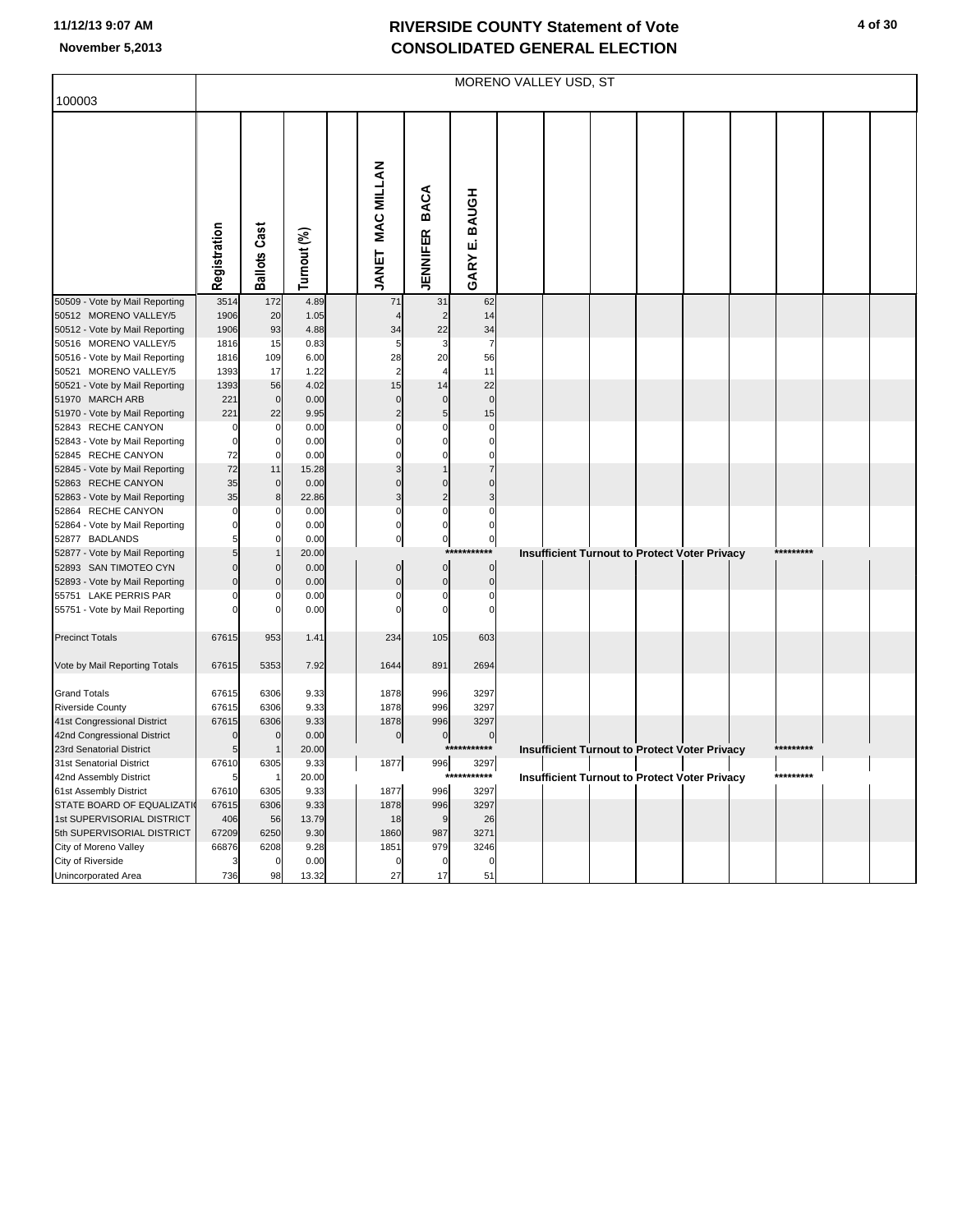|                                                        |                |                     |                |                  |                                |          | RIVERSIDE USD, TA 1 |  |                                               |  |           |  |
|--------------------------------------------------------|----------------|---------------------|----------------|------------------|--------------------------------|----------|---------------------|--|-----------------------------------------------|--|-----------|--|
| 100004                                                 |                |                     |                |                  |                                |          |                     |  |                                               |  |           |  |
|                                                        | Registration   | <b>Ballots Cast</b> | Turnout (%)    | KATHY Y. ALLAVIE | <b>MURRAY</b><br><b>ARTHUR</b> |          |                     |  |                                               |  |           |  |
| 11240 RIVERSIDE/WD 2                                   | 133            | $\pmb{0}$           | 0.00           |                  | $\pmb{0}$                      |          |                     |  |                                               |  |           |  |
| 11240 - Vote by Mail Reporting                         | 133            | 23                  | 17.29          | 20               | 3                              |          |                     |  |                                               |  |           |  |
| 11305 RIVERSIDE/WD 3                                   | 2335           | 190                 | 8.14           | 137              | 49                             |          |                     |  |                                               |  |           |  |
| 11305 - Vote by Mail Reporting<br>11314 RIVERSIDE/WD 3 | 2335<br>2157   | 705<br>120          | 30.19<br>5.56  | 546<br>87        | 141<br>29                      |          |                     |  |                                               |  |           |  |
| 11314 - Vote by Mail Reporting                         | 2157           | 595                 | 27.58          | 432              | 138                            |          |                     |  |                                               |  |           |  |
| 11317 RIVERSIDE/WD 3                                   | 450            | $\pmb{0}$           | 0.00           | $\mathbf 0$      | $\pmb{0}$                      |          |                     |  |                                               |  |           |  |
| 11317 - Vote by Mail Reporting                         | 450            | 135                 | 30.00          | 97               | 36                             |          |                     |  |                                               |  |           |  |
| 11409 RIVERSIDE/WD 4                                   | 1709           | 16                  | 0.94           | 13               | 3                              |          |                     |  |                                               |  |           |  |
| 11409 - Vote by Mail Reporting                         | 1709           | 215                 | 12.58          | 165              | 46                             |          |                     |  |                                               |  |           |  |
| 11419 RIVERSIDE/WD 4                                   | 1929           | 15                  | 0.78           | 9                | 6                              |          |                     |  |                                               |  |           |  |
| 11419 - Vote by Mail Reporting                         | 1929           | 158                 | 8.19           | 106              | 49                             |          |                     |  |                                               |  |           |  |
| 11420 RIVERSIDE/WD 4                                   | 1960           | 19                  | 0.97           | 15               | $\overline{4}$                 |          |                     |  |                                               |  |           |  |
| 11420 - Vote by Mail Reporting                         | 1960           | 140                 | 7.14           | 94               | 43                             |          |                     |  |                                               |  |           |  |
| 11425 RIVERSIDE/WD 4                                   | 1398           | 18                  | 1.29           | 16               | $\overline{c}$                 |          |                     |  |                                               |  |           |  |
| 11425 - Vote by Mail Reporting                         | 1398           | 103                 | 7.37           | 67               | 35                             |          |                     |  |                                               |  |           |  |
| 11427 RIVERSIDE/WD 4<br>11427 - Vote by Mail Reporting | 1751<br>1751   | 27<br>150           | 1.54<br>8.57   | 23<br>110        | $\overline{4}$<br>39           |          |                     |  |                                               |  |           |  |
| 11430 RIVERSIDE/WD 4                                   | 1882           | 10                  | 0.53           | 8                | $\overline{c}$                 |          |                     |  |                                               |  |           |  |
| 11430 - Vote by Mail Reporting                         | 1882           | 143                 | 7.60           | 88               | 55                             |          |                     |  |                                               |  |           |  |
| 11432 RIVERSIDE/WD 4                                   | 1616           | 22                  | 1.36           | 15               | $\overline{7}$                 |          |                     |  |                                               |  |           |  |
| 11432 - Vote by Mail Reporting                         | 1616           | 131                 | 8.11           | 92               | 38                             |          |                     |  |                                               |  |           |  |
| 11870 MOCKINGBIRD CYN                                  | 2528           | 30                  | 1.19           | 23               | $\overline{7}$                 |          |                     |  |                                               |  |           |  |
| 11870 - Vote by Mail Reporting                         | 2528           | 193                 | 7.63           | 125              | 65                             |          |                     |  |                                               |  |           |  |
| 11904 LAKE MATHEWS                                     | 25             | $\pmb{0}$           | 0.00           | 0                | $\overline{0}$                 | ******** |                     |  |                                               |  | ********* |  |
| 11904 - Vote by Mail Reporting                         | 25             | $\mathbf{1}$        | 4.00           |                  |                                | ***      |                     |  | Insufficient Turnout to Protect Voter Privacy |  |           |  |
| 11907 LAKE MATHEWS                                     | 1040           | 10<br>93            | 0.96           | 5                | $\overline{4}$                 |          |                     |  |                                               |  |           |  |
| 11907 - Vote by Mail Reporting<br>11929 WOODCREST      | 1040<br>1950   | 27                  | 8.94<br>1.38   | 59<br>20         | 33<br>6                        |          |                     |  |                                               |  |           |  |
| 11929 - Vote by Mail Reporting                         | 1950           | 264                 | 13.54          | 192              | 72                             |          |                     |  |                                               |  |           |  |
| 11932 WOODCREST                                        | 2553           | 38                  | 1.49           | 27               | 11                             |          |                     |  |                                               |  |           |  |
| 11932 - Vote by Mail Reporting                         | 2553           | 197                 | 7.72           | 127              | 69                             |          |                     |  |                                               |  |           |  |
| 11945 MEAD VALLEY                                      | 370            | $\mathbf 0$         | 0.00           |                  | $\pmb{0}$                      |          |                     |  |                                               |  |           |  |
| 11945 - Vote by Mail Reporting                         | 370            | 38                  | 10.27          | 23               | 14                             |          |                     |  |                                               |  |           |  |
| 11970 MARCH ARB                                        | $\overline{0}$ | $\pmb{0}$           | 0.00           | 0                | 0                              |          |                     |  |                                               |  |           |  |
| 11970 - Vote by Mail Reporting                         | $\Omega$       | $\mathbf 0$         | 0.00           | 0                | $\mathbf 0$                    |          |                     |  |                                               |  |           |  |
| <b>Precinct Totals</b>                                 | 25786          | 542                 | 2.10           | 398              | 134                            |          |                     |  |                                               |  |           |  |
| Vote by Mail Reporting Totals                          | 25786          | 3284                | 12.74          | 2343             | 877                            |          |                     |  |                                               |  |           |  |
| <b>Grand Totals</b>                                    | 25786          | 3826                | 14.84          | 2741             | 1011                           |          |                     |  |                                               |  |           |  |
| <b>Riverside County</b>                                | 25786          | 3826                | 14.84          | 2741             | 1011                           |          |                     |  |                                               |  |           |  |
| 41st Congressional District                            | 18360          | 3038                | 16.55          | 2204             | 766                            |          |                     |  |                                               |  |           |  |
| 42nd Congressional District                            | 7426           | 788                 | 10.61          | 537              | 245                            |          |                     |  |                                               |  |           |  |
| 28th Senatorial District<br>31st Senatorial District   | 8466<br>17320  | 891<br>2935         | 10.52<br>16.95 | 601<br>2140      | 282<br>729                     |          |                     |  |                                               |  |           |  |
| 61st Assembly District                                 | 17320          | 2935                | 16.95          | 2140             | 729                            |          |                     |  |                                               |  |           |  |
| 67th Assembly District                                 | 8466           | 891                 | 10.52          | 601              | 282                            |          |                     |  |                                               |  |           |  |
| STATE BOARD OF EQUALIZATI                              | 25786          | 3826                | 14.84          | 2741             | 1011                           |          |                     |  |                                               |  |           |  |
| 1st SUPERVISORIAL DISTRICT                             | 25786          | 3826                | 14.84          | 2741             | 1011                           |          |                     |  |                                               |  |           |  |
| City of Riverside                                      | 17320          | 2935                | 16.95          | 2140             | 729                            |          |                     |  |                                               |  |           |  |
| Unincorporated Area                                    | 8466           | 891                 | 10.52          | 601              | 282                            |          |                     |  |                                               |  |           |  |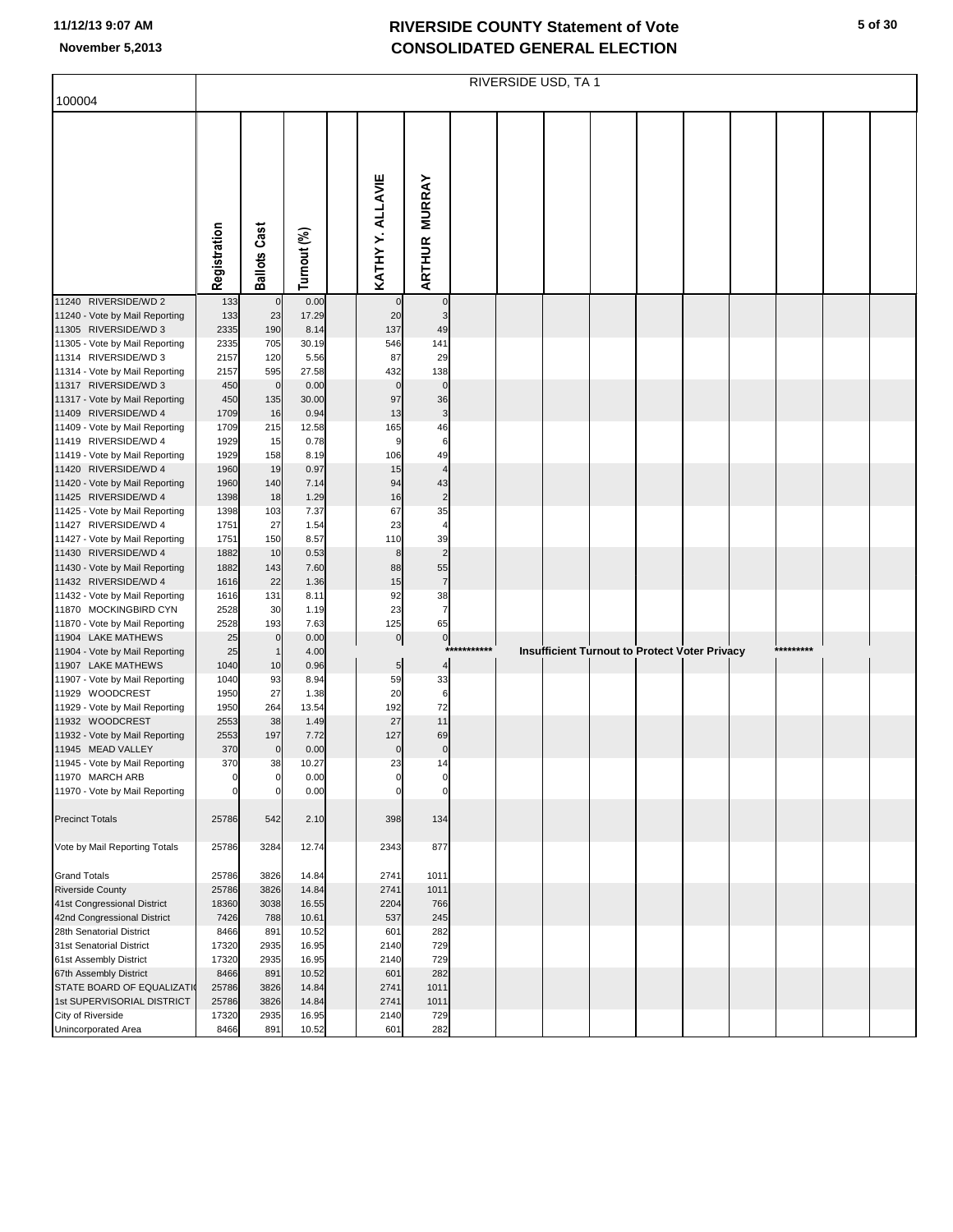|                                                           | RIVERSIDE USD, TA 5 |                      |                |  |             |                   |  |  |  |  |  |  |  |  |  |
|-----------------------------------------------------------|---------------------|----------------------|----------------|--|-------------|-------------------|--|--|--|--|--|--|--|--|--|
| 100005                                                    |                     |                      |                |  |             |                   |  |  |  |  |  |  |  |  |  |
|                                                           |                     |                      |                |  |             |                   |  |  |  |  |  |  |  |  |  |
|                                                           |                     |                      |                |  |             |                   |  |  |  |  |  |  |  |  |  |
|                                                           |                     |                      |                |  |             |                   |  |  |  |  |  |  |  |  |  |
|                                                           |                     |                      |                |  |             |                   |  |  |  |  |  |  |  |  |  |
|                                                           |                     |                      |                |  |             |                   |  |  |  |  |  |  |  |  |  |
|                                                           |                     |                      |                |  |             |                   |  |  |  |  |  |  |  |  |  |
|                                                           |                     |                      |                |  |             |                   |  |  |  |  |  |  |  |  |  |
|                                                           |                     |                      |                |  |             |                   |  |  |  |  |  |  |  |  |  |
|                                                           |                     |                      |                |  |             |                   |  |  |  |  |  |  |  |  |  |
|                                                           |                     |                      |                |  |             |                   |  |  |  |  |  |  |  |  |  |
|                                                           |                     |                      |                |  |             |                   |  |  |  |  |  |  |  |  |  |
|                                                           | Registration        | <b>Ballots Cast</b>  | Turnout (%)    |  | CHUCK BEATY | BRENT LEE         |  |  |  |  |  |  |  |  |  |
| 11503 RIVERSIDE/WD 5                                      | 1023                | 23                   | 2.25           |  | 9           | 14                |  |  |  |  |  |  |  |  |  |
| 11503 - Vote by Mail Reporting                            | 1023                | 167                  | 16.32          |  | 60          | 104               |  |  |  |  |  |  |  |  |  |
| 11602 RIVERSIDE/WD 6                                      | 1132                | 29                   | 2.56           |  | 8           | 21                |  |  |  |  |  |  |  |  |  |
| 11602 - Vote by Mail Reporting                            | 1132                | 110                  | 9.72           |  | 51          | 59                |  |  |  |  |  |  |  |  |  |
| 20088 JURUPA VALLEY                                       |                     | 0                    | 0.00           |  | 0           | 0                 |  |  |  |  |  |  |  |  |  |
| 20088 - Vote by Mail Reporting                            |                     | 0                    | 0.00           |  | $\Omega$    | $\mathbf 0$       |  |  |  |  |  |  |  |  |  |
| 20803 SANTA ANA RVR BTM                                   |                     | $\pmb{0}$            | 0.00           |  | $\Omega$    | $\pmb{0}$         |  |  |  |  |  |  |  |  |  |
| 20803 - Vote by Mail Reporting                            |                     | $\pmb{0}$            | 0.00           |  | 0           | $\pmb{0}$         |  |  |  |  |  |  |  |  |  |
| 20806 SANTA ANA RVR BTM                                   |                     | 0                    | 0.00           |  | $\mathbf 0$ | $\pmb{0}$         |  |  |  |  |  |  |  |  |  |
| 20806 - Vote by Mail Reporting                            |                     | 0<br>0               | 0.00           |  | 0<br>0      | 0<br>$\mathbf 0$  |  |  |  |  |  |  |  |  |  |
| 20807 SANTA ANA RVR BTM<br>20807 - Vote by Mail Reporting |                     | 0                    | 0.00<br>0.00   |  | 0           | $\mathbf 0$       |  |  |  |  |  |  |  |  |  |
| 21105 RIVERSIDE/WD 1                                      | 2444                | 115                  | 4.71           |  | 33          | 82                |  |  |  |  |  |  |  |  |  |
| 21105 - Vote by Mail Reporting                            | 2444                | 434                  | 17.76          |  | 175         | 256               |  |  |  |  |  |  |  |  |  |
| 21107 RIVERSIDE/WD 1                                      | 1637                | 117                  | 7.15           |  | 43          | 74                |  |  |  |  |  |  |  |  |  |
| 21107 - Vote by Mail Reporting                            | 1637                | 283                  | 17.29          |  | 100         | 183               |  |  |  |  |  |  |  |  |  |
| 21109 RIVERSIDE/WD 1                                      | 1634                | 130                  | 7.96           |  | 45          | 85                |  |  |  |  |  |  |  |  |  |
| 21109 - Vote by Mail Reporting                            | 1634                | 360                  | 22.03          |  | 168         | 188               |  |  |  |  |  |  |  |  |  |
| 21113 RIVERSIDE/WD 1                                      | 1485                | 32                   | 2.15           |  | 14          | 17                |  |  |  |  |  |  |  |  |  |
| 21113 - Vote by Mail Reporting                            | 1485                | 144                  | 9.70           |  | 70          | 71                |  |  |  |  |  |  |  |  |  |
| 21301 RIVERSIDE/WD 3                                      | 1673                | 75                   | 4.48           |  | 35          | 40                |  |  |  |  |  |  |  |  |  |
| 21301 - Vote by Mail Reporting                            | 1673                | 224                  | 13.39          |  | 102         | 120               |  |  |  |  |  |  |  |  |  |
| 21304 RIVERSIDE/WD 3<br>21304 - Vote by Mail Reporting    | 917<br>917          | 19<br>97             | 2.07<br>10.58  |  | 4<br>34     | 15<br>60          |  |  |  |  |  |  |  |  |  |
| 21306 RIVERSIDE/WD 3                                      | 1793                | 103                  | 5.74           |  | 38          | 65                |  |  |  |  |  |  |  |  |  |
| 21306 - Vote by Mail Reporting                            | 1793                | 276                  | 15.39          |  | 97          | 174               |  |  |  |  |  |  |  |  |  |
| 21313 RIVERSIDE/WD 3                                      | 1514                | 84                   | 5.55           |  | 32          | 46                |  |  |  |  |  |  |  |  |  |
| 21313 - Vote by Mail Reporting                            | 1514                | 297                  | 19.62          |  | 117         | 168               |  |  |  |  |  |  |  |  |  |
| 21314 RIVERSIDE/WD 3                                      | 2652                | 214                  | 8.07           |  | 68          | 140               |  |  |  |  |  |  |  |  |  |
| 21314 - Vote by Mail Reporting                            | 2652                | 442                  | 16.67          |  | 203         | 233               |  |  |  |  |  |  |  |  |  |
| 21317 RIVERSIDE/WD 3                                      | 2576                | 111                  | 4.31           |  | 49          | 61                |  |  |  |  |  |  |  |  |  |
| 21317 - Vote by Mail Reporting                            | 2576                | 394                  | 15.30          |  | 146         | 241               |  |  |  |  |  |  |  |  |  |
| 21500 RIVERSIDE/WD 5                                      | 466                 | $\pmb{0}$            | 0.00           |  | 0           | $\pmb{0}$         |  |  |  |  |  |  |  |  |  |
| 21500 - Vote by Mail Reporting<br>21501 RIVERSIDE/WD 5    | 466                 | 74<br>$\overline{0}$ | 15.88<br>0.00  |  | 44<br>0     | 28<br>$\mathbf 0$ |  |  |  |  |  |  |  |  |  |
| 21501 - Vote by Mail Reporting                            | 40<br>40            | 6                    | 15.00          |  |             | $\overline{2}$    |  |  |  |  |  |  |  |  |  |
|                                                           |                     |                      |                |  |             |                   |  |  |  |  |  |  |  |  |  |
| <b>Precinct Totals</b>                                    | 20986               | 1052                 | 5.01           |  | 378         | 660               |  |  |  |  |  |  |  |  |  |
|                                                           |                     |                      |                |  |             |                   |  |  |  |  |  |  |  |  |  |
| Vote by Mail Reporting Totals                             | 20986               | 3308                 | 15.76          |  | 1371        | 1887              |  |  |  |  |  |  |  |  |  |
|                                                           |                     |                      |                |  |             |                   |  |  |  |  |  |  |  |  |  |
| <b>Grand Totals</b>                                       | 20986               | 4360                 | 20.78          |  | 1749        | 2547              |  |  |  |  |  |  |  |  |  |
| <b>Riverside County</b>                                   | 20986               | 4360                 | 20.78          |  | 1749        | 2547              |  |  |  |  |  |  |  |  |  |
| 41st Congressional District                               | 20986               | 4360                 | 20.78          |  | 1749        | 2547              |  |  |  |  |  |  |  |  |  |
| 31st Senatorial District                                  | 20986               | 4360                 | 20.78          |  | 1749        | 2547              |  |  |  |  |  |  |  |  |  |
| 60th Assembly District                                    | 4294                | 702                  | 16.35          |  | 309         | 386               |  |  |  |  |  |  |  |  |  |
| 61st Assembly District                                    | 16692               | 3658                 | 21.91          |  | 1440        | 2161              |  |  |  |  |  |  |  |  |  |
| STATE BOARD OF EQUALIZATI<br>1st SUPERVISORIAL DISTRICT   | 20986               | 4360<br>329          | 20.78<br>15.27 |  | 1749        | 2547<br>198       |  |  |  |  |  |  |  |  |  |
| 2nd SUPERVISORIAL DISTRICT                                | 2155<br>18831       | 4031                 | 21.41          |  | 128<br>1621 | 2349              |  |  |  |  |  |  |  |  |  |
| City of Jurupa Valley                                     |                     | $\pmb{0}$            | 0.00           |  | $\mathbf 0$ | $\Omega$          |  |  |  |  |  |  |  |  |  |
| City of Riverside                                         | 20986               | 4360                 | 20.78          |  | 1749        | 2547              |  |  |  |  |  |  |  |  |  |
| Unincorporated Area                                       |                     | $\pmb{0}$            | 0.00           |  | $\Omega$    | 0                 |  |  |  |  |  |  |  |  |  |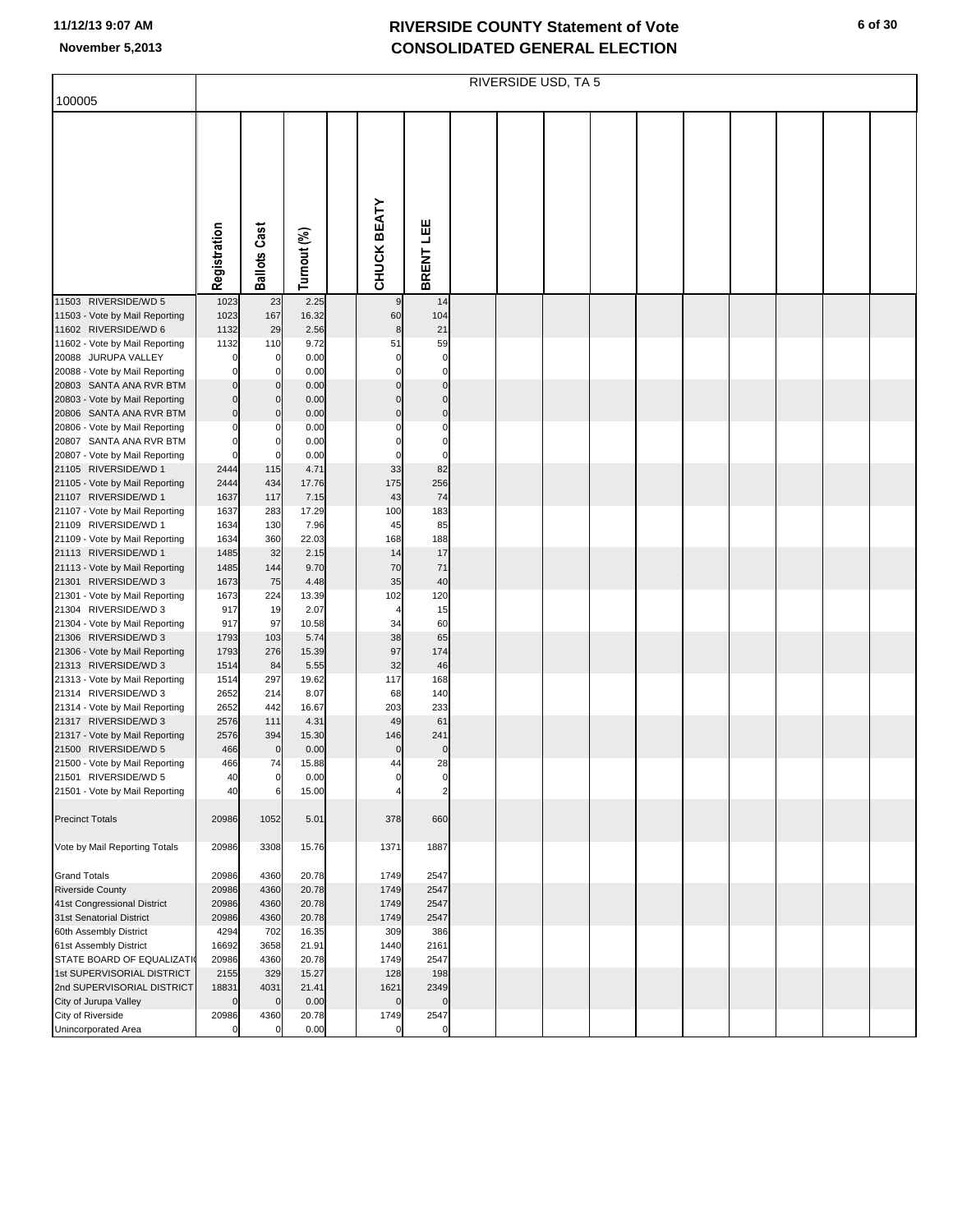| 100006                                              |               |                     |                |            |                             |             | MENIFEE UNION SCHOOL DIST, TA 1 |  |                                                                                                       |           |  |
|-----------------------------------------------------|---------------|---------------------|----------------|------------|-----------------------------|-------------|---------------------------------|--|-------------------------------------------------------------------------------------------------------|-----------|--|
|                                                     |               |                     |                |            |                             |             |                                 |  |                                                                                                       |           |  |
|                                                     | Registration  | <b>Ballots Cast</b> | Turnout (%)    | REG BENNET | RITA J. PETERS              |             |                                 |  |                                                                                                       |           |  |
| 15880 HWY74 GREENWALD                               |               | $\Omega$            | 0.00           |            | $\Omega$<br>$\Omega$        |             |                                 |  |                                                                                                       |           |  |
| 15880 - Vote by Mail Reporting                      |               | $\mathbf{0}$        | 0.00           |            | $\mathbf 0$<br>$\Omega$     |             |                                 |  |                                                                                                       |           |  |
| 51035 PERRIS                                        |               | $\Omega$            | 0.00           |            | $\mathbf 0$<br>$\mathbf 0$  |             |                                 |  |                                                                                                       |           |  |
| 51035 - Vote by Mail Reporting                      |               | 2                   | 22.22          |            |                             | *********** |                                 |  | Insufficient Turnout to Protect Voter Privacy                                                         | ********* |  |
| 52104 MENIFEE/1                                     | 1073          | $\overline{4}$      | 0.37           |            |                             | *********** |                                 |  | <b>Insufficient Turnout to Protect Voter Privacy</b>                                                  | ********* |  |
| 52104 - Vote by Mail Reporting                      | 1073          | 124                 | 11.56          | 87         | 36                          |             |                                 |  |                                                                                                       |           |  |
| 52116 MENIFEE/1                                     | 2951          | 20                  | 0.68           | 19         | $\overline{1}$              |             |                                 |  |                                                                                                       |           |  |
| 52116 - Vote by Mail Reporting                      | 2951          | 360                 | 12.20          | 226        | 130                         |             |                                 |  |                                                                                                       |           |  |
| 52200 MENIFEE/ 2                                    | 1805          | 25                  | 1.39           | 19         | $\,6$                       |             |                                 |  |                                                                                                       |           |  |
| 52200 - Vote by Mail Reporting                      | 1805          | 182                 | 10.08          | 123        | 57<br>$\Omega$              |             |                                 |  |                                                                                                       |           |  |
| 52202 MENIFEE/ 2                                    | 459<br>459    | $\mathbf 0$<br>60   | 0.00<br>13.07  | 47         | $\Omega$<br>13              |             |                                 |  |                                                                                                       |           |  |
| 52202 - Vote by Mail Reporting                      |               |                     |                |            |                             |             |                                 |  |                                                                                                       |           |  |
| <b>Precinct Totals</b>                              | 6297          | 49                  | 0.78           | 39         | 10                          |             |                                 |  |                                                                                                       |           |  |
| Vote by Mail Reporting Totals                       | 6297          | 728                 | 11.56          | 484        | 237                         |             |                                 |  |                                                                                                       |           |  |
| <b>Grand Totals</b>                                 | 6297          | 777                 | 12.34          | 523        | 247                         |             |                                 |  |                                                                                                       |           |  |
| <b>Riverside County</b>                             | 6297          | 777                 | 12.34          | 523        | 247                         |             |                                 |  |                                                                                                       |           |  |
| 41st Congressional District                         | g             | $\overline{2}$      | 22.22          |            |                             | $***$       |                                 |  | <b>Insufficient Turnout to Protect Voter Privacy</b>                                                  | ********* |  |
| 42nd Congressional District                         | 6288          | 775                 | 12.33          | 522        | 246                         |             |                                 |  |                                                                                                       |           |  |
| 23rd Senatorial District                            | 6288          | 775                 | 12.33          | 522        | 246                         |             |                                 |  |                                                                                                       |           |  |
| 28th Senatorial District                            |               | $\mathsf{C}$        | 0.00           |            | $\circ$<br>$\pmb{0}$        |             |                                 |  |                                                                                                       | ********* |  |
| 31st Senatorial District                            |               | 2                   | 22.22          |            |                             | *********** |                                 |  | Insufficient Turnout to Protect Voter Privacy<br><b>Insufficient Turnout to Protect Voter Privacy</b> | ********* |  |
| 61st Assembly District                              |               | $\overline{2}$      | 22.22          |            |                             |             |                                 |  |                                                                                                       |           |  |
| 67th Assembly District<br>STATE BOARD OF EQUALIZATI | 6288<br>6297  | 775<br>777          | 12.33<br>12.34 | 522<br>523 | 246<br>247                  |             |                                 |  |                                                                                                       |           |  |
| 1st SUPERVISORIAL DISTRICT                          | $\mathcal{C}$ | $\mathbf 0$         | 0.00           |            | $\Omega$<br>$\Omega$        |             |                                 |  |                                                                                                       |           |  |
| 5th SUPERVISORIAL DISTRICT                          | 6297          | 777                 | 12.34          | 523        | 247                         |             |                                 |  |                                                                                                       |           |  |
| City of Menifee                                     | 6288          | 775                 | 12.33          | 522        | 246                         |             |                                 |  |                                                                                                       |           |  |
| City of Perris                                      | 9             | $\overline{2}$      | 22.22          |            |                             | *********** |                                 |  | Insufficient Turnout to Protect Voter Privacy                                                         | ********* |  |
| Unincorporated Area                                 | $\Omega$      | $\mathbf{0}$        | 0.00           |            | $\pmb{0}$<br>$\overline{0}$ |             |                                 |  |                                                                                                       |           |  |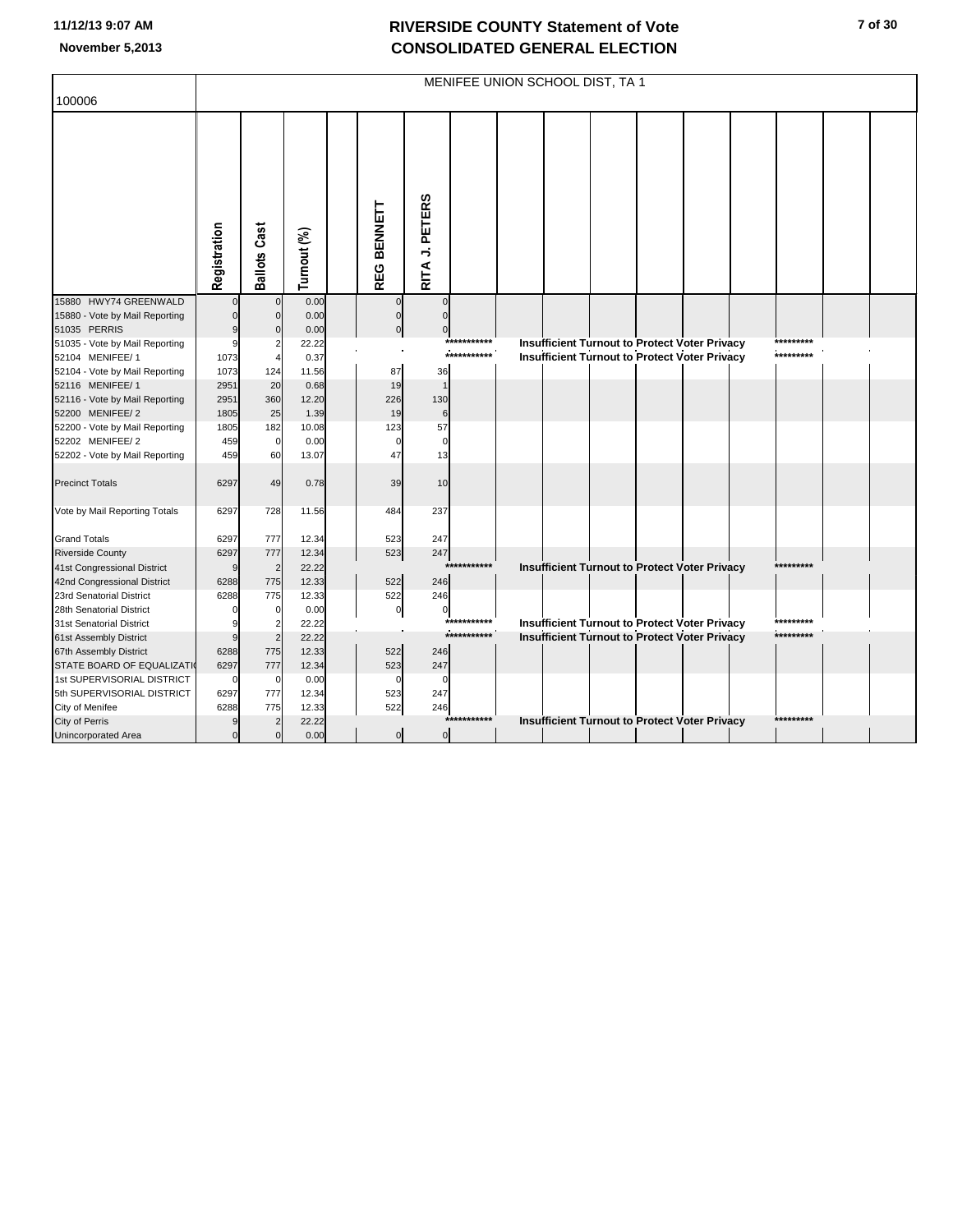|                                                       | PERRIS SCHOOL DISTRICT |                         |               |  |                   |                   |                        |                      |                              |  |                                               |  |  |           |  |
|-------------------------------------------------------|------------------------|-------------------------|---------------|--|-------------------|-------------------|------------------------|----------------------|------------------------------|--|-----------------------------------------------|--|--|-----------|--|
| 100007                                                |                        |                         |               |  |                   |                   |                        |                      |                              |  |                                               |  |  |           |  |
|                                                       | Registration           | <b>Ballots Cast</b>     | Turnout (%)   |  | JOSE PEPE GARCIA  | SHIRLEY ZSCHOKKE  | <b>NATALIE VASQUEZ</b> | <b>MONICA MARTIN</b> | <b>NORMA BURKE HERNÁNDEZ</b> |  |                                               |  |  |           |  |
| 11964 MEAD VALLEY<br>11964 - Vote by Mail Reporting   | 69<br>69               | $\mathbf 0$<br>13       | 0.00<br>18.84 |  | $\mathbf 0$       |                   | 0<br>7                 |                      | $\Omega$                     |  |                                               |  |  |           |  |
| 12029 LAKE ELSINORE                                   | $\Omega$               | 0                       | 0.00          |  | $\pmb{0}$         | $\mathbf 0$       | $\mathbf 0$            |                      |                              |  |                                               |  |  |           |  |
| 12029 - Vote by Mail Reporting                        |                        | 0                       | 0.00          |  | $\pmb{0}$         | 0                 | 0                      |                      |                              |  |                                               |  |  |           |  |
| 14500 ELSINORE                                        | 15                     | 0                       | 0.00          |  | $\mathbf{0}$      | $\mathbf 0$       | $\pmb{0}$              |                      |                              |  |                                               |  |  |           |  |
| 14500 - Vote by Mail Reporting                        | 15                     | $\overline{4}$          | 26.67         |  |                   |                   |                        |                      |                              |  | Insufficient Turnout to Protect Voter Privacy |  |  |           |  |
| 14512 ELSINORE                                        | 149                    | $\mathbf 0$             | 0.00          |  | $\mathbf 0$       | $\pmb{0}$         | $\mathbf 0$            | $\Omega$             | $\Omega$                     |  |                                               |  |  |           |  |
| 14512 - Vote by Mail Reporting                        | 149                    | 16                      | 10.74         |  | 10                | 8                 | $\,$ 6 $\,$            | 5                    | 7                            |  |                                               |  |  |           |  |
| 15810 GAVILAN HILLS<br>15810 - Vote by Mail Reporting | 561<br>561             | $\mathbf 0$<br>59       | 0.00<br>10.52 |  | $\mathbf 0$<br>29 | $\pmb{0}$<br>21   | $\bf 0$<br>26          | $\bf 0$<br>34        | $\mathcal{C}$<br>27          |  |                                               |  |  |           |  |
| 15852 GOOD HOPE                                       | 402                    | $\pmb{0}$               | 0.00          |  | 0                 | 0                 | 0                      | $\mathbf 0$          | $\Omega$                     |  |                                               |  |  |           |  |
| 15852 - Vote by Mail Reporting                        | 402                    | 54                      | 13.43         |  | 23                | 21                | 23                     | 31                   | 30                           |  |                                               |  |  |           |  |
| 15858 GOOD HOPE                                       |                        | $\mathbf 0$             | 0.00          |  | $\overline{0}$    | $\pmb{0}$         | $\mathbf{0}$           | $\Omega$             |                              |  |                                               |  |  |           |  |
| 15858 - Vote by Mail Reporting                        | 5                      | $\overline{\mathbf{c}}$ | 40.00         |  |                   | $**$              | $***$                  |                      |                              |  | Insufficient Turnout to Protect Voter Privacy |  |  | ********* |  |
| 15860 GOOD HOPE                                       | 2181                   | 30                      | 1.38          |  | 11                | $\overline{7}$    | 18                     | 12                   | 15                           |  |                                               |  |  |           |  |
| 15860 - Vote by Mail Reporting                        | 2181                   | 148                     | 6.79          |  | 78                | 50                | 69                     | 62                   | 63                           |  |                                               |  |  |           |  |
| 15871 HWY74 GREENWALD                                 | 271                    | 0                       | 0.00          |  | 0                 | 0                 | $\mathbf 0$            | $\mathbf 0$          | $\mathsf{C}$                 |  |                                               |  |  |           |  |
| 15871 - Vote by Mail Reporting<br>51016 PERRIS        | 271<br>3054            | 40<br>14                | 14.76<br>0.46 |  | 16                | 26<br>5           | 18<br>$\overline{7}$   | 24<br>$\overline{7}$ | 22<br>11                     |  |                                               |  |  |           |  |
| 51016 - Vote by Mail Reporting                        | 3054                   | 156                     | 5.11          |  | 103               | 39                | 84                     | 81                   | 73                           |  |                                               |  |  |           |  |
| 51019 PERRIS                                          | 2426                   | 30                      | 1.24          |  | 14                | 9                 | 14                     | 13                   | 17                           |  |                                               |  |  |           |  |
| 51019 - Vote by Mail Reporting                        | 2426                   | 193                     | 7.96          |  | 108               | 86                | 98                     | 90                   | 80                           |  |                                               |  |  |           |  |
| 51021 PERRIS                                          | 3446                   | 39                      | 1.13          |  | 29                | 16                | 14                     | 19                   | 19                           |  |                                               |  |  |           |  |
| 51021 - Vote by Mail Reporting                        | 3446                   | 145                     | 4.21          |  | 90                | 54                | 72                     | 70                   | 63                           |  |                                               |  |  |           |  |
| 51027 PERRIS                                          | 1821                   | 21                      | 1.15          |  | 12                | 12                | 10                     | 11                   | 12                           |  |                                               |  |  |           |  |
| 51027 - Vote by Mail Reporting<br>56922 NUEVO         | 1821                   | 93<br>0                 | 5.11<br>0.00  |  | 47<br>$\mathbf 0$ | 19<br>$\mathbf 0$ | 52<br>$\pmb{0}$        | 36<br>$\mathbf 0$    | 41<br>$\mathbf 0$            |  |                                               |  |  |           |  |
| 56922 - Vote by Mail Reporting                        |                        | 0                       | 0.00          |  | 0                 | 0                 | $\Omega$               | $\Omega$             | $\Omega$                     |  |                                               |  |  |           |  |
|                                                       |                        |                         |               |  |                   |                   |                        |                      |                              |  |                                               |  |  |           |  |
| <b>Precinct Totals</b>                                | 14400                  | 134                     | 0.93          |  | 73                | 49                | 63                     | 62                   | 74                           |  |                                               |  |  |           |  |
| Vote by Mail Reporting Totals                         | 14400                  | 923                     | 6.41          |  | 510               | 336               | 457                    | 443                  | 417                          |  |                                               |  |  |           |  |
| <b>Grand Totals</b>                                   | 14400                  | 1057                    | 7.34          |  | 583               | 385               | 520                    | 505                  | 491                          |  |                                               |  |  |           |  |
| <b>Riverside County</b>                               | 14400                  | 1057                    | 7.34          |  | 583               | 385               | 520                    | 505                  | 491                          |  |                                               |  |  |           |  |
| 41st Congressional District                           | 13002                  | 884                     | 6.80          |  | 503               | 306               | 445                    | 409                  | 403                          |  |                                               |  |  |           |  |
| 42nd Congressional District                           | 1398                   | 173                     | 12.37         |  | 80                | 79                | 75                     | 96                   | 88                           |  |                                               |  |  |           |  |
| 28th Senatorial District                              | 3579                   | 351                     | 9.81          |  | 169               | 136               | 162                    | 170                  | 166                          |  |                                               |  |  |           |  |
| 31st Senatorial District<br>61st Assembly District    | 10821<br>10821         | 706<br>706              | 6.52<br>6.52  |  | 414<br>414        | 249<br>249        | 358<br>358             | 335<br>335           | 325<br>325                   |  |                                               |  |  |           |  |
| 67th Assembly District                                | 3579                   | 351                     | 9.81          |  | 169               | 136               | 162                    | 170                  | 166                          |  |                                               |  |  |           |  |
| STATE BOARD OF EQUALIZATI                             | 14400                  | 1057                    | 7.34          |  | 583               | 385               | 520                    | 505                  | 491                          |  |                                               |  |  |           |  |
| 1st SUPERVISORIAL DISTRICT                            | 3653                   | 366                     | 10.02         |  | 173               | 145               | 169                    | 178                  | 175                          |  |                                               |  |  |           |  |
| 5th SUPERVISORIAL DISTRICT                            | 10747                  | 691                     | 6.43          |  | 410               | 240               | 351                    | 327                  | 316                          |  |                                               |  |  |           |  |
| City of Lake Elsinore                                 |                        | $\pmb{0}$               | 0.00          |  | $\pmb{0}$         | $\mathbf 0$       | $\mathbf 0$            | $\mathbf 0$          | $\mathbf 0$                  |  |                                               |  |  |           |  |
| City of Perris                                        | 10747                  | 691                     | 6.43          |  | 410               | 240               | 351                    | 327                  | 316                          |  |                                               |  |  |           |  |
| Unincorporated Area                                   | 3653                   | 366                     | 10.02         |  | 173               | 145               | 169                    | 178                  | 175                          |  |                                               |  |  |           |  |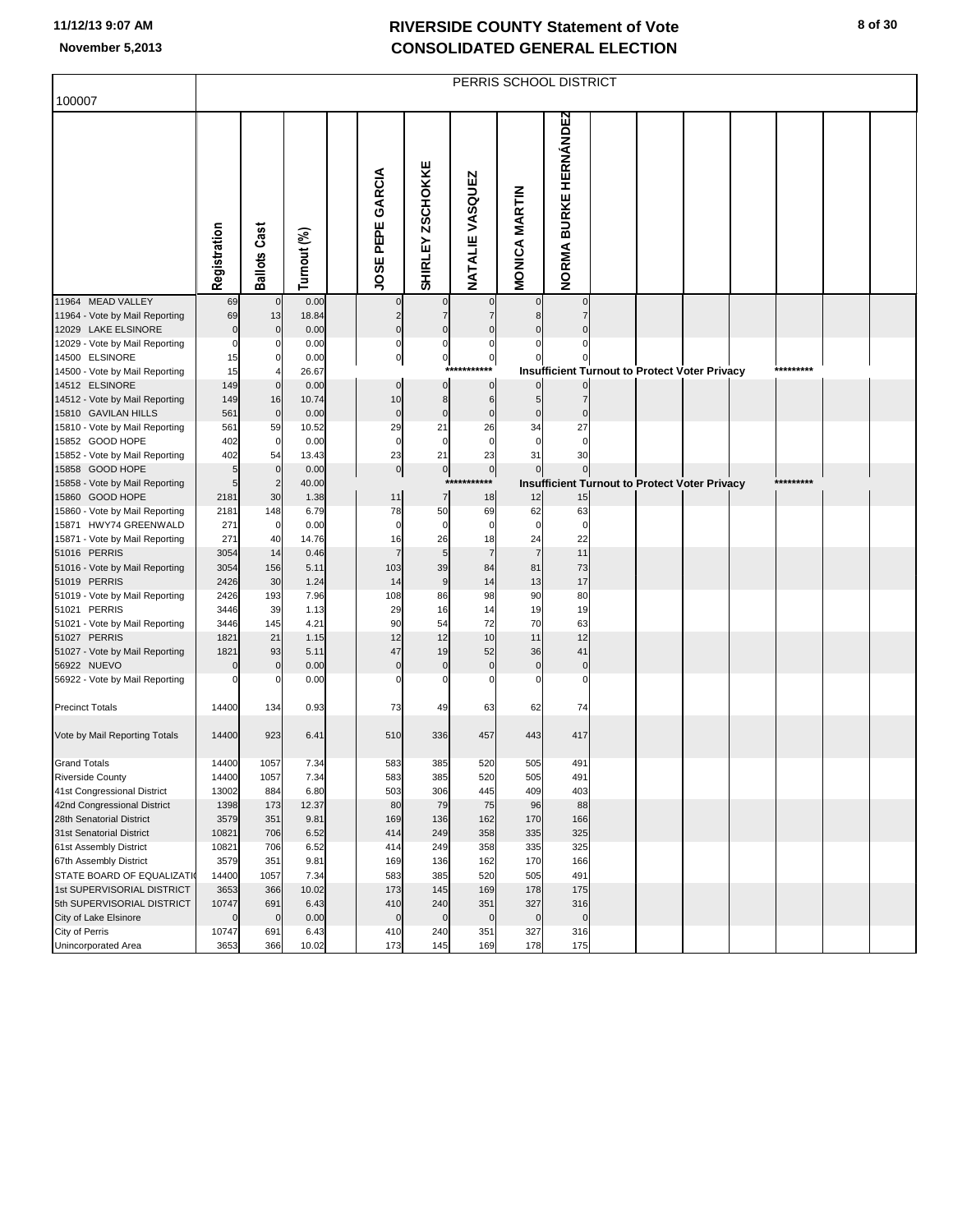|                                |              | <b>CITY OF BLYTHE</b>  |             |  |                                                                             |                       |                                   |                              |                     |                                |                                                                    |                    |                                                                      |  |  |
|--------------------------------|--------------|------------------------|-------------|--|-----------------------------------------------------------------------------|-----------------------|-----------------------------------|------------------------------|---------------------|--------------------------------|--------------------------------------------------------------------|--------------------|----------------------------------------------------------------------|--|--|
| 100008                         |              |                        |             |  |                                                                             |                       |                                   |                              |                     |                                |                                                                    |                    |                                                                      |  |  |
|                                | Registration | Cast<br><b>Ballots</b> | Turnout (%) |  | CITY COUNCIL, CITY OF<br><b>ALVAN</b><br>Õ<br><b>BLYTHE</b><br><b>OSCAR</b> | "TIM" WADE<br>TIMOTHY | "JOEY" DE-CONINC<br><b>JOSEPH</b> | <b>REYNOLDS</b><br>ဟ<br>DALE | PATEL<br><b>SAM</b> | <b>JONES</b><br>SHARON "SHERI" | ᅋᄧᅏ<br><b>ORY KRISTA</b><br><b>CLERK, CITY</b><br><b>MALL</b><br>᠊ | <b>SUTTERFIELD</b> | þ<br>TREASURER, CIT<br>ELMS<br><b>CHRISTA</b><br><b>BLYTHE</b><br>ξh |  |  |
| 49000 BLYTHE                   | $\mathbf 0$  | $\mathbf 0$            | 0.00        |  | $\mathbf{0}$                                                                | $\mathbf{0}$          | $\overline{0}$                    | $\overline{0}$               | $\Omega$            | $\mathbf 0$                    |                                                                    | $\pmb{0}$          | $\mathbf 0$                                                          |  |  |
| 49000 - Vote by Mail Reporting | $\Omega$     | $\overline{0}$         | 0.00        |  | $\Omega$                                                                    | $\Omega$              | $\Omega$                          | $\overline{0}$               |                     | $\Omega$                       |                                                                    | $\Omega$           | $\Omega$                                                             |  |  |
| 49007 BLYTHE                   | 1254         | 138                    | 11.00       |  | 58                                                                          | 69                    | 70                                | 48                           | 52                  | 36                             |                                                                    | 111                | 104                                                                  |  |  |
| 49007 - Vote by Mail Reporting | 1254         | 293                    | 23.37       |  | 138                                                                         | 165                   | 158                               | 82                           | 132                 | 89                             |                                                                    | 222                | 213                                                                  |  |  |
| 49010 BLYTHE                   | 1513         | 130                    | 8.59        |  | 69                                                                          | 74                    | 58                                | 40                           | 57                  | 26                             |                                                                    | 105                | 101                                                                  |  |  |
| 49010 - Vote by Mail Reporting | 1513         | 277                    | 18.31       |  | 122                                                                         | 124                   | 125                               | 99                           | 105                 | 98                             |                                                                    | 208                | 202                                                                  |  |  |
| 49011 BLYTHE                   | 1720         | 111                    | 6.45        |  | 59                                                                          | 54                    | 51                                | 36                           | 49                  | 26                             |                                                                    | 91                 | 88                                                                   |  |  |
| 49011 - Vote by Mail Reporting | 1720         | 307                    | 17.85       |  | 121                                                                         | 157                   | 139                               | 101                          | 134                 | 130                            |                                                                    | 225                | 228                                                                  |  |  |
| <b>Precinct Totals</b>         | 4487         | 379                    | 8.45        |  | 186                                                                         | 197                   | 179                               | 124                          | 158                 | 88                             |                                                                    | 307                | 293                                                                  |  |  |
| Vote by Mail Reporting Totals  | 4487         | 877                    | 19.55       |  | 381                                                                         | 446                   | 422                               | 282                          | 371                 | 317                            |                                                                    | 655                | 643                                                                  |  |  |
| <b>Grand Totals</b>            | 4487         | 1256                   | 27.99       |  | 567                                                                         | 643                   | 601                               | 406                          | 529                 | 405                            |                                                                    | 962                | 936                                                                  |  |  |
| <b>Riverside County</b>        | 4487         | 1256                   | 27.99       |  | 567                                                                         | 643                   | 601                               | 406                          | 529                 | 405                            |                                                                    | 962                | 936                                                                  |  |  |
| 36th Congressional District    | 4487         | 1256                   | 27.99       |  | 567                                                                         | 643                   | 601                               | 406                          | 529                 | 405                            |                                                                    | 962                | 936                                                                  |  |  |
| 28th Senatorial District       | 4487         | 1256                   | 27.99       |  | 567                                                                         | 643                   | 601                               | 406                          | 529                 | 405                            |                                                                    | 962                | 936                                                                  |  |  |
| 56th Assembly District         | 4487         | 1256                   | 27.99       |  | 567                                                                         | 643                   | 601                               | 406                          | 529                 | 405                            |                                                                    | 962                | 936                                                                  |  |  |
| STATE BOARD OF EQUALIZATI      | 4487         | 1256                   | 27.99       |  | 567                                                                         | 643                   | 601                               | 406                          | 529                 | 405                            |                                                                    | 962                | 936                                                                  |  |  |
| 4th SUPERVISORIAL DISTRICT     | 4487         | 1256                   | 27.99       |  | 567                                                                         | 643                   | 601                               | 406                          | 529                 | 405                            |                                                                    | 962                | 936                                                                  |  |  |
| City of Blythe                 | 4487         | 1256                   | 27.99       |  | 567                                                                         | 643                   | 601                               | 406                          | 529                 | 405                            |                                                                    | 962                | 936                                                                  |  |  |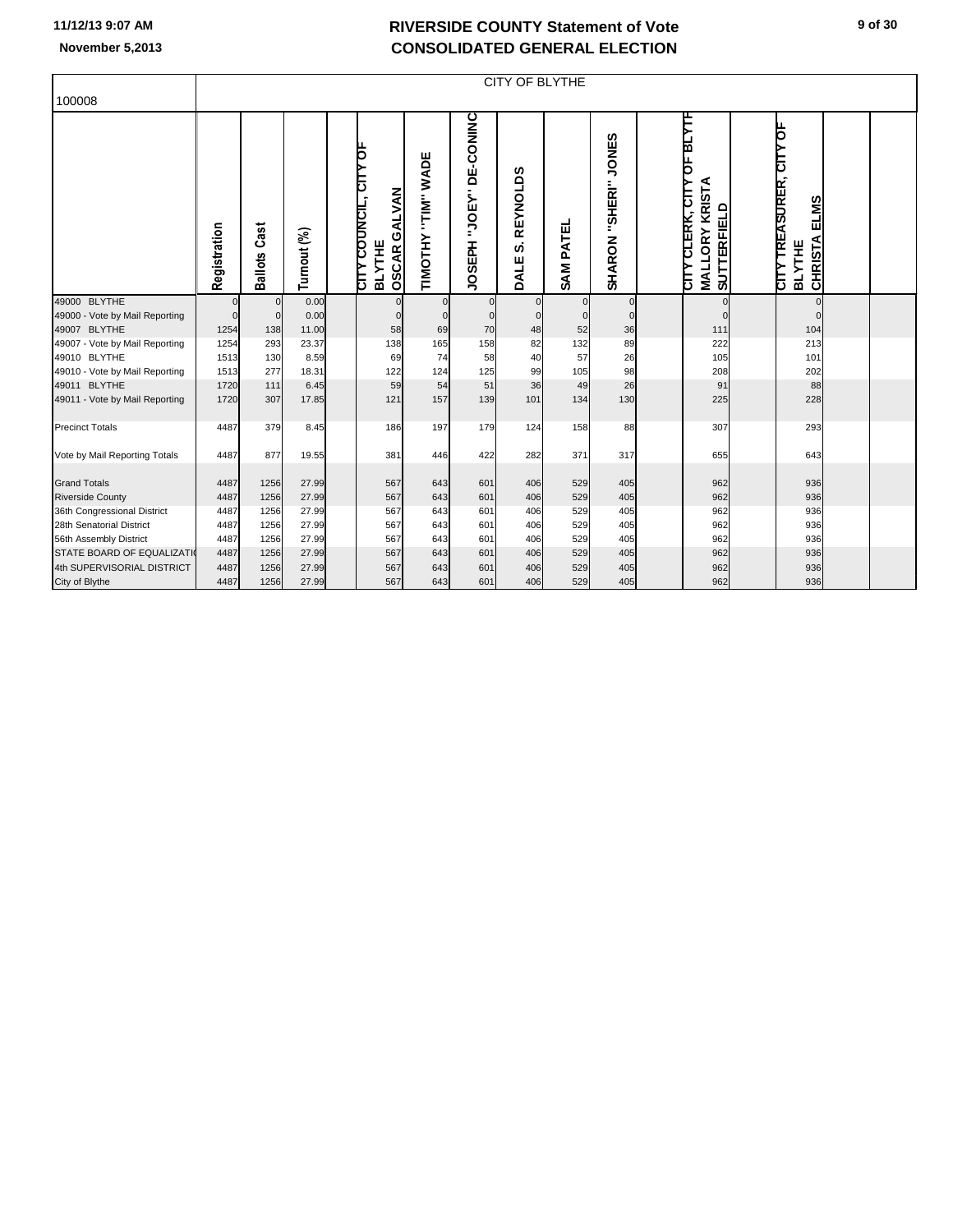|                                |              | <b>CITY OF BLYTHE</b>  |             |  |                                                                         |                       |                                      |                                      |                     |                                |                                                                                          |                                                                                   |             |  |  |
|--------------------------------|--------------|------------------------|-------------|--|-------------------------------------------------------------------------|-----------------------|--------------------------------------|--------------------------------------|---------------------|--------------------------------|------------------------------------------------------------------------------------------|-----------------------------------------------------------------------------------|-------------|--|--|
| 100008                         |              |                        |             |  |                                                                         |                       |                                      |                                      |                     |                                |                                                                                          |                                                                                   |             |  |  |
|                                | Registration | Cast<br><b>Ballots</b> | Turnout (%) |  | CITY COUNCIL, CITY OF<br><b>GALVAN</b><br><b>BLYTHE</b><br><b>OSCAR</b> | "TIM" WADE<br>TIMOTHY | DE-CONINC<br>"JOEY"<br><b>JOSEPH</b> | <b>REYNOLDS</b><br><b>ဟဲ</b><br>DALE | PATEL<br><b>SAM</b> | <b>JONES</b><br>SHARON "SHERI" | 마파까<br><b>ORY KRISTA</b><br><b>CLERK, CITY</b><br><b>SUTTERFIELD</b><br><b>MALL</b><br>È | þ<br><b>TREASURER, CIT</b><br><b>ELMS</b><br><b>CHRISTA</b><br><b>BLYTHE</b><br>È |             |  |  |
| 49000 BLYTHE                   |              | $\overline{0}$         | 0.00        |  | $\mathbf 0$                                                             | $\mathbf 0$           | $\mathbf 0$                          | $\overline{0}$                       | $\overline{0}$      | $\Omega$                       | $\Omega$                                                                                 |                                                                                   | $\mathbf 0$ |  |  |
| 49000 - Vote by Mail Reporting | $\Omega$     | $\Omega$               | 0.00        |  | $\Omega$                                                                | $\Omega$              | $\Omega$                             | $\Omega$                             | $\overline{0}$      | $\Omega$                       |                                                                                          |                                                                                   | $\mathbf 0$ |  |  |
| 49007 BLYTHE                   | 1254         | 138                    | 11.00       |  | 58                                                                      | 69                    | 70                                   | 48                                   | 52                  | 36                             | 111                                                                                      | 104                                                                               |             |  |  |
| 49007 - Vote by Mail Reporting | 1254         | 293                    | 23.37       |  | 138                                                                     | 165                   | 158                                  | 82                                   | 132                 | 89                             | 222                                                                                      | 213                                                                               |             |  |  |
| 49010 BLYTHE                   | 1513         | 130                    | 8.59        |  | 69                                                                      | 74                    | 58                                   | 40                                   | 57                  | 26                             | 105                                                                                      | 101                                                                               |             |  |  |
| 49010 - Vote by Mail Reporting | 1513         | 277                    | 18.31       |  | 122                                                                     | 124                   | 125                                  | 99                                   | 105                 | 98                             | 208                                                                                      | 202                                                                               |             |  |  |
| 49011 BLYTHE                   | 1720         | 111                    | 6.45        |  | 59                                                                      | 54                    | 51                                   | 36                                   | 49                  | 26                             | 91                                                                                       | 88                                                                                |             |  |  |
| 49011 - Vote by Mail Reporting | 1720         | 307                    | 17.85       |  | 121                                                                     | 157                   | 139                                  | 101                                  | 134                 | 130                            | 225                                                                                      | 228                                                                               |             |  |  |
| <b>Precinct Totals</b>         | 4487         | 379                    | 8.45        |  | 186                                                                     | 197                   | 179                                  | 124                                  | 158                 | 88                             | 307                                                                                      | 293                                                                               |             |  |  |
| Vote by Mail Reporting Totals  | 4487         | 877                    | 19.55       |  | 381                                                                     | 446                   | 422                                  | 282                                  | 371                 | 317                            | 655                                                                                      | 643                                                                               |             |  |  |
| <b>Grand Totals</b>            | 4487         | 1256                   | 27.99       |  | 567                                                                     | 643                   | 601                                  | 406                                  | 529                 | 405                            | 962                                                                                      | 936                                                                               |             |  |  |
| <b>Riverside County</b>        | 4487         | 1256                   | 27.99       |  | 567                                                                     | 643                   | 601                                  | 406                                  | 529                 | 405                            | 962                                                                                      | 936                                                                               |             |  |  |
| 36th Congressional District    | 4487         | 1256                   | 27.99       |  | 567                                                                     | 643                   | 601                                  | 406                                  | 529                 | 405                            | 962                                                                                      | 936                                                                               |             |  |  |
| 28th Senatorial District       | 4487         | 1256                   | 27.99       |  | 567                                                                     | 643                   | 601                                  | 406                                  | 529                 | 405                            | 962                                                                                      | 936                                                                               |             |  |  |
| 56th Assembly District         | 4487         | 1256                   | 27.99       |  | 567                                                                     | 643                   | 601                                  | 406                                  | 529                 | 405                            | 962                                                                                      | 936                                                                               |             |  |  |
| STATE BOARD OF EQUALIZATI      | 4487         | 1256                   | 27.99       |  | 567                                                                     | 643                   | 601                                  | 406                                  | 529                 | 405                            | 962                                                                                      | 936                                                                               |             |  |  |
| 4th SUPERVISORIAL DISTRICT     | 4487         | 1256                   | 27.99       |  | 567                                                                     | 643                   | 601                                  | 406                                  | 529                 | 405                            | 962                                                                                      | 936                                                                               |             |  |  |
| City of Blythe                 | 4487         | 1256                   | 27.99       |  | 567                                                                     | 643                   | 601                                  | 406                                  | 529                 | 405                            | 962                                                                                      | 936                                                                               |             |  |  |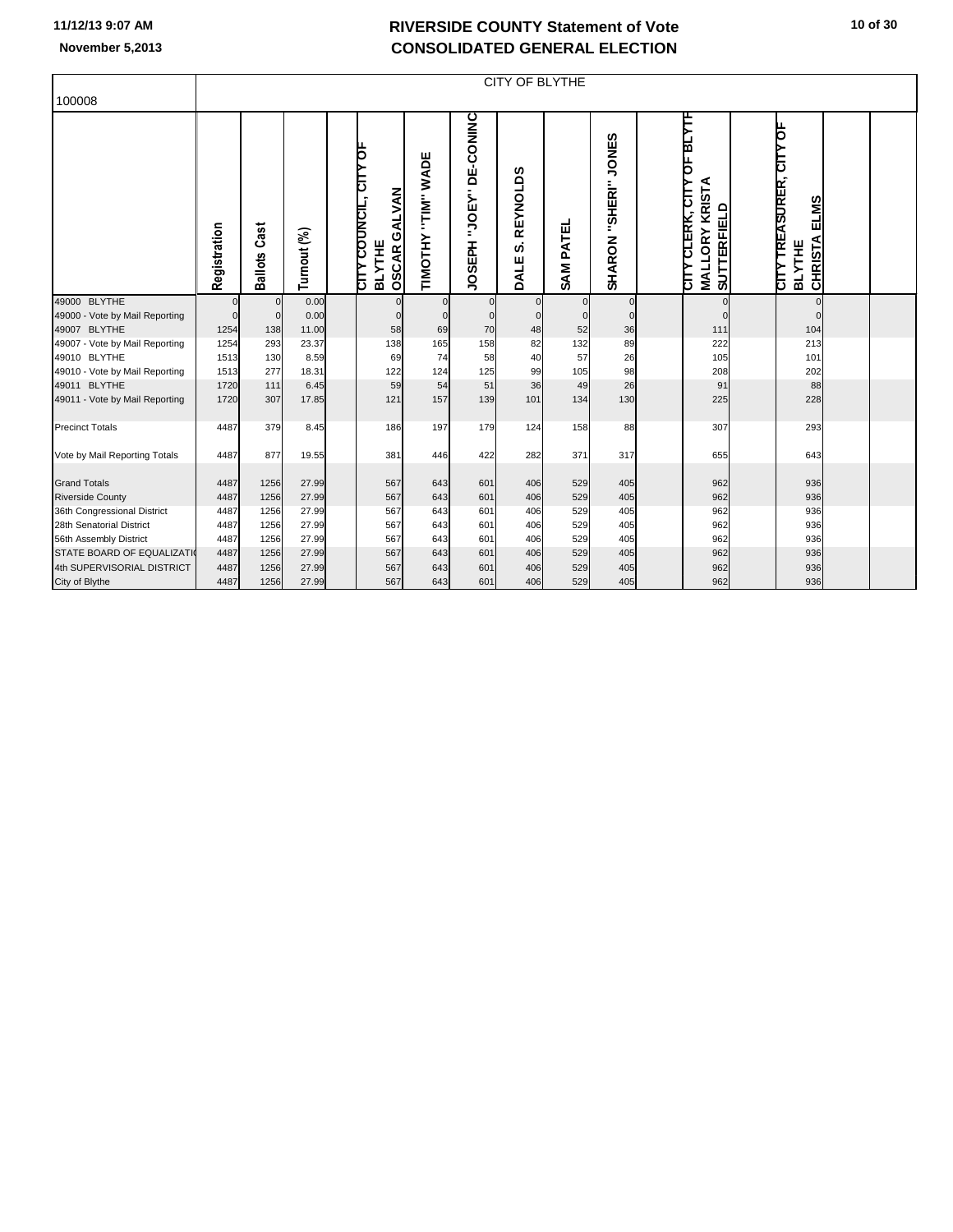|                                |              | <b>CITY OF BLYTHE</b>  |             |  |                                                                             |                       |                                   |                              |                     |                                |                                                                    |                    |                                                                      |  |  |
|--------------------------------|--------------|------------------------|-------------|--|-----------------------------------------------------------------------------|-----------------------|-----------------------------------|------------------------------|---------------------|--------------------------------|--------------------------------------------------------------------|--------------------|----------------------------------------------------------------------|--|--|
| 100008                         |              |                        |             |  |                                                                             |                       |                                   |                              |                     |                                |                                                                    |                    |                                                                      |  |  |
|                                | Registration | Cast<br><b>Ballots</b> | Turnout (%) |  | CITY COUNCIL, CITY OF<br><b>ALVAN</b><br>Õ<br><b>BLYTHE</b><br><b>OSCAR</b> | "TIM" WADE<br>TIMOTHY | "JOEY" DE-CONINC<br><b>JOSEPH</b> | <b>REYNOLDS</b><br>ဟ<br>DALE | PATEL<br><b>SAM</b> | <b>JONES</b><br>SHARON "SHERI" | ᅋᄧᅏ<br><b>ORY KRISTA</b><br><b>CLERK, CITY</b><br><b>MALL</b><br>᠊ | <b>SUTTERFIELD</b> | þ<br>TREASURER, CIT<br>ELMS<br><b>CHRISTA</b><br><b>BLYTHE</b><br>ξh |  |  |
| 49000 BLYTHE                   | $\mathbf 0$  | $\mathbf 0$            | 0.00        |  | $\mathbf{0}$                                                                | $\mathbf{0}$          | $\overline{0}$                    | $\overline{0}$               | $\Omega$            | $\mathbf 0$                    |                                                                    | $\pmb{0}$          | $\mathbf 0$                                                          |  |  |
| 49000 - Vote by Mail Reporting | $\Omega$     | $\overline{0}$         | 0.00        |  | $\Omega$                                                                    | $\Omega$              | $\Omega$                          | $\overline{0}$               |                     | $\Omega$                       |                                                                    | $\Omega$           | $\Omega$                                                             |  |  |
| 49007 BLYTHE                   | 1254         | 138                    | 11.00       |  | 58                                                                          | 69                    | 70                                | 48                           | 52                  | 36                             |                                                                    | 111                | 104                                                                  |  |  |
| 49007 - Vote by Mail Reporting | 1254         | 293                    | 23.37       |  | 138                                                                         | 165                   | 158                               | 82                           | 132                 | 89                             |                                                                    | 222                | 213                                                                  |  |  |
| 49010 BLYTHE                   | 1513         | 130                    | 8.59        |  | 69                                                                          | 74                    | 58                                | 40                           | 57                  | 26                             |                                                                    | 105                | 101                                                                  |  |  |
| 49010 - Vote by Mail Reporting | 1513         | 277                    | 18.31       |  | 122                                                                         | 124                   | 125                               | 99                           | 105                 | 98                             |                                                                    | 208                | 202                                                                  |  |  |
| 49011 BLYTHE                   | 1720         | 111                    | 6.45        |  | 59                                                                          | 54                    | 51                                | 36                           | 49                  | 26                             |                                                                    | 91                 | 88                                                                   |  |  |
| 49011 - Vote by Mail Reporting | 1720         | 307                    | 17.85       |  | 121                                                                         | 157                   | 139                               | 101                          | 134                 | 130                            |                                                                    | 225                | 228                                                                  |  |  |
| <b>Precinct Totals</b>         | 4487         | 379                    | 8.45        |  | 186                                                                         | 197                   | 179                               | 124                          | 158                 | 88                             |                                                                    | 307                | 293                                                                  |  |  |
| Vote by Mail Reporting Totals  | 4487         | 877                    | 19.55       |  | 381                                                                         | 446                   | 422                               | 282                          | 371                 | 317                            |                                                                    | 655                | 643                                                                  |  |  |
| <b>Grand Totals</b>            | 4487         | 1256                   | 27.99       |  | 567                                                                         | 643                   | 601                               | 406                          | 529                 | 405                            |                                                                    | 962                | 936                                                                  |  |  |
| <b>Riverside County</b>        | 4487         | 1256                   | 27.99       |  | 567                                                                         | 643                   | 601                               | 406                          | 529                 | 405                            |                                                                    | 962                | 936                                                                  |  |  |
| 36th Congressional District    | 4487         | 1256                   | 27.99       |  | 567                                                                         | 643                   | 601                               | 406                          | 529                 | 405                            |                                                                    | 962                | 936                                                                  |  |  |
| 28th Senatorial District       | 4487         | 1256                   | 27.99       |  | 567                                                                         | 643                   | 601                               | 406                          | 529                 | 405                            |                                                                    | 962                | 936                                                                  |  |  |
| 56th Assembly District         | 4487         | 1256                   | 27.99       |  | 567                                                                         | 643                   | 601                               | 406                          | 529                 | 405                            |                                                                    | 962                | 936                                                                  |  |  |
| STATE BOARD OF EQUALIZATI      | 4487         | 1256                   | 27.99       |  | 567                                                                         | 643                   | 601                               | 406                          | 529                 | 405                            |                                                                    | 962                | 936                                                                  |  |  |
| 4th SUPERVISORIAL DISTRICT     | 4487         | 1256                   | 27.99       |  | 567                                                                         | 643                   | 601                               | 406                          | 529                 | 405                            |                                                                    | 962                | 936                                                                  |  |  |
| City of Blythe                 | 4487         | 1256                   | 27.99       |  | 567                                                                         | 643                   | 601                               | 406                          | 529                 | 405                            |                                                                    | 962                | 936                                                                  |  |  |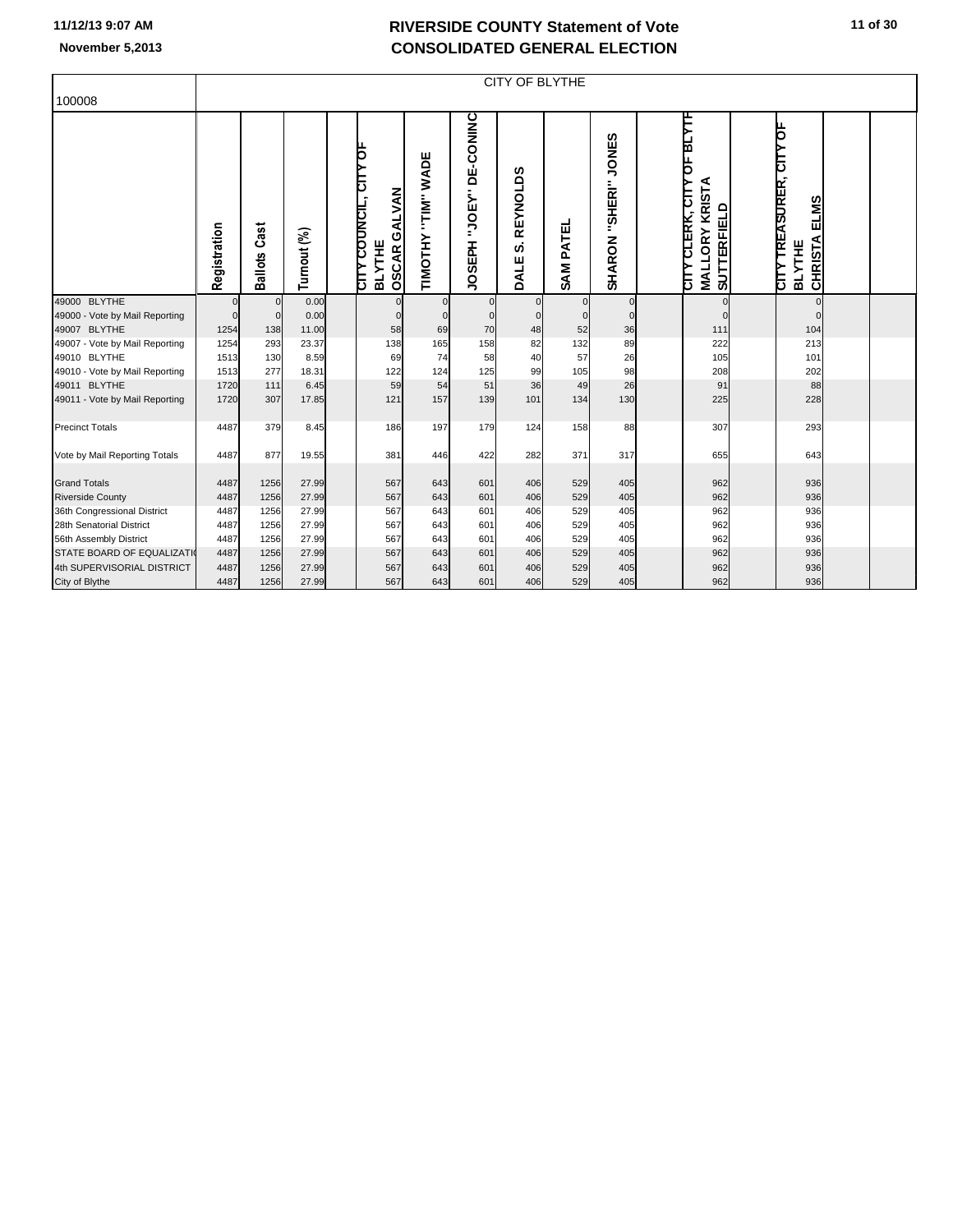|                                                            |              |                     |              |                              |                                    |                         |                     | CITY OF DESERT HOT SPRINGS                                            |                    |                      |                 |           |  |
|------------------------------------------------------------|--------------|---------------------|--------------|------------------------------|------------------------------------|-------------------------|---------------------|-----------------------------------------------------------------------|--------------------|----------------------|-----------------|-----------|--|
| 100011                                                     |              |                     |              |                              |                                    |                         |                     |                                                                       |                    |                      |                 |           |  |
|                                                            |              |                     |              |                              |                                    |                         |                     |                                                                       |                    |                      |                 |           |  |
|                                                            | Registration | <b>Ballots Cast</b> | Turnout (%)  | <b>MAYOR, CITY OF DESERT</b> | <b>ADAM SANCHEZ</b><br>HOT SPRINGS | <b>JOHN-PAUL VALDEZ</b> | <b>YVONNE PARKS</b> | <b>CITY COUNCIL, DESERT HOT</b><br><b>JOE MCKEE</b><br><b>SPRINGS</b> | <b>SCOTT MATAS</b> | ROBERT BENTLEY       | <b>JAN PYE</b>  |           |  |
| 40000 DESERT HOT SPGS                                      |              |                     | 0.00         |                              | $\overline{0}$                     |                         | $\mathbf 0$         | $\Omega$                                                              |                    |                      | $\mathbf 0$     |           |  |
| 40000 - Vote by Mail Reporting                             |              | $\Omega$            | 0.00         |                              | $\Omega$                           | $\Omega$                | $\mathbf 0$         | $\sqrt{ }$                                                            | $\Omega$           |                      | $\Omega$        |           |  |
| 40002 DESERT HOT SPGS                                      |              | $\mathbf 0$         | 0.00         |                              |                                    | $\mathbf 0$             | $\pmb{0}$           |                                                                       |                    |                      |                 |           |  |
| 40002 - Vote by Mail Reporting                             |              |                     | 0.00         |                              | 0                                  |                         | $\overline{0}$      | $\mathcal{C}$                                                         |                    |                      | C               |           |  |
| 40003 DESERT HOT SPGS                                      |              | $\Omega$            | 0.00         |                              |                                    | $\Omega$                | $\Omega$            | C                                                                     | $\Omega$           | C                    | $\Omega$        |           |  |
| 40003 - Vote by Mail Reporting                             |              | $\Omega$            | 0.00         |                              |                                    | 0                       | $\Omega$            |                                                                       | $\Omega$           |                      | $\Omega$        |           |  |
| 40004 DESERT HOT SPGS                                      | 3432         | 344                 | 10.02        |                              | 176                                | 45                      | 120                 | 209                                                                   | 137                | 119                  | 112             |           |  |
| 40004 - Vote by Mail Reporting<br>DESERT HOT SPGS<br>40009 | 3432         | 751<br>$\Omega$     | 21.88        |                              | 308<br>$\Omega$                    | 117                     | 312<br>$\mathbf 0$  | 428<br>$\mathsf{C}$                                                   | 349<br>0           | 224<br>$\mathcal{C}$ | 296<br>$\Omega$ |           |  |
| 40009 - Vote by Mail Reporting                             |              | $\Omega$            | 0.00<br>0.00 |                              | 0                                  | $\bf{0}$<br>$\Omega$    | $\Omega$            | C                                                                     | C                  |                      | C               |           |  |
| 40010 DESERT HOT SPGS                                      | 3804         | 240                 | 6.31         |                              | 126                                | 22                      | 86                  | 143                                                                   | 93                 | 59                   | 95              |           |  |
| 40010 - Vote by Mail Reporting                             | 3804         | 564                 | 14.83        |                              | 209                                | 71                      | 272                 | 274                                                                   | 280                | 142                  | 253             |           |  |
| 40014 DESERT HOT SPGS                                      | 2299         | 153                 | 6.66         |                              | 69                                 | 17                      | 60                  | 76                                                                    | 77                 | 34                   | 64              |           |  |
| 40014 - Vote by Mail Reporting                             | 2299         | 387                 | 16.83        |                              | 145                                | 63                      | 173                 | 211                                                                   | 181                | 94                   | 174             |           |  |
| 40016 DESERT HOT SPGS                                      |              | $\mathbf 0$         | 0.00         |                              | $\mathbf 0$                        | $\mathbf 0$             | $\pmb{0}$           | C                                                                     | $\Omega$           | $\mathsf{C}$         | $\mathbf 0$     |           |  |
| 40016 - Vote by Mail Reporting                             |              |                     | 0.00         |                              | 0                                  | 0                       | $\bf{0}$            | C                                                                     |                    |                      | C               |           |  |
| 40018 DESERT HOT SPGS                                      |              |                     | 0.00         |                              | $\bf{0}$                           | 0                       | $\mathbf 0$         |                                                                       |                    |                      |                 |           |  |
| 40018 - Vote by Mail Reporting                             | $\Omega$     | $\Omega$            | 0.00         |                              | $\overline{0}$                     | $\pmb{0}$               | $\mathbf 0$         |                                                                       |                    |                      |                 |           |  |
| 40020 DESERT HOT SPGS                                      | 58           | $\mathbf{1}$        | 1.72         |                              |                                    |                         | ***                 | <b>Insufficient Turnout to Protect Voter Privacy</b>                  |                    |                      |                 | ********* |  |
| 40020 - Vote by Mail Reporting                             | 58           | 18                  | 31.03        |                              | 6                                  | 5 <sub>5</sub>          | $\overline{7}$      |                                                                       | 14                 |                      | 9               |           |  |
| 40021 DESERT HOT SPGS                                      |              | $\mathbf 0$         | 0.00         |                              | 이                                  | $\overline{0}$          | $\circ$             | 0                                                                     | $\mathbf 0$        |                      |                 |           |  |
| 40021 - Vote by Mail Reporting                             |              |                     | 50.00        |                              |                                    | $***$                   | ***                 | <b>Insufficient Turnout to Protect Voter Privacy</b>                  |                    |                      |                 | ********* |  |
| 40025 DESERT HOT SPGS                                      |              | $\mathbf 0$         | 0.00         |                              | 0                                  | $\mathbf 0$             | $\bf{0}$            |                                                                       |                    |                      |                 |           |  |
| 40025 - Vote by Mail Reporting                             |              | $\Omega$            | 0.00         |                              | $\Omega$                           | $\Omega$                | $\Omega$            |                                                                       | $\sqrt{2}$         |                      |                 |           |  |
| <b>Precinct Totals</b>                                     | 9597         | 738                 | 7.69         |                              | 372                                | 84                      | 266                 | 429                                                                   | 308                | 212                  | 271             |           |  |
| Vote by Mail Reporting Totals                              | 9597         | 1722                | 17.94        |                              | 670                                | 256                     | 764                 | 922                                                                   | 824                | 467                  | 732             |           |  |
| <b>Grand Totals</b>                                        | 9597         | 2460                | 25.63        |                              | 1042                               | 340                     | 1030                | 1351                                                                  | 1132               | 679                  | 1003            |           |  |
| <b>Riverside County</b>                                    | 9597         | 2460                | 25.63        |                              | 1042                               | 340                     | 1030                | 1351                                                                  | 1132               | 679                  | 1003            |           |  |
| 36th Congressional District                                | 9597         | 2460                | 25.63        |                              | 1042                               | 340                     | 1030                | 1351                                                                  | 1132               | 679                  | 1003            |           |  |
| 28th Senatorial District                                   | 9597         | 2460                | 25.63        |                              | 1042                               | 340                     | 1030                | 1351                                                                  | 1132               | 679                  | 1003            |           |  |
| 56th Assembly District                                     | 9597         | 2460                | 25.63        |                              | 1042                               | 340                     | 1030                | 1351                                                                  | 1132               | 679                  | 1003            |           |  |
| STATE BOARD OF EQUALIZATI                                  | 9597         | 2460                | 25.63        |                              | 1042                               | 340                     | 1030                | 1351                                                                  | 1132               | 679                  | 1003            |           |  |
| 4th SUPERVISORIAL DISTRICT                                 | 9597         | 2460                | 25.63        |                              | 1042                               | 340                     | 1030                | 1351                                                                  | 1132               | 679                  | 1003            |           |  |
| City of Desert Hot Springs                                 | 9597         | 2460                | 25.63        |                              | 1042                               | 340                     | 1030                | 1351                                                                  | 1132               | 679                  | 1003            |           |  |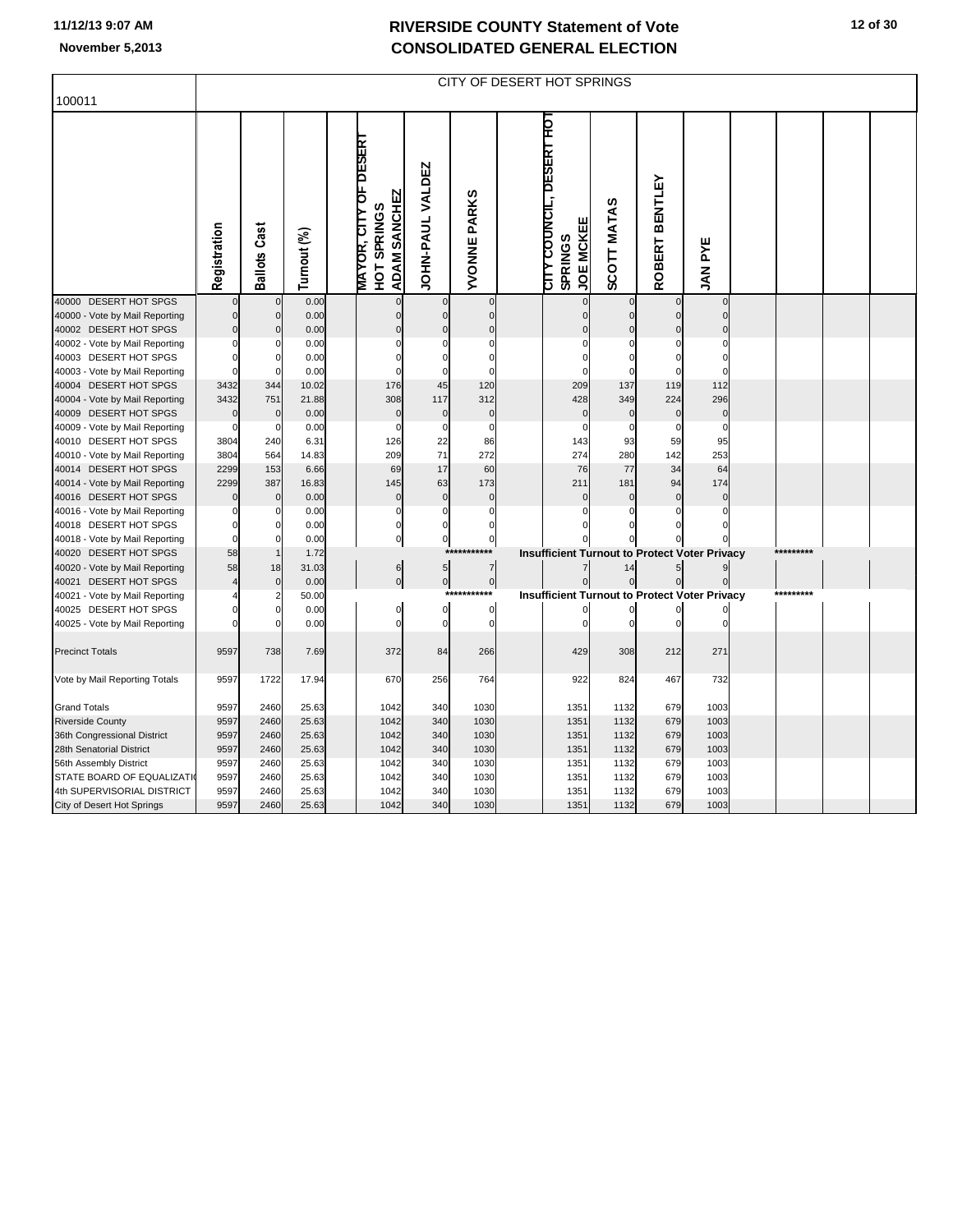|                                                         |              |                               |               |                                                                    |                         |                               | CITY OF DESERT HOT SPRINGS                                          |                    |                          |                             |           |  |
|---------------------------------------------------------|--------------|-------------------------------|---------------|--------------------------------------------------------------------|-------------------------|-------------------------------|---------------------------------------------------------------------|--------------------|--------------------------|-----------------------------|-----------|--|
| 100011                                                  |              |                               |               |                                                                    |                         |                               |                                                                     |                    |                          |                             |           |  |
|                                                         |              |                               |               |                                                                    |                         |                               |                                                                     |                    |                          |                             |           |  |
|                                                         | Registration | <b>Ballots Cast</b>           | Turnout (%)   | <b>MAYOR, CITY OF DESERT</b><br><b>ADAM SANCHEZ</b><br>HOT SPRINGS | <b>JOHN-PAUL VALDEZ</b> | <b>YVONNE PARKS</b>           | CITY COUNCIL, DESERT HOT<br><b>JOE MCKEE</b><br><b>SPRINGS</b>      | <b>SCOTT MATAS</b> | <b>BENTLEY</b><br>ROBERT | <b>JAN PYE</b>              |           |  |
| 40000 DESERT HOT SPGS                                   |              | $\mathbf{0}$                  | 0.00          | $\overline{0}$                                                     |                         | $\mathbf 0$                   | $\mathbf 0$                                                         |                    |                          | $\mathbf 0$                 |           |  |
| 40000 - Vote by Mail Reporting                          |              | $\mathbf 0$                   | 0.00          | $\Omega$                                                           | $\mathbf 0$             | $\pmb{0}$                     | $\Omega$                                                            | $\mathbf 0$        |                          | $\Omega$                    |           |  |
| 40002 DESERT HOT SPGS                                   |              | $\mathbf 0$                   | 0.00          | $\mathbf 0$                                                        | $\mathbf 0$             | $\mathbf 0$<br>$\overline{0}$ | C                                                                   | $\Omega$           |                          | $\Omega$                    |           |  |
| 40002 - Vote by Mail Reporting<br>40003 DESERT HOT SPGS |              | $\Omega$                      | 0.00<br>0.00  | 0<br>$\Omega$                                                      | $\Omega$                | $\mathbf 0$                   | $\mathcal{C}$<br>C                                                  | $\Omega$           | C                        | $\mathcal{C}$<br>$\sqrt{ }$ |           |  |
| 40003 - Vote by Mail Reporting                          |              | $\Omega$                      | 0.00          | $\Omega$                                                           | $\Omega$                | $\Omega$                      | $\sqrt{ }$                                                          | $\Omega$           |                          | $\Omega$                    |           |  |
| 40004 DESERT HOT SPGS                                   | 3432         | 344                           | 10.02         | 176                                                                | 45                      | 120                           | 209                                                                 | 137                | 119                      | 112                         |           |  |
| 40004 - Vote by Mail Reporting                          | 3432         | 751                           | 21.88         | 308                                                                | 117                     | 312                           | 428                                                                 | 349                | 224                      | 296                         |           |  |
| 40009 DESERT HOT SPGS                                   |              | 0                             | 0.00          | $\mathbf{0}$                                                       | $\mathbf 0$             | $\mathbf 0$                   | $\mathsf{C}$                                                        | $\mathbf 0$        | C                        | $\mathbf 0$                 |           |  |
| 40009 - Vote by Mail Reporting                          |              | $\Omega$                      | 0.00          | $\Omega$                                                           | $\Omega$                | $\Omega$                      |                                                                     | C                  |                          |                             |           |  |
| 40010 DESERT HOT SPGS                                   | 3804         | 240                           | 6.31          | 126                                                                | 22                      | 86                            | 143                                                                 | 93                 | 59                       | 95                          |           |  |
| 40010 - Vote by Mail Reporting                          | 3804         | 564                           | 14.83         | 209                                                                | 71                      | 272                           | 274                                                                 | 280                | 142                      | 253                         |           |  |
| 40014 DESERT HOT SPGS                                   | 2299         | 153                           | 6.66          | 69                                                                 | 17                      | 60                            | 76                                                                  | 77                 | 34                       | 64                          |           |  |
| 40014 - Vote by Mail Reporting                          | 2299         | 387                           | 16.83         | 145                                                                | 63                      | 173                           | 211                                                                 | 181                | 94                       | 174                         |           |  |
| 40016 DESERT HOT SPGS                                   |              | $\mathbf 0$                   | 0.00          | $\mathbf 0$                                                        | $\mathbf 0$             | $\pmb{0}$                     | $\mathsf{C}$                                                        | $\Omega$           | $\mathsf{C}$             | $\mathbf 0$                 |           |  |
| 40016 - Vote by Mail Reporting                          |              |                               | 0.00          | 0                                                                  | 0                       | $\mathbf 0$                   | C                                                                   | 0                  |                          | $\Omega$                    |           |  |
| 40018 DESERT HOT SPGS                                   |              |                               | 0.00          | 0                                                                  | $\mathbf 0$             | $\mathbf 0$                   |                                                                     |                    |                          |                             |           |  |
| 40018 - Vote by Mail Reporting                          | $\Omega$     | $\Omega$                      | 0.00          | $\overline{0}$                                                     | $\mathbf 0$             | $\bf{0}$<br>$***$             |                                                                     | $\Omega$           |                          |                             | ********* |  |
| 40020 DESERT HOT SPGS                                   | 58           | $\mathbf{1}$                  | 1.72          |                                                                    |                         |                               | <b>Insufficient Turnout to Protect Voter Privacy</b>                |                    |                          |                             |           |  |
| 40020 - Vote by Mail Reporting                          | 58           | 18                            | 31.03         | 6                                                                  | $5\overline{)}$         | $\overline{7}$                |                                                                     | 14                 |                          | 9                           |           |  |
| 40021 DESERT HOT SPGS                                   |              | $\mathbf 0$<br>$\overline{2}$ | 0.00          | $\overline{0}$                                                     | $\overline{0}$<br>$***$ | $\circ$<br>***                | $\mathbf 0$<br><b>Insufficient Turnout to Protect Voter Privacy</b> | $\mathbf 0$        | $\mathbf 0$              |                             |           |  |
| 40021 - Vote by Mail Reporting<br>40025 DESERT HOT SPGS |              | $\Omega$                      | 50.00<br>0.00 | 0                                                                  | $\mathbf 0$             | $\mathbf 0$                   |                                                                     |                    |                          |                             |           |  |
| 40025 - Vote by Mail Reporting                          |              |                               | 0.00          | $\Omega$                                                           | $\Omega$                | $\mathbf 0$                   |                                                                     | $\sqrt{2}$         |                          |                             |           |  |
|                                                         |              |                               |               |                                                                    |                         |                               |                                                                     |                    |                          |                             |           |  |
| <b>Precinct Totals</b>                                  | 9597         | 738                           | 7.69          | 372                                                                | 84                      | 266                           | 429                                                                 | 308                | 212                      | 271                         |           |  |
| Vote by Mail Reporting Totals                           | 9597         | 1722                          | 17.94         | 670                                                                | 256                     | 764                           | 922                                                                 | 824                | 467                      | 732                         |           |  |
| <b>Grand Totals</b>                                     | 9597         | 2460                          | 25.63         | 1042                                                               | 340                     | 1030                          | 1351                                                                | 1132               | 679                      | 1003                        |           |  |
| <b>Riverside County</b>                                 | 9597         | 2460                          | 25.63         | 1042                                                               | 340                     | 1030                          | 1351                                                                | 1132               | 679                      | 1003                        |           |  |
| 36th Congressional District                             | 9597         | 2460                          | 25.63         | 1042                                                               | 340                     | 1030                          | 1351                                                                | 1132               | 679                      | 1003                        |           |  |
| 28th Senatorial District                                | 9597         | 2460                          | 25.63         | 1042                                                               | 340                     | 1030                          | 1351                                                                | 1132               | 679                      | 1003                        |           |  |
| 56th Assembly District                                  | 9597         | 2460                          | 25.63         | 1042                                                               | 340                     | 1030                          | 1351                                                                | 1132               | 679                      | 1003                        |           |  |
| STATE BOARD OF EQUALIZATI                               | 9597         | 2460                          | 25.63         | 1042                                                               | 340                     | 1030                          | 1351                                                                | 1132               | 679                      | 1003                        |           |  |
| 4th SUPERVISORIAL DISTRICT                              | 9597         | 2460                          | 25.63         | 1042                                                               | 340                     | 1030                          | 1351                                                                | 1132               | 679                      | 1003                        |           |  |
| City of Desert Hot Springs                              | 9597         | 2460                          | 25.63         | 1042                                                               | 340                     | 1030                          | 1351                                                                | 1132               | 679                      | 1003                        |           |  |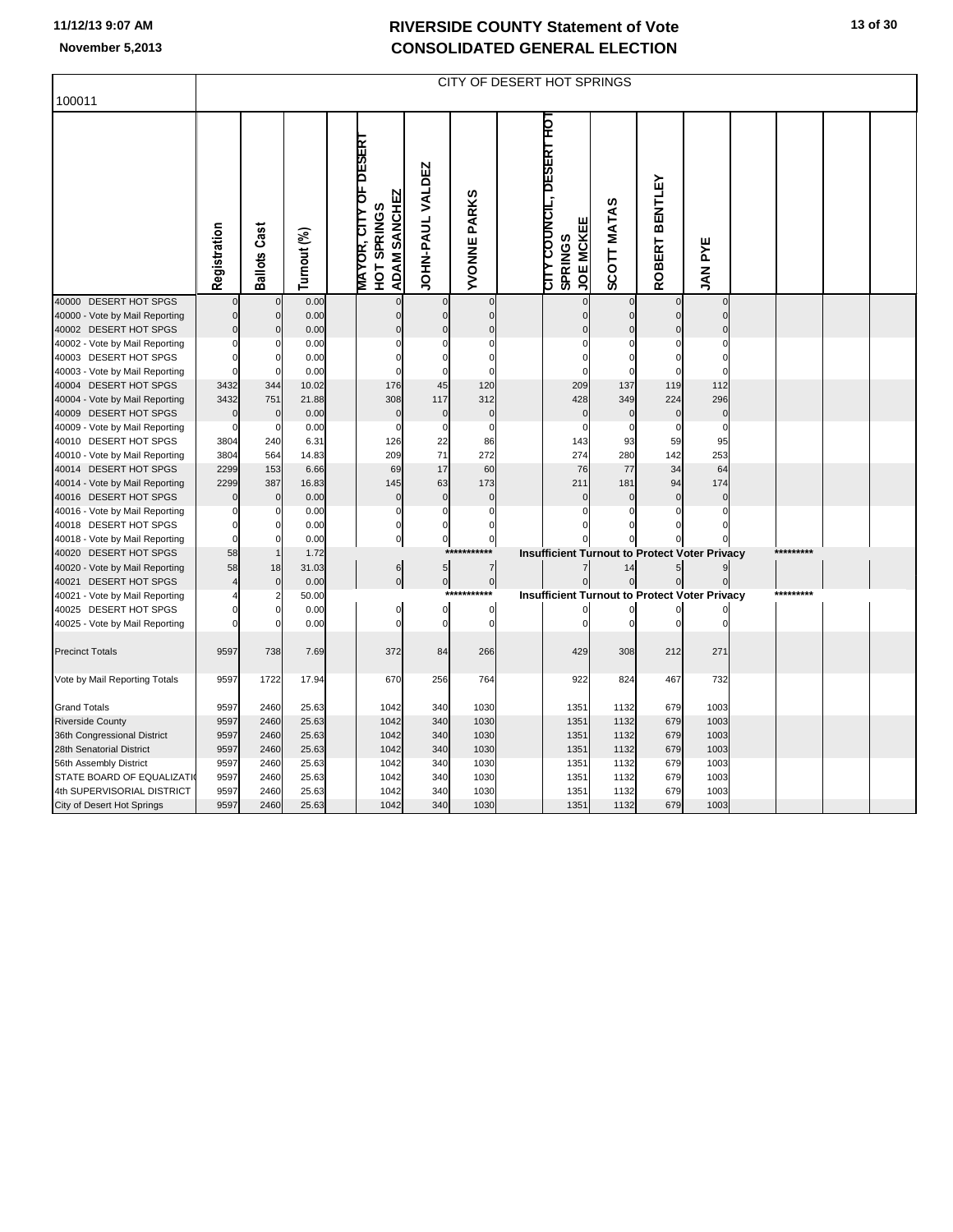| 100013                         |              |                     |             |                         |             |                         |                           | CITY COUNCIL, CITY OF NORCO |  |  |  |  |
|--------------------------------|--------------|---------------------|-------------|-------------------------|-------------|-------------------------|---------------------------|-----------------------------|--|--|--|--|
|                                | Registration | <b>Ballots Cast</b> | Turnout (%) | KATARINA "TRINA" DANIEL | GREG NEWTON | STEPHEN J. MC ARRON     | <b>BOWEN</b><br>خ<br>GREG | <b>KEVIN BASH</b>           |  |  |  |  |
| 23002 NORCO                    | 1217         | 109                 | 8.96        | 14                      | 68          | $\overline{7}$          | 32                        | 79                          |  |  |  |  |
| 23002 - Vote by Mail Reporting | 1217         | 188                 | 15.45       | 43                      | 88          | 14                      | 53                        | 130                         |  |  |  |  |
| 23005 NORCO                    | 2481         | 275                 | 11.08       | 58                      | 148         | $\overline{\mathbf{4}}$ | 115                       | 178                         |  |  |  |  |
| 23005 - Vote by Mail Reporting | 2481         | 355                 | 14.31       | 90                      | 155         | 18                      | 128                       | 222                         |  |  |  |  |
| 23016 NORCO                    | 1387         | 114                 | 8.22        | 18                      | 75          | 0                       | 30                        | 95                          |  |  |  |  |
| 23016 - Vote by Mail Reporting | 1387         | 183                 | 13.19       | 37                      | 101         | 10                      | 56                        | 123                         |  |  |  |  |
| 23017 NORCO                    | 2248         | 146                 | 6.49        | 22                      | 85          | $6\phantom{1}6$         | 53                        | 113                         |  |  |  |  |
| 23017 - Vote by Mail Reporting | 2248         | 307                 | 13.66       | 52                      | 168         | 18                      | 78                        | 236                         |  |  |  |  |
| 23018 NORCO                    | 1243         | 71                  | 5.71        | 21                      | 36          | $\bf8$                  | 16                        | 48                          |  |  |  |  |
| 23018 - Vote by Mail Reporting | 1243         | 163                 | 13.11       | 32                      | 80          | 14                      | 39                        | 111                         |  |  |  |  |
| 23020 NORCO                    | 2850         | 187                 | 6.56        | 28                      | 130         | $\overline{7}$          | 34                        | 157                         |  |  |  |  |
| 23020 - Vote by Mail Reporting | 2850         | 527                 | 18.49       | 96                      | 283         | 21                      | 119                       | 392                         |  |  |  |  |
| <b>Precinct Totals</b>         | 11426        | 902                 | 7.89        | 161                     | 542         | 32                      | 280                       | 670                         |  |  |  |  |
| Vote by Mail Reporting Totals  | 11426        | 1723                | 15.08       | 350                     | 875         | 95                      | 473                       | 1214                        |  |  |  |  |
| <b>Grand Totals</b>            | 11426        | 2625                | 22.97       | 511                     | 1417        | 127                     | 753                       | 1884                        |  |  |  |  |
| <b>Riverside County</b>        | 11426        | 2625                | 22.97       | 511                     | 1417        | 127                     | 753                       | 1884                        |  |  |  |  |
| 42nd Congressional District    | 11426        | 2625                | 22.97       | 511                     | 1417        | 127                     | 753                       | 1884                        |  |  |  |  |
| 31st Senatorial District       | 11426        | 2625                | 22.97       | 511                     | 1417        | 127                     | 753                       | 1884                        |  |  |  |  |
| 60th Assembly District         | 11426        | 2625                | 22.97       | 511                     | 1417        | 127                     | 753                       | 1884                        |  |  |  |  |
| STATE BOARD OF EQUALIZATI      | 11426        | 2625                | 22.97       | 511                     | 1417        | 127                     | 753                       | 1884                        |  |  |  |  |
| 2nd SUPERVISORIAL DISTRICT     | 11426        | 2625                | 22.97       | 511                     | 1417        | 127                     | 753                       | 1884                        |  |  |  |  |
| City of Norco                  | 11426        | 2625                | 22.97       | 511                     | 1417        | 127                     | 753                       | 1884                        |  |  |  |  |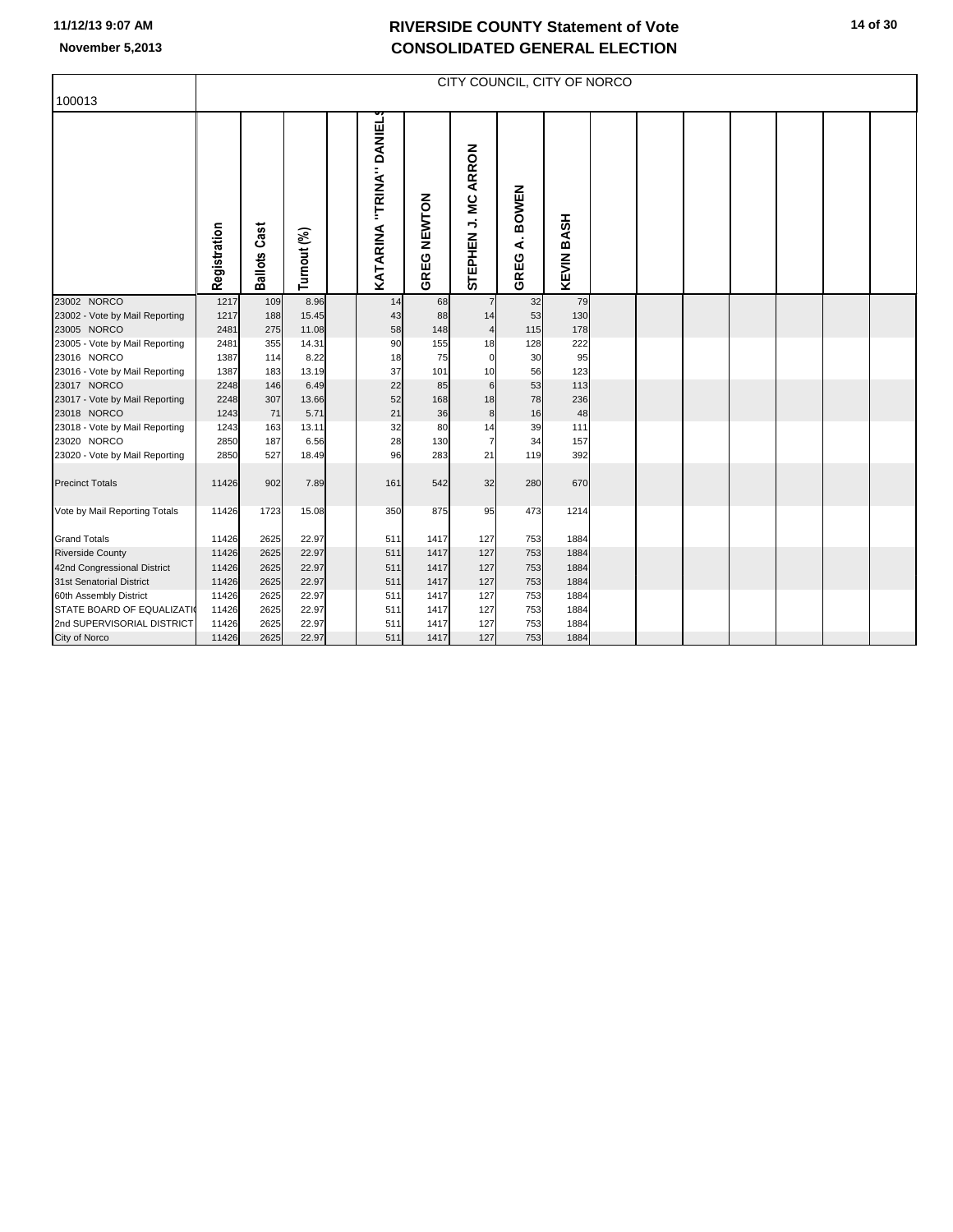| 100014                                               |                |                         |                |                    |                          |                 |                                     | CITY COUNCIL, CITY OF PALM SPRINGS |                                               |  |           |  |
|------------------------------------------------------|----------------|-------------------------|----------------|--------------------|--------------------------|-----------------|-------------------------------------|------------------------------------|-----------------------------------------------|--|-----------|--|
|                                                      |                |                         |                |                    |                          |                 |                                     |                                    |                                               |  |           |  |
|                                                      | Registration   | <b>Ballots Cast</b>     | Turnout (%)    | <b>GINNY FOAT</b>  | JUDY EVANS DEERTRACK     | JEFFREY NICHOLS | CHRISTOPHER "CHRIS"<br><b>MILLS</b> |                                    |                                               |  |           |  |
| 41000 PALM SPRINGS                                   |                | $\mathbf 0$             | 0.00           |                    | 0                        |                 | $\Omega$                            |                                    |                                               |  |           |  |
| 41000 - Vote by Mail Reporting                       | $\Omega$       | $\mathbf 0$             | 0.00           | $\mathbf 0$        | $\pmb{0}$                | 0               | $\Omega$                            |                                    |                                               |  |           |  |
| 41001 PALM SPRINGS                                   | $\Omega$       | $\mathbf 0$<br>$\Omega$ | 0.00           | $\pmb{0}$          | $\pmb{0}$<br>$\mathbf 0$ | $\mathbf 0$     | $\Omega$<br>$\Omega$                |                                    |                                               |  |           |  |
| 41001 - Vote by Mail Reporting<br>41002 PALM SPRINGS |                | $\mathbf 0$             | 0.00<br>0.00   | 0<br>0             | $\mathbf{0}$             | 0<br>$\pmb{0}$  |                                     |                                    |                                               |  |           |  |
| 41002 - Vote by Mail Reporting                       |                | 3                       | 42.86          |                    | $***$                    | $***$           |                                     |                                    | Insufficient Turnout to Protect Voter Privacy |  | ********* |  |
| 41003 PALM SPRINGS                                   |                | $\bf 0$                 | 0.00           | 0                  | $\pmb{0}$                | $\bf{0}$        |                                     |                                    |                                               |  |           |  |
| 41003 - Vote by Mail Reporting                       |                | $\mathbf 0$             | 0.00           | $\mathbf 0$        | $\pmb{0}$                | $\mathbf 0$     | $\Omega$                            |                                    |                                               |  |           |  |
| 41006 PALM SPRINGS                                   | $\Omega$       | $\Omega$                | 0.00           | $\mathbf 0$        | $\pmb{0}$                | $\pmb{0}$       | $\mathbf 0$                         |                                    |                                               |  |           |  |
| 41006 - Vote by Mail Reporting                       |                | $\Omega$                | 0.00           | 0                  | $\mathbf 0$              | $\mathbf 0$     | $\mathbf 0$                         |                                    |                                               |  |           |  |
| 41012 PALM SPRINGS                                   | 2114           | 125                     | 5.91           | 74                 | 43                       | 35              | 68                                  |                                    |                                               |  |           |  |
| 41012 - Vote by Mail Reporting                       | 2114           | 507                     | 23.98          | 320                | 177                      | 91              | 295                                 |                                    |                                               |  |           |  |
| 41020 PALM SPRINGS                                   | 3204           | 285                     | 8.90           | 163                | 125                      | 74              | 152                                 |                                    |                                               |  |           |  |
| 41020 - Vote by Mail Reporting<br>41024 PALM SPRINGS | 3204<br>1854   | 820<br>207              | 25.59<br>11.17 | 495<br>113         | 289<br>93                | 168<br>42       | 490<br>118                          |                                    |                                               |  |           |  |
| 41024 - Vote by Mail Reporting                       | 1854           | 536                     | 28.91          | 321                | 171                      | 110             | 330                                 |                                    |                                               |  |           |  |
| 41027 PALM SPRINGS                                   | 2389           | 216                     | 9.04           | 134                | 94                       | 42              | 129                                 |                                    |                                               |  |           |  |
| 41027 - Vote by Mail Reporting                       | 2389           | 666                     | 27.88          | 378                | 238                      | 164             | 388                                 |                                    |                                               |  |           |  |
| 41031 PALM SPRINGS                                   | 3635           | 270                     | 7.43           | 156                | 115                      | 59              | 142                                 |                                    |                                               |  |           |  |
| 41031 - Vote by Mail Reporting                       | 3635           | 982                     | 27.02          | 573                | 362                      | 223             | 570                                 |                                    |                                               |  |           |  |
| 41040 PALM SPRINGS                                   | 2564           | 274                     | 10.69          | 167                | 113                      | 63              | 158                                 |                                    |                                               |  |           |  |
| 41040 - Vote by Mail Reporting                       | 2564           | 804                     | 31.36          | 512                | 259                      | 180             | 452                                 |                                    |                                               |  |           |  |
| 41045 PALM SPRINGS                                   | 2766           | 208                     | 7.52           | 124                | 85                       | 48              | 120                                 |                                    |                                               |  |           |  |
| 41045 - Vote by Mail Reporting<br>41046 PALM SPRINGS | 2766<br>O      | 818<br>$\mathbf 0$      | 29.57<br>0.00  | 529<br>$\mathbf 0$ | 261<br>$\pmb{0}$         | 178<br>$\bf{0}$ | 510<br>$\mathbf 0$                  |                                    |                                               |  |           |  |
| 41046 - Vote by Mail Reporting                       | $\Omega$       | $\overline{0}$          | 0.00           | $\mathbf{0}$       | $\mathbf 0$              | $\mathbf 0$     | $\mathbf 0$                         |                                    |                                               |  |           |  |
| 41049 PALM SPRINGS                                   | 2423           | 255                     | 10.52          | 118                | 121                      | 58              | 159                                 |                                    |                                               |  |           |  |
| 41049 - Vote by Mail Reporting                       | 2423           | 859                     | 35.45          | 505                | 292                      | 180             | 551                                 |                                    |                                               |  |           |  |
| 41051 PALM SPRINGS                                   |                | $\mathbf 0$             | 0.00           | 0                  | 0                        | 0               | 0                                   |                                    |                                               |  |           |  |
| 41051 - Vote by Mail Reporting                       |                | $\Omega$                | 0.00           | $\mathbf 0$        | $\mathbf 0$              | 0               | $\Omega$                            |                                    |                                               |  |           |  |
| 41053 PALM SPRINGS                                   | 2048           | 211                     | 10.30          | 129                | 88                       | 42              | 124                                 |                                    |                                               |  |           |  |
| 41053 - Vote by Mail Reporting<br>41055 PALM SPRINGS | 2048           | 740<br>$\mathbf 0$      | 36.13<br>0.00  | 454<br>$\mathbf 0$ | 253<br>$\pmb{0}$         | 158<br>$\bf{0}$ | 451<br>$\mathbf 0$                  |                                    |                                               |  |           |  |
| 41055 - Vote by Mail Reporting                       |                |                         | 0.00           | 0                  | 0                        | 0               | 0                                   |                                    |                                               |  |           |  |
|                                                      |                |                         |                |                    |                          |                 |                                     |                                    |                                               |  |           |  |
| <b>Precinct Totals</b>                               | 23004          | 2051                    | 8.92           | 1178               | 877                      | 463             | 1170                                |                                    |                                               |  |           |  |
| Vote by Mail Reporting Totals                        | 23004          | 6735                    | 29.28          | 4090               | 2304                     | 1453            | 4037                                |                                    |                                               |  |           |  |
| <b>Grand Totals</b>                                  | 23004          | 8786                    | 38.19          | 5268               | 3181                     | 1916            | 5207                                |                                    |                                               |  |           |  |
| <b>Riverside County</b>                              | 23004          | 8786                    | 38.19          | 5268               | 3181                     | 1916            | 5207                                |                                    |                                               |  |           |  |
| 36th Congressional District                          | 23004          | 8786                    | 38.19          | 5268               | 3181                     | 1916            | 5207                                |                                    |                                               |  |           |  |
| 28th Senatorial District                             | 23004          | 8786                    | 38.19          | 5268               | 3181                     | 1916            | 5207                                |                                    |                                               |  |           |  |
| 42nd Assembly District<br>STATE BOARD OF EQUALIZATI  | 23004<br>23004 | 8786<br>8786            | 38.19<br>38.19 | 5268<br>5268       | 3181<br>3181             | 1916<br>1916    | 5207<br>5207                        |                                    |                                               |  |           |  |
| 4th SUPERVISORIAL DISTRICT                           | 23004          | 8786                    | 38.19          | 5268               | 3181                     | 1916            | 5207                                |                                    |                                               |  |           |  |
| City of Palm Springs                                 | 23004          | 8786                    | 38.19          | 5268               | 3181                     | 1916            | 5207                                |                                    |                                               |  |           |  |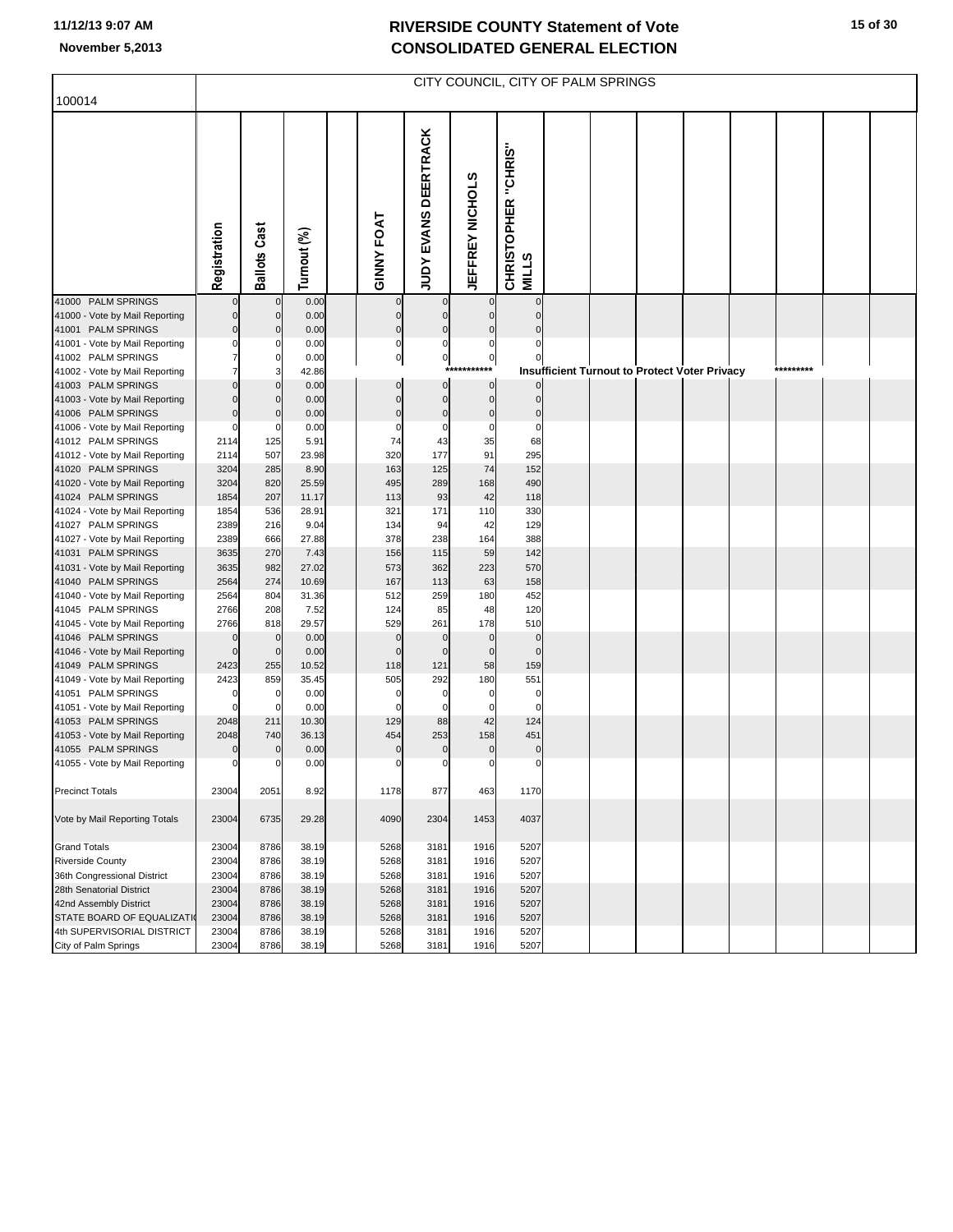|                                                        |              |                     |               |                     |                       |             | CITY COUNCIL, CITY OF RIVERSIDE WRD 3 |  |                                               |  |           |  |
|--------------------------------------------------------|--------------|---------------------|---------------|---------------------|-----------------------|-------------|---------------------------------------|--|-----------------------------------------------|--|-----------|--|
| 100015                                                 |              |                     |               |                     |                       |             |                                       |  |                                               |  |           |  |
|                                                        | Registration | <b>Ballots Cast</b> | Turnout (%)   | <b>VALERIE HILL</b> | <b>MIKE SOUBIROUS</b> |             |                                       |  |                                               |  |           |  |
| 11300 RIVERSIDE/WD 3                                   | 527          |                     | 0.76          |                     |                       | *********** |                                       |  | Insufficient Turnout to Protect Voter Privacy |  | ********* |  |
| 11300 - Vote by Mail Reporting                         | 527          | 180                 | 34.16         | 91                  | 89                    |             |                                       |  |                                               |  |           |  |
| 11305 RIVERSIDE/WD 3                                   | 2335         | 190                 | 8.14          | 109                 | 80                    |             |                                       |  |                                               |  |           |  |
| 11305 - Vote by Mail Reporting                         | 2335         | 705                 | 30.19         | 355                 | 340                   |             |                                       |  |                                               |  |           |  |
| 11310 RIVERSIDE/WD 3                                   | 3201         | 173                 | 5.40          | 84                  | 89                    |             |                                       |  |                                               |  |           |  |
| 11310 - Vote by Mail Reporting                         | 3201         | 774                 | 24.18         | 381                 | 389                   |             |                                       |  |                                               |  |           |  |
| 11314 RIVERSIDE/WD 3                                   | 2157         | 120                 | 5.56          | 61                  | 58                    |             |                                       |  |                                               |  |           |  |
| 11314 - Vote by Mail Reporting                         | 2157         | 595                 | 27.58         | 328                 | 257                   |             |                                       |  |                                               |  |           |  |
| 11317 RIVERSIDE/WD 3                                   | 450          | $\mathbf 0$         | 0.00          | $\mathbf 0$         | $\pmb{0}$             |             |                                       |  |                                               |  |           |  |
| 11317 - Vote by Mail Reporting                         | 450          | 135                 | 30.00         | 56                  | 72                    |             |                                       |  |                                               |  |           |  |
| 21300 RIVERSIDE/WD 3                                   | $\Omega$     | $\pmb{0}$           | 0.00          | $\mathbf 0$         | $\mathbf 0$           |             |                                       |  |                                               |  |           |  |
| 21300 - Vote by Mail Reporting                         | $\Omega$     | $\mathbf 0$         | 0.00          | $\Omega$            | $\mathbf 0$           |             |                                       |  |                                               |  |           |  |
| 21301 RIVERSIDE/WD 3                                   | 1673         | 75                  | 4.48          | 18                  | 57                    |             |                                       |  |                                               |  |           |  |
| 21301 - Vote by Mail Reporting                         | 1673         | 224                 | 13.39         | 81                  | 140                   |             |                                       |  |                                               |  |           |  |
| 21304 RIVERSIDE/WD 3                                   | 917          | 19                  | 2.07          | 9                   | 10                    |             |                                       |  |                                               |  |           |  |
| 21304 - Vote by Mail Reporting                         | 917          | 97                  | 10.58         | 34                  | 63                    |             |                                       |  |                                               |  |           |  |
| 21306 RIVERSIDE/WD 3                                   | 1793         | 103                 | 5.74          | 41                  | 60                    |             |                                       |  |                                               |  |           |  |
| 21306 - Vote by Mail Reporting                         | 1793         | 276                 | 15.39         | 99                  | 171                   |             |                                       |  |                                               |  |           |  |
| 21313 RIVERSIDE/WD 3                                   | 1514         | 84<br>297           | 5.55          | 29<br>124           | 54<br>169             |             |                                       |  |                                               |  |           |  |
| 21313 - Vote by Mail Reporting<br>21314 RIVERSIDE/WD 3 | 1514<br>2652 | 214                 | 19.62<br>8.07 | 88                  | 122                   |             |                                       |  |                                               |  |           |  |
| 21314 - Vote by Mail Reporting                         | 2652         | 442                 | 16.67         | 204                 | 234                   |             |                                       |  |                                               |  |           |  |
| 21317 RIVERSIDE/WD 3                                   | 2576         | 111                 | 4.31          | 32                  | 78                    |             |                                       |  |                                               |  |           |  |
| 21317 - Vote by Mail Reporting                         | 2576         | 394                 | 15.30         | 156                 | 232                   |             |                                       |  |                                               |  |           |  |
|                                                        |              |                     |               |                     |                       |             |                                       |  |                                               |  |           |  |
| <b>Precinct Totals</b>                                 | 19795        | 1093                | 5.52          | 474                 | 609                   |             |                                       |  |                                               |  |           |  |
| Vote by Mail Reporting Totals                          | 19795        | 4119                | 20.81         | 1909                | 2156                  |             |                                       |  |                                               |  |           |  |
| <b>Grand Totals</b>                                    | 19795        | 5212                | 26.33         | 2383                | 2765                  |             |                                       |  |                                               |  |           |  |
| <b>Riverside County</b>                                | 19795        | 5212                | 26.33         | 2383                | 2765                  |             |                                       |  |                                               |  |           |  |
| 41st Congressional District                            | 19795        | 5212                | 26.33         | 2383                | 2765                  |             |                                       |  |                                               |  |           |  |
| 31st Senatorial District                               | 19795        | 5212                | 26.33         | 2383                | 2765                  |             |                                       |  |                                               |  |           |  |
| 60th Assembly District                                 | 1673         | 299                 | 17.87         | 99                  | 197                   |             |                                       |  |                                               |  |           |  |
| 61st Assembly District                                 | 18122        | 4913                | 27.11         | 2284                | 2568                  |             |                                       |  |                                               |  |           |  |
| STATE BOARD OF EQUALIZATI                              | 19795        | 5212                | 26.33         | 2383                | 2765                  |             |                                       |  |                                               |  |           |  |
| 1st SUPERVISORIAL DISTRICT                             | 8670         | 2876                | 33.17         | 1468                | 1375                  |             |                                       |  |                                               |  |           |  |
| 2nd SUPERVISORIAL DISTRICT                             | 11125        | 2336                | 21.00         | 915                 | 1390                  |             |                                       |  |                                               |  |           |  |
| City of Riverside                                      | 19795        | 5212                | 26.33         | 2383                | 2765                  |             |                                       |  |                                               |  |           |  |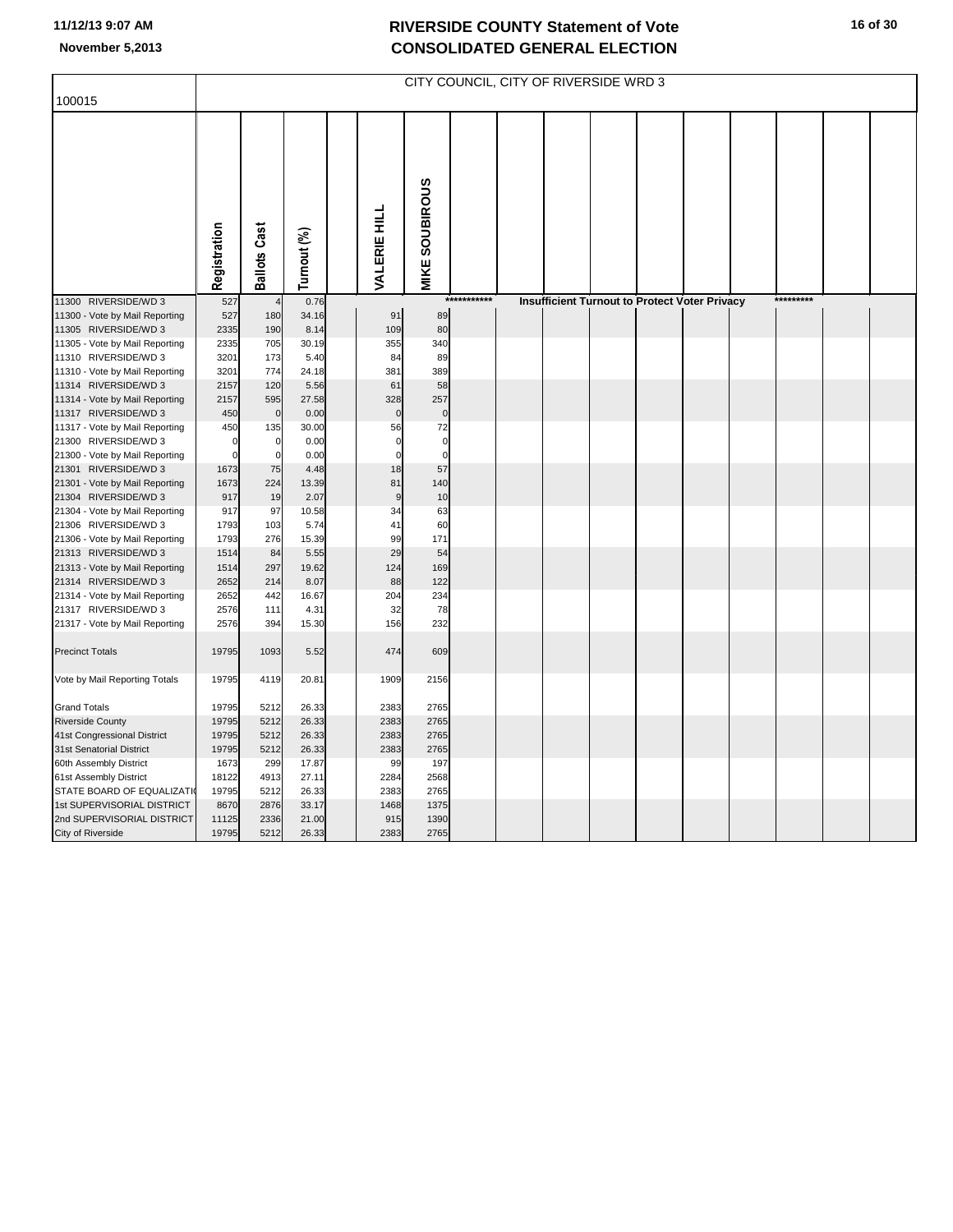| 100016                         |              |                        |             |                                 |                           |                              | DIRECTOR, TENAJA CSD |  |  |  |  |
|--------------------------------|--------------|------------------------|-------------|---------------------------------|---------------------------|------------------------------|----------------------|--|--|--|--|
|                                | Registration | Cast<br><b>Ballots</b> | Turnout (%) | ANN HOBOY-TENOR<br><b>KAROL</b> | <b>INMAN</b><br>щi<br>80B | PICCHIOTTINO<br>цj<br>SHARON |                      |  |  |  |  |
| 18604 SANTA ROSA               | 336          | $\overline{0}$         | 0.00        | $\Omega$                        |                           | $\circ$                      |                      |  |  |  |  |
| 18604 - Vote by Mail Reporting | 336          | 175                    | 52.08       | 51                              | 64                        | 107                          |                      |  |  |  |  |
| <b>Precinct Totals</b>         | 336          | $\mathbf{0}$           | 0.00        | $\Omega$                        | O                         | $\Omega$                     |                      |  |  |  |  |
| Vote by Mail Reporting Totals  | 336          | 175                    | 52.08       | 51                              | 64                        | 107                          |                      |  |  |  |  |
| <b>Grand Totals</b>            | 336          | 175                    | 52.08       | 51                              | 64                        | 107                          |                      |  |  |  |  |
| <b>Riverside County</b>        | 336          | 175                    | 52.08       | 51                              | 64                        | 107                          |                      |  |  |  |  |
| 42nd Congressional District    | 336          | 175                    | 52.08       | 51                              | 64                        | 107                          |                      |  |  |  |  |
| 28th Senatorial District       | 336          | 175                    | 52.08       | 51                              | 64                        | 107                          |                      |  |  |  |  |
| 67th Assembly District         | 336          | 175                    | 52.08       | 51                              | 64                        | 107                          |                      |  |  |  |  |
| STATE BOARD OF EQUALIZATI      | 336          | 175                    | 52.08       | 51                              | 64                        | 107                          |                      |  |  |  |  |
| 1st SUPERVISORIAL DISTRICT     | 336          | 175                    | 52.08       | 51                              | 64                        | 107                          |                      |  |  |  |  |
| <b>Unincorporated Area</b>     | 336          | 175                    | 52.08       | 51                              | 64                        | 107                          |                      |  |  |  |  |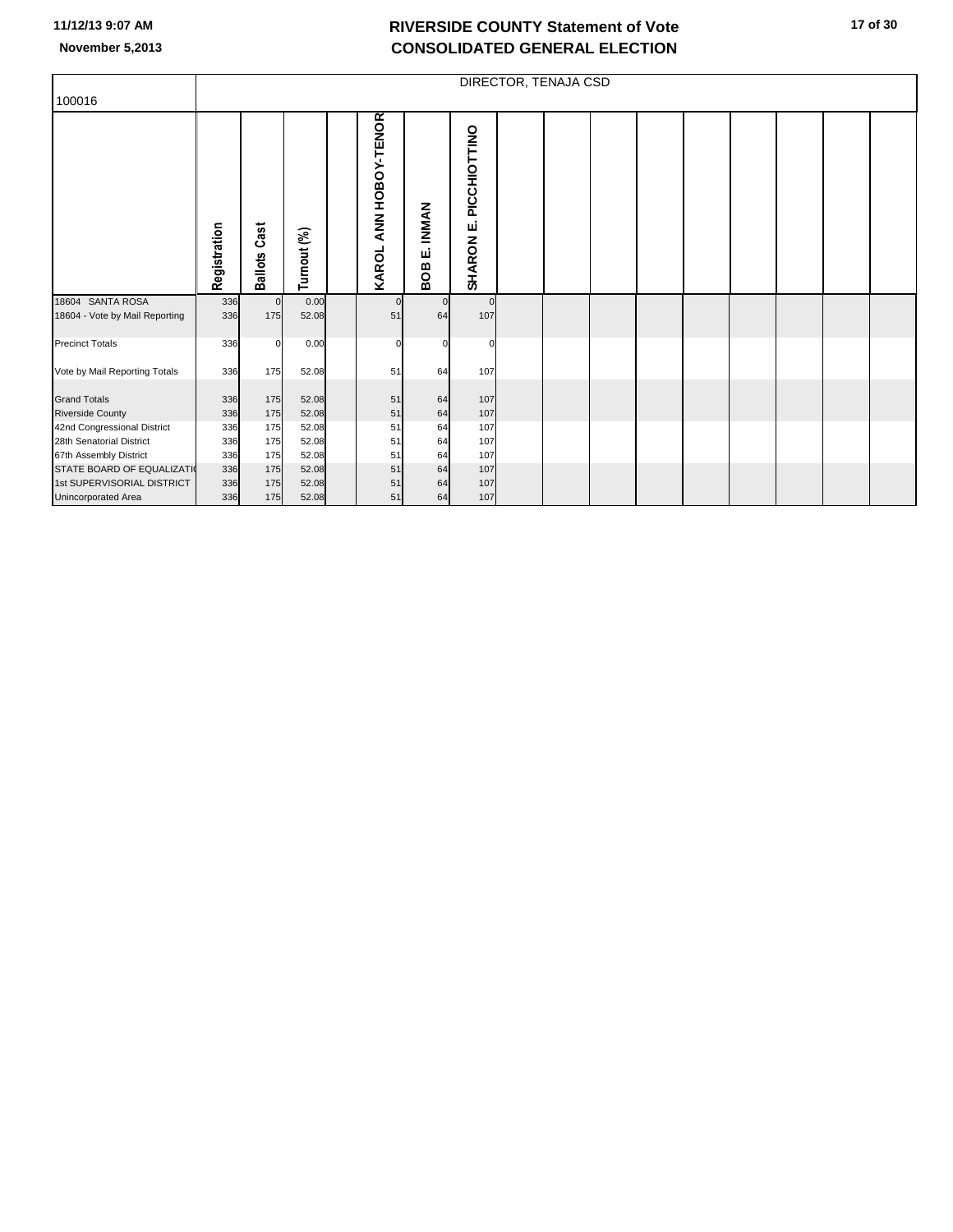|                                                         |                      |                            |               |                  | DIRECTOR, DESERT RECREATION DIST, DIV 1         |              |  |  |                                                      |           |  |
|---------------------------------------------------------|----------------------|----------------------------|---------------|------------------|-------------------------------------------------|--------------|--|--|------------------------------------------------------|-----------|--|
| 100017                                                  |                      |                            |               |                  |                                                 |              |  |  |                                                      |           |  |
|                                                         | Registration         | <b>Ballots Cast</b>        | Turnout (%)   | CHARLIE W. SMITH | SILVIA PAZ                                      |              |  |  |                                                      |           |  |
| 46022 LA QUINTA                                         | 726                  | $\mathbf 0$                | 0.00          |                  | $\Omega$                                        |              |  |  |                                                      |           |  |
| 46022 - Vote by Mail Reporting<br>46047 LA QUINTA       | 726<br>1082          | 158<br>$\mathbf 0$         | 21.76<br>0.00 | 103              | 47<br>$\mathbf 0$                               |              |  |  |                                                      |           |  |
| 46047 - Vote by Mail Reporting                          | 1082                 | 412                        | 38.08         | 214              | 196                                             |              |  |  |                                                      |           |  |
| 46600 AUGUSTINE RES                                     |                      | 0                          | 0.00          |                  | 0                                               |              |  |  |                                                      |           |  |
| 46600 - Vote by Mail Reporting<br>46612 MECCA HILLS     |                      | $\mathbf 0$<br>$\Omega$    | 0.00<br>0.00  |                  | $\mathbf 0$<br>$\pmb{0}$                        |              |  |  |                                                      |           |  |
| 46612 - Vote by Mail Reporting                          | $\Omega$             | $\mathbf 0$                | 0.00          |                  | $\overline{0}$<br>$\mathbf 0$                   |              |  |  |                                                      |           |  |
| 46653 VALERIE                                           | 103                  | $\overline{1}$             | 0.97          |                  |                                                 | ***********  |  |  | Insufficient Turnout to Protect Voter Privacy        | ********* |  |
| 46653 - Vote by Mail Reporting                          | 103                  | 15                         | 14.56         |                  | 4<br>11                                         |              |  |  |                                                      |           |  |
| 46661 VALERIE<br>46661 - Vote by Mail Reporting         | 17<br>17             | 0<br>3                     | 0.00<br>17.65 |                  | $\mathbf{0}$<br>$\pmb{0}$                       | ************ |  |  | <b>Insufficient Turnout to Protect Voter Privacy</b> | ********* |  |
| 46685 OASIS                                             |                      | $\Omega$                   | 0.00          |                  | $\mathbf 0$<br>0                                |              |  |  |                                                      |           |  |
| 46685 - Vote by Mail Reporting                          |                      | $\mathbf{0}$               | 0.00          |                  | $\overline{0}$<br>$\pmb{0}$                     | ***********  |  |  |                                                      | ********* |  |
| 46688 OASIS<br>46688 - Vote by Mail Reporting           | 190<br>190           | $\mathbf 1$<br>20          | 0.53<br>10.53 |                  | 14                                              |              |  |  | <b>Insufficient Turnout to Protect Voter Privacy</b> |           |  |
| 46693 OASIS                                             | 14                   | $\mathbf 0$                | 0.00          |                  | $\mathbf 0$<br>$\Omega$                         |              |  |  |                                                      |           |  |
| 46693 - Vote by Mail Reporting                          | 14                   | $\mathbf 0$                | 0.00          |                  | $\Omega$<br>$\Omega$                            |              |  |  |                                                      |           |  |
| 46700 THERMAL                                           | 112                  | $\mathbf 0$                | 0.00          |                  | $\Omega$<br>$\Omega$                            |              |  |  |                                                      |           |  |
| 46700 - Vote by Mail Reporting<br>46704 THERMAL         | 112<br>1111          | 20<br>16                   | 17.86<br>1.44 |                  | 3<br>17<br>$\overline{7}$<br>9                  |              |  |  |                                                      |           |  |
| 46704 - Vote by Mail Reporting                          | 1111                 | 98                         | 8.82          |                  | 32<br>65                                        |              |  |  |                                                      |           |  |
| 46705 THERMAL                                           | 7                    | 0                          | 0.00          |                  | $\overline{0}$<br>$\pmb{0}$                     | ***********  |  |  |                                                      | ********* |  |
| 46705 - Vote by Mail Reporting<br>46715 THERMAL         | 7                    | 3<br>$\Omega$              | 42.86<br>0.00 |                  | $\overline{0}$<br>$\boldsymbol{0}$              |              |  |  | <b>Insufficient Turnout to Protect Voter Privacy</b> |           |  |
| 46715 - Vote by Mail Reporting                          |                      | $\overline{1}$             | 100.00        |                  |                                                 | ***********  |  |  | Insufficient Turnout to Protect Voter Privacy        | ********* |  |
| 46716 THERMAL                                           | 157                  | $\mathbf 0$                | 0.00          |                  | $\pmb{0}$<br>$\mathbf 0$                        |              |  |  |                                                      |           |  |
| 46716 - Vote by Mail Reporting<br>46718 THERMAL         | 157<br>104           | 22<br>$\mathbf 0$          | 14.01         |                  | 8<br>14<br>$\pmb{0}$<br>$\mathbf 0$             |              |  |  |                                                      |           |  |
| 46718 - Vote by Mail Reporting                          | 104                  | 14                         | 0.00<br>13.46 |                  | 6<br>8                                          |              |  |  |                                                      |           |  |
| 46750 MECCA                                             | 10                   | $\mathbf{1}$               | 10.00         |                  |                                                 | ***********  |  |  | <b>Insufficient Turnout to Protect Voter Privacy</b> | ********* |  |
| 46750 - Vote by Mail Reporting                          | 10                   |                            | 10.00         |                  |                                                 | ***********  |  |  | <b>Insufficient Turnout to Protect Voter Privacy</b> | ********* |  |
| 46757 MECCA<br>46757 - Vote by Mail Reporting           | 1275<br>1275         | 23<br>112                  | 1.80<br>8.78  |                  | 22<br>5<br>106                                  |              |  |  |                                                      |           |  |
| 46759 MECCA                                             |                      | $\mathbf{0}$               | 0.00          |                  | $\mathbf{0}$<br>$\boldsymbol{0}$                |              |  |  |                                                      |           |  |
| 46759 - Vote by Mail Reporting                          | 7                    |                            | 14.29         |                  |                                                 | ***********  |  |  | Insufficient Turnout to Protect Voter Privacy        | ********* |  |
| 46800 FLOWING WELLS<br>46800 - Vote by Mail Reporting   | 26<br>26             | $\Omega$<br>$\overline{2}$ | 0.00<br>7.69  |                  | $\overline{0}$<br>$\overline{0}$                | ***********  |  |  | <b>Insufficient Turnout to Protect Voter Privacy</b> | ********* |  |
| 46813 SALTON SEA                                        | 4                    | $\mathbf{0}$               | 0.00          |                  | $\pmb{0}$<br>$\mathbf 0$                        |              |  |  |                                                      |           |  |
| 46813 - Vote by Mail Reporting                          | 4                    | 0                          | 0.00          |                  | 0<br>0                                          |              |  |  |                                                      |           |  |
| 46823 NORTH SHORE<br>46823 - Vote by Mail Reporting     | 554<br>554           | $\mathbf 0$<br>74          | 0.00<br>13.36 |                  | $\mathbf 0$<br>0<br>18<br>54                    |              |  |  |                                                      |           |  |
| 46903 CHIRIACO SUMMIT                                   | 0                    | $\mathbf{0}$               | 0.00          |                  | $\mathbf{0}$<br>$\Omega$                        |              |  |  |                                                      |           |  |
| 46903 - Vote by Mail Reporting                          | 0                    | $\mathbf 0$                | 0.00          |                  | $\Omega$<br>$\Omega$                            |              |  |  |                                                      |           |  |
| 46930 CHUCKAWALLA MTN<br>46930 - Vote by Mail Reporting | $\Omega$<br>$\Omega$ | $\mathbf 0$<br>$\mathbf 0$ | 0.00<br>0.00  |                  | $\mathbf 0$<br>$\Omega$<br>$\Omega$<br>$\Omega$ |              |  |  |                                                      |           |  |
| 47051 INDIO                                             | 2111                 | 16                         | 0.76          |                  | 12                                              |              |  |  |                                                      |           |  |
| 47051 - Vote by Mail Reporting                          | 2111                 | 222                        | 10.52         | 94               | 125                                             |              |  |  |                                                      |           |  |
| 47055 INDIO                                             | 1377                 | 16                         | 1.16          |                  | 10<br>6                                         |              |  |  |                                                      |           |  |
| 47055 - Vote by Mail Reporting<br>48017 COACHELLA       | 1377<br>153          | 207<br>$\pmb{0}$           | 15.03<br>0.00 | 105              | 101<br>$\pmb{0}$<br>$\bf{0}$                    |              |  |  |                                                      |           |  |
| 48017 - Vote by Mail Reporting                          | 153                  | 20                         | 13.07         |                  | 16<br>4                                         |              |  |  |                                                      |           |  |
| 48030 COACHELLA                                         | 1719                 | 4                          | 0.23          |                  |                                                 | **           |  |  | Insufficient Turnout to Protect Voter Privacy        | ********* |  |
| 48030 - Vote by Mail Reporting<br>48036 COACHELLA       | 1719                 | 101<br>$\Omega$            | 5.88<br>0.00  |                  | 15<br>86<br>$\Omega$<br>$\Omega$                |              |  |  |                                                      |           |  |
| 48036 - Vote by Mail Reporting                          | 3                    | $\mathbf 0$                | 0.00          |                  | $\mathbf{0}$<br>$\Omega$                        |              |  |  |                                                      |           |  |
| 48037 COACHELLA                                         | 0                    | $\Omega$                   | 0.00          |                  | $\mathbf{0}$<br>$\mathbf 0$                     |              |  |  |                                                      |           |  |
| 48037 - Vote by Mail Reporting                          | 0                    | $\Omega$<br>$\Omega$       | 0.00          |                  | $\Omega$<br>$\Omega$<br>$\Omega$                |              |  |  |                                                      |           |  |
| 48038 COACHELLA<br>48038 - Vote by Mail Reporting       | 0<br>0               | $\Omega$                   | 0.00<br>0.00  |                  | $\Omega$<br>0<br>$\Omega$                       |              |  |  |                                                      |           |  |
| 48039 COACHELLA                                         | 5                    |                            | 0.00          |                  | $\Omega$<br>$\mathbf 0$                         |              |  |  |                                                      |           |  |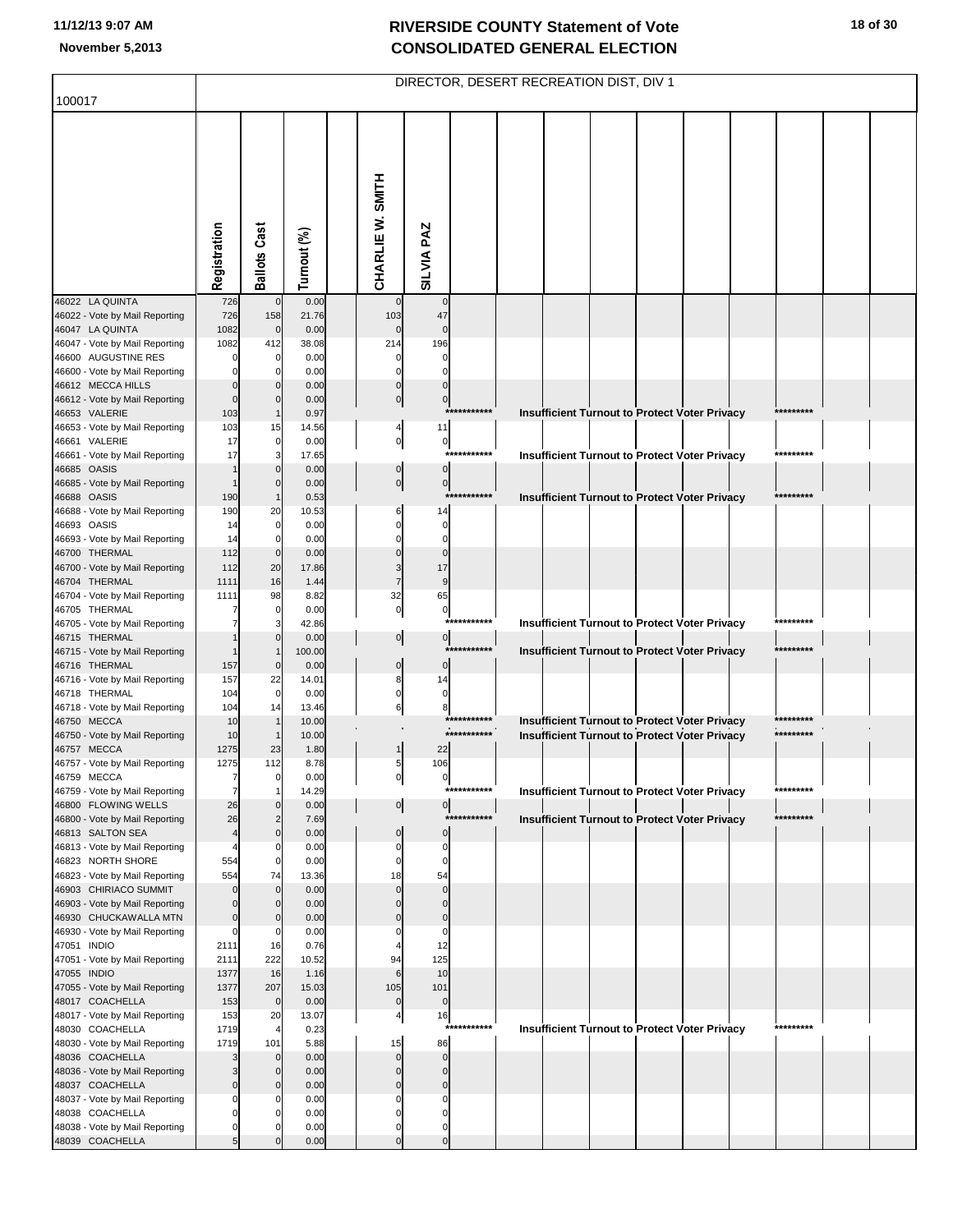|                                |              |                     |             |                  |              |             | DIRECTOR, DESERT RECREATION DIST, DIV 1 |  |                                                      |  |           |  |
|--------------------------------|--------------|---------------------|-------------|------------------|--------------|-------------|-----------------------------------------|--|------------------------------------------------------|--|-----------|--|
| 100017                         |              |                     |             |                  |              |             |                                         |  |                                                      |  |           |  |
|                                | Registration | <b>Ballots Cast</b> | Turnout (%) | CHARLIE W. SMITH | SILVIA PAZ   |             |                                         |  |                                                      |  |           |  |
| 48039 - Vote by Mail Reporting |              | $\Omega$            | 0.00        |                  | $\mathbf{0}$ |             |                                         |  |                                                      |  |           |  |
| 49903 SANTA ROSA MTS           |              | $\Omega$            | 0.00        |                  | $\Omega$     |             |                                         |  |                                                      |  |           |  |
| 49903 - Vote by Mail Reporting |              | $\Omega$            | 0.00        | U                | $\mathbf 0$  |             |                                         |  |                                                      |  |           |  |
| <b>Precinct Totals</b>         | 10869        | 78                  | 0.72        | 21               | 57           |             |                                         |  |                                                      |  |           |  |
| Vote by Mail Reporting Totals  | 10869        | 1506                | 13.86       | 625              | 863          |             |                                         |  |                                                      |  |           |  |
| <b>Grand Totals</b>            | 10869        | 1584                | 14.57       | 646              | 920          |             |                                         |  |                                                      |  |           |  |
| <b>Riverside County</b>        | 10869        | 1584                | 14.57       | 646              | 920          |             |                                         |  |                                                      |  |           |  |
| 36th Congressional District    | 10869        | 1584                | 14.57       | 646              | 920          |             |                                         |  |                                                      |  |           |  |
| 28th Senatorial District       | 10869        | 1584                | 14.57       | 646              | 920          |             |                                         |  |                                                      |  |           |  |
| 42nd Assembly District         | 1808         | 570                 | 31.53       | 317              | 243          |             |                                         |  |                                                      |  |           |  |
| 56th Assembly District         | 9028         | 1010                | 11.19       | 326              | 676          |             |                                         |  |                                                      |  |           |  |
| 71st Assembly District         | 33           | $\overline{4}$      | 12.12       |                  |              | *********** |                                         |  | <b>Insufficient Turnout to Protect Voter Privacy</b> |  | ********* |  |
| STATE BOARD OF EQUALIZATI      | 10869        | 1584                | 14.57       | 646              | 920          |             |                                         |  |                                                      |  |           |  |
| 4th SUPERVISORIAL DISTRICT     | 10869        | 1584                | 14.57       | 646              | 920          |             |                                         |  |                                                      |  |           |  |
| City of Coachella              | 1880         | 125                 | 6.65        | 20               | 105          |             |                                         |  |                                                      |  |           |  |
| City of Indio                  | 3488         | 461                 | 13.22       | 209              | 248          |             |                                         |  |                                                      |  |           |  |
| City of La Quinta              | 1808         | 570                 | 31.53       | 317              | 243          |             |                                         |  |                                                      |  |           |  |
| <b>Unincorporated Area</b>     | 3693         | 428                 | 11.59       | 100              | 324          |             |                                         |  |                                                      |  |           |  |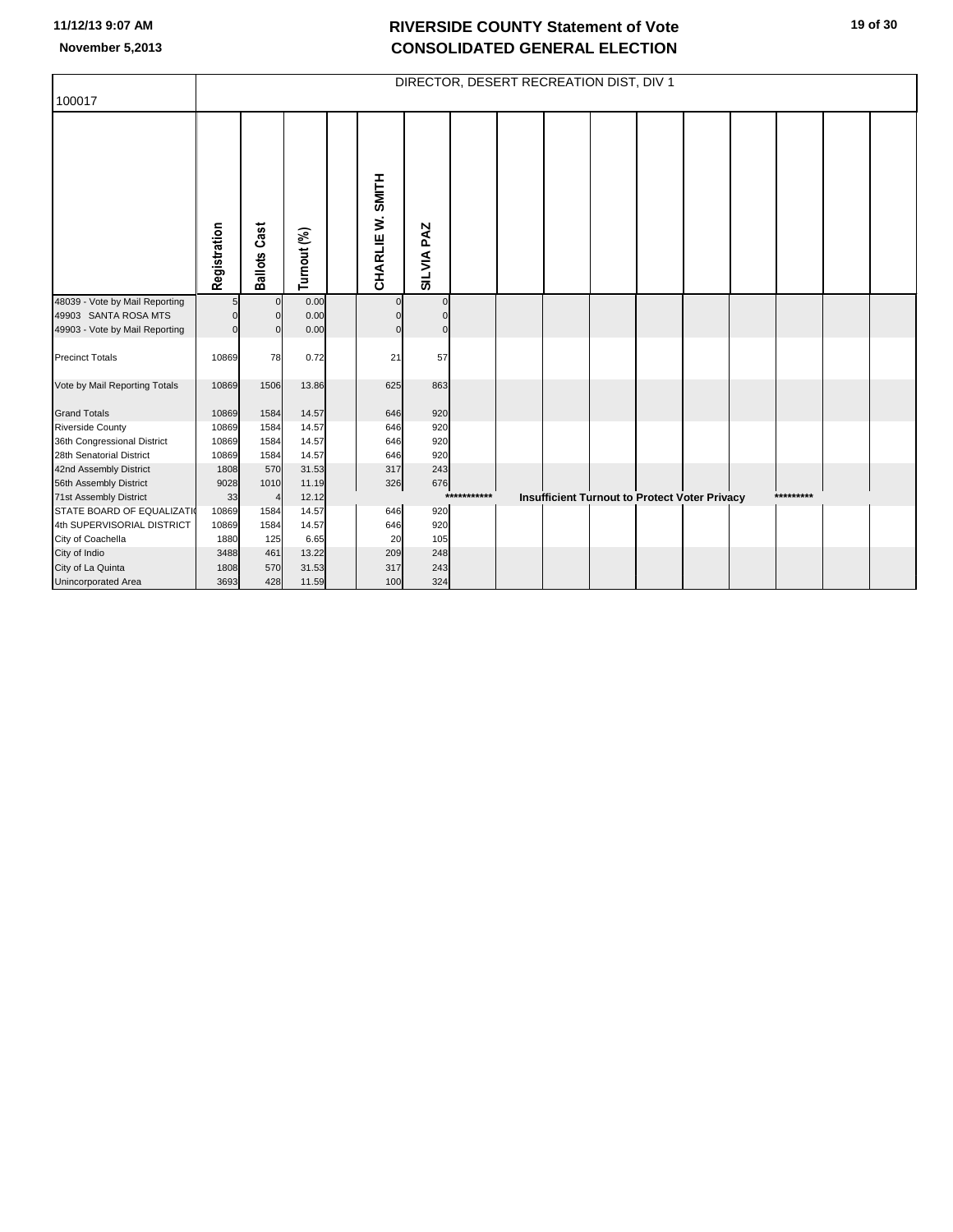| 100018                                                  |                          |                               |                |                                  |                                        | DIRECTOR, DESERT WATER AGENCY   |                             |  |                                               |           |  |
|---------------------------------------------------------|--------------------------|-------------------------------|----------------|----------------------------------|----------------------------------------|---------------------------------|-----------------------------|--|-----------------------------------------------|-----------|--|
|                                                         | Registration             | <b>Ballots Cast</b>           | Turnout (%)    | <b>JIM CIOFFI</b>                | PATRICIA "PAT" OYGAR                   | <b>STUART</b><br><b>JOE</b>     | <b>MICHAEL PAUL PADUANO</b> |  |                                               |           |  |
| 37802 SBDO NF                                           |                          | $\mathbf 0$                   | 0.00           | 0                                |                                        |                                 | $\mathbf 0$                 |  |                                               |           |  |
| 37802 - Vote by Mail Reporting<br>37854 SBDO NF         | $\mathbf{0}$<br>34       | $\mathbf 0$<br>0              | 0.00<br>0.00   | $\overline{0}$<br>$\overline{0}$ | $\pmb{0}$<br>$\overline{0}$            | $\mathbf 0$<br>$\boldsymbol{0}$ | $\mathbf 0$                 |  |                                               |           |  |
| 37854 - Vote by Mail Reporting<br>39827 PINYON PINES    | 34<br>115                | $\mathbf 0$                   | 2.94<br>0.00   | $\overline{0}$                   | $***$<br>$\bf{0}$                      | *******<br>$\pmb{0}$            |                             |  | Insufficient Turnout to Protect Voter Privacy | ********* |  |
| 39827 - Vote by Mail Reporting                          | 115                      | 20                            | 17.39          | $\overline{7}$                   | 17                                     | 17                              | 12                          |  |                                               |           |  |
| 39900 SANTA ROSA MTS<br>39900 - Vote by Mail Reporting  | $\Omega$<br>$\Omega$     | $\mathbf 0$<br>$\Omega$       | 0.00<br>0.00   | $\pmb{0}$<br>$\pmb{0}$           | $\mathbf 0$<br>$\mathbf 0$             | $\mathbf 0$<br>$\mathbf 0$      | $\mathbf 0$<br>$\Omega$     |  |                                               |           |  |
| 40000 DESERT HOT SPGS                                   | $\mathbf{0}$             | 0                             | 0.00           | $\mathbf 0$                      | $\mathbf 0$                            | $\mathbf 0$                     | $\mathbf 0$                 |  |                                               |           |  |
| 40000 - Vote by Mail Reporting<br>40002 DESERT HOT SPGS | 0<br>0                   | n<br>0                        | 0.00<br>0.00   | $\Omega$<br>$\Omega$             | $\Omega$<br>$\Omega$                   |                                 | $\Omega$<br>0               |  |                                               |           |  |
| 40002 - Vote by Mail Reporting                          | O                        | O                             | 0.00           | $\Omega$                         | $\Omega$                               |                                 |                             |  |                                               |           |  |
| 40003 DESERT HOT SPGS<br>40003 - Vote by Mail Reporting | $\mathbf{0}$<br>$\Omega$ | $\mathbf 0$<br>$\Omega$       | 0.00<br>0.00   | $\pmb{0}$<br>$\pmb{0}$           | $\mathbf 0$<br>$\mathbf 0$             | $\Omega$<br>$\Omega$            | $\mathbf 0$<br>$\Omega$     |  |                                               |           |  |
| 40004 DESERT HOT SPGS                                   | 3432                     | 344                           | 10.02          | 169                              | 186                                    | 161                             | 127                         |  |                                               |           |  |
| 40004 - Vote by Mail Reporting<br>40009 DESERT HOT SPGS | 3432<br>$\Omega$         | 751<br>0                      | 21.88<br>0.00  | 359<br>0                         | 440<br>0                               | 387<br>0                        | 287<br>$\Omega$             |  |                                               |           |  |
| 40009 - Vote by Mail Reporting                          | $\Omega$                 | 0                             | 0.00           | $\mathbf 0$                      | $\Omega$                               | 0                               | $\Omega$                    |  |                                               |           |  |
| 40010 DESERT HOT SPGS<br>40010 - Vote by Mail Reporting | 3804<br>3804             | 240<br>564                    | 6.31<br>14.83  | 121<br>272                       | 140<br>344                             | 104<br>284                      | 77<br>188                   |  |                                               |           |  |
| 40014 DESERT HOT SPGS                                   | 2299                     | 153                           | 6.66           | 71                               | 71                                     | 54                              | 50                          |  |                                               |           |  |
| 40014 - Vote by Mail Reporting<br>40016 DESERT HOT SPGS | 2299<br>O                | 387<br>$\Omega$               | 16.83<br>0.00  | 197<br>0                         | 237<br>0                               | 211<br>0                        | 125<br>0                    |  |                                               |           |  |
| 40016 - Vote by Mail Reporting                          | ŋ                        | $\Omega$                      | 0.00           | $\mathbf 0$                      | $\Omega$                               | n                               | $\Omega$                    |  |                                               |           |  |
| 40018 DESERT HOT SPGS<br>40018 - Vote by Mail Reporting | 0<br>$\Omega$            | 0<br>$\Omega$                 | 0.00<br>0.00   | $\pmb{0}$<br>$\pmb{0}$           | $\mathbf 0$<br>$\mathbf 0$             | $\Omega$<br>$\mathbf 0$         | $\Omega$<br>$\Omega$        |  |                                               |           |  |
| 40021 DESERT HOT SPGS                                   | 4                        | $\mathbf 0$                   | 0.00           | $\overline{0}$                   | $\overline{0}$                         | $\pmb{0}$                       |                             |  |                                               |           |  |
| 40021 - Vote by Mail Reporting<br>40833 PAINTED HILLS   | 148                      | $\overline{2}$<br>$\mathbf 0$ | 50.00<br>0.00  | $\mathbf{0}$                     | ***<br>$\overline{0}$                  | ********<br>$\boldsymbol{0}$    |                             |  | Insufficient Turnout to Protect Voter Privacy | ********* |  |
| 40833 - Vote by Mail Reporting                          | 148                      | 15                            | 10.14          | 8                                | 9<br>$***$                             | $\overline{7}$<br>$***$         |                             |  |                                               | ********* |  |
| 40834 PAINTED HILLS<br>40834 - Vote by Mail Reporting   | 754<br>754               | 3<br>107                      | 0.40<br>14.19  | 36                               | 67                                     | 35                              | 34                          |  | Insufficient Turnout to Protect Voter Privacy |           |  |
| 40835 PAINTED HILLS                                     | 500                      | 5                             | 1.00           | $\pmb{0}$                        | $\mathbf{1}$                           | $\mathbf{1}$                    | 3                           |  |                                               |           |  |
| 40835 - Vote by Mail Reporting<br>40837 PAINTED HILLS   | 500<br>51                | 106                           | 21.20<br>0.00  | 60                               | 70                                     | 63                              | 29                          |  |                                               |           |  |
| 40837 - Vote by Mail Reporting                          | 51                       | 21                            | 41.18          |                                  | 11                                     | 16                              | 13                          |  |                                               |           |  |
| 40839 PAINTED HILLS<br>40839 - Vote by Mail Reporting   | 3<br>3                   | $\mathbf 0$<br>0              | 0.00<br>0.00   | 0<br>$\mathbf{0}$                | $\Omega$<br>$\Omega$                   | 0<br>n                          | $\Omega$                    |  |                                               |           |  |
| 40840 PAINTED HILLS                                     | 45                       | 0                             | 0.00           | $\pmb{0}$                        | $\pmb{0}$                              | $\Omega$                        |                             |  |                                               |           |  |
| 40840 - Vote by Mail Reporting<br>40841 PAINTED HILLS   | 45<br>$\Omega$           | 5<br>0                        | 11.11<br>0.00  | 4<br>$\pmb{0}$                   | $\overline{\mathbf{c}}$<br>$\mathbf 0$ | 0                               |                             |  |                                               |           |  |
| 40841 - Vote by Mail Reporting                          | $\Omega$                 | $\Omega$                      | 0.00           | $\overline{0}$                   | $\bf{0}$<br>$**$                       | $\pmb{0}$                       |                             |  |                                               | ********* |  |
| 40842 PAINTED HILLS<br>40842 - Vote by Mail Reporting   | 114<br>114               | 3<br>32                       | 2.63<br>28.07  | 16                               | 19                                     | 19                              |                             |  | Insufficient Turnout to Protect Voter Privacy |           |  |
| 40843 PAINTED HILLS                                     | 5                        | $\mathbf 0$<br>O              | 0.00           | $\overline{0}$                   | $\overline{0}$                         | $\boldsymbol{0}$                | $\mathbf 0$                 |  |                                               |           |  |
| 40843 - Vote by Mail Reporting<br>40880 DHS ISLAND      | 5<br>37                  |                               | 0.00<br>2.70   | $\mathbf{0}$                     | $\mathbf{0}$<br>$***$                  | $\pmb{0}$<br>****               |                             |  | Insufficient Turnout to Protect Voter Privacy | ********* |  |
| 40880 - Vote by Mail Reporting                          | 37<br>$\Omega$           | 7<br>$\Omega$                 | 18.92          | $\overline{4}$                   | 5 <sub>5</sub><br>$\pmb{0}$            | 4                               | $\Omega$                    |  |                                               |           |  |
| 41000 PALM SPRINGS<br>41000 - Vote by Mail Reporting    | $\Omega$                 | 0                             | 0.00<br>0.00   | $\mathbf 0$<br>$\pmb{0}$         | $\mathbf 0$                            | $\mathbf 0$<br>$\Omega$         |                             |  |                                               |           |  |
| 41001 PALM SPRINGS                                      | $\Omega$                 | 0                             | 0.00           | $\pmb{0}$<br>0                   | $\pmb{0}$<br>0                         | $\mathbf 0$<br>0                |                             |  |                                               |           |  |
| 41001 - Vote by Mail Reporting<br>41002 PALM SPRINGS    |                          | 0                             | 0.00<br>0.00   | $\mathbf{0}$                     | 0                                      | $\boldsymbol{0}$                |                             |  |                                               |           |  |
| 41002 - Vote by Mail Reporting<br>41003 PALM SPRINGS    | $\mathbf{0}$             | 3<br>$\Omega$                 | 42.86<br>0.00  | $\pmb{0}$                        | $***$<br>$\mathbf 0$                   | *****<br>$\bf{0}$               |                             |  | Insufficient Turnout to Protect Voter Privacy | ********* |  |
| 41003 - Vote by Mail Reporting                          | $\Omega$                 | $\Omega$                      | 0.00           | $\mathbf 0$                      | $\mathbf 0$                            | $\mathbf 0$                     | $\mathbf 0$                 |  |                                               |           |  |
| 41012 PALM SPRINGS<br>41012 - Vote by Mail Reporting    | 2114<br>2114             | 125<br>507                    | 5.91<br>23.98  | 66<br>299                        | 81<br>336                              | 43<br>235                       | 51<br>188                   |  |                                               |           |  |
| 41020 PALM SPRINGS                                      | 3204                     | 285                           | 8.90           | 178                              | 169                                    | 133                             | 115                         |  |                                               |           |  |
| 41020 - Vote by Mail Reporting<br>41024 PALM SPRINGS    | 3204<br>1854             | 820<br>207                    | 25.59<br>11.17 | 461<br>141                       | 510<br>125                             | 390<br>94                       | 278<br>62                   |  |                                               |           |  |
|                                                         |                          |                               |                |                                  |                                        |                                 |                             |  |                                               |           |  |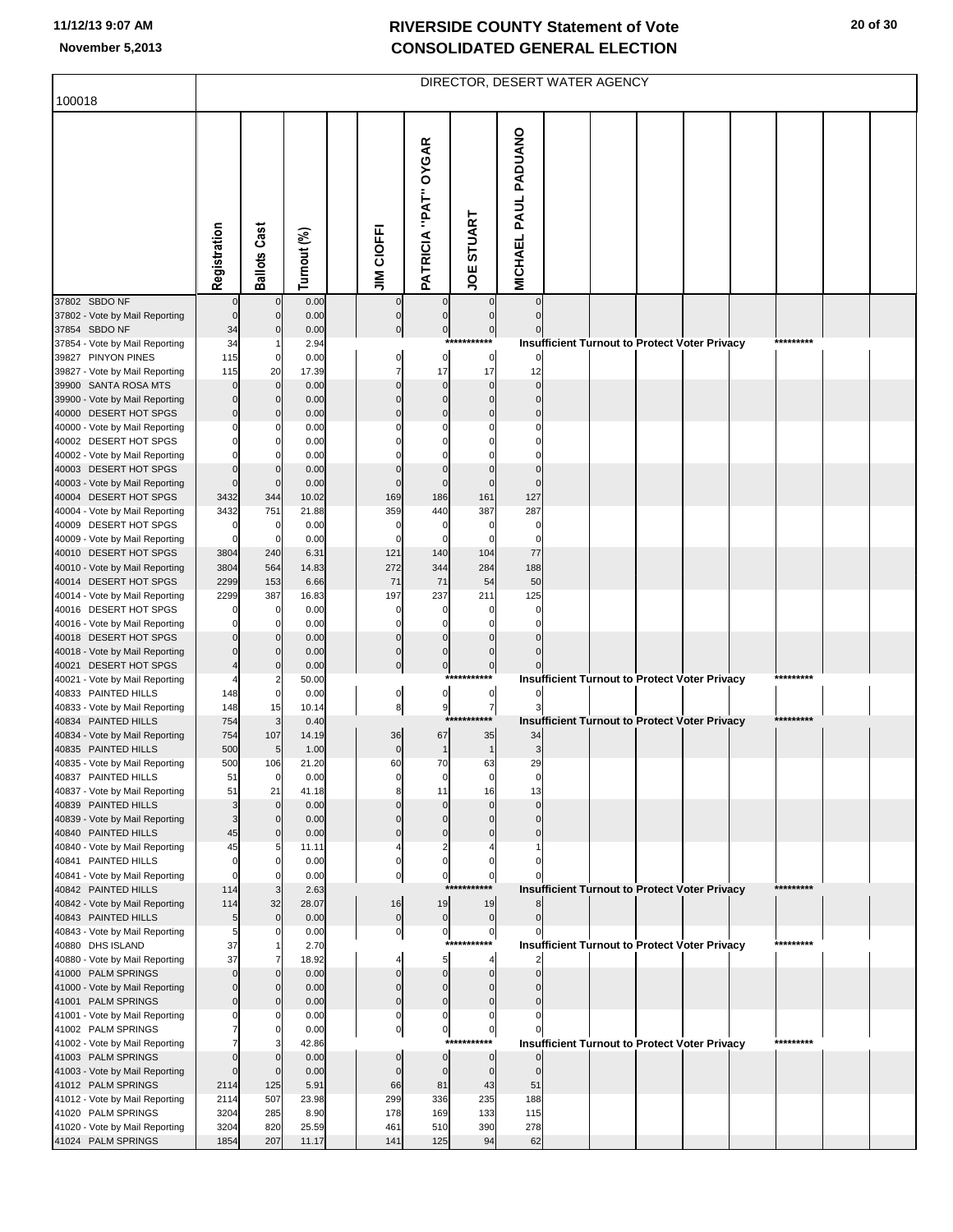r

| 100018                                                 |                             |                     |                |                          |                               | DIRECTOR, DESERT WATER AGENCY |                                |  |                                                      |           |  |
|--------------------------------------------------------|-----------------------------|---------------------|----------------|--------------------------|-------------------------------|-------------------------------|--------------------------------|--|------------------------------------------------------|-----------|--|
|                                                        |                             |                     |                |                          |                               |                               |                                |  |                                                      |           |  |
|                                                        | Registration                | <b>Ballots Cast</b> | Turnout (%)    | <b>JIM CIOFFI</b>        | PATRICIA "PAT" OYGAR          | STUART<br>ğ                   | PAUL PADUANO<br><b>MICHAEL</b> |  |                                                      |           |  |
| 41024 - Vote by Mail Reporting                         | 1854                        | 536                 | 28.91          | 334                      | 342                           | 257                           | 174                            |  |                                                      |           |  |
| 41027 PALM SPRINGS<br>41027 - Vote by Mail Reporting   | 2389<br>2389                | 216<br>666          | 9.04<br>27.88  | 134<br>382               | 140<br>417                    | 121<br>338                    | 81<br>213                      |  |                                                      |           |  |
| 41031 PALM SPRINGS                                     | 3635                        | 270                 | 7.43           | 155                      | 150                           | 129                           | 95                             |  |                                                      |           |  |
| 41031 - Vote by Mail Reporting                         | 3635                        | 982                 | 27.02          | 576                      | 616                           | 461                           | 347                            |  |                                                      |           |  |
| 41040 PALM SPRINGS                                     | 2564<br>2564                | 274<br>804          | 10.69<br>31.36 | 179<br>496               | 170<br>506                    | 130<br>404                    | 85<br>255                      |  |                                                      |           |  |
| 41040 - Vote by Mail Reporting<br>41045 PALM SPRINGS   | 2766                        | 208                 | 7.52           | 125                      | 129                           | 114                           | 88                             |  |                                                      |           |  |
| 41045 - Vote by Mail Reporting                         | 2766                        | 818                 | 29.57          | 526                      | 549                           | 465                           | 257                            |  |                                                      |           |  |
| 41049 PALM SPRINGS                                     | 2423                        | 255                 | 10.52          | 172                      | 152                           | 148                           | 79                             |  |                                                      |           |  |
| 41049 - Vote by Mail Reporting                         | 2423                        | 859                 | 35.45          | 552                      | 543                           | 454                           | 271                            |  |                                                      |           |  |
| 41053 PALM SPRINGS<br>41053 - Vote by Mail Reporting   | 2048<br>2048                | 211<br>740          | 10.30<br>36.13 | 141<br>465               | 135<br>455                    | 85<br>360                     | 71<br>269                      |  |                                                      |           |  |
| 42013 CATHEDRAL CITY                                   | 623                         | $\mathbf 0$         | 0.00           | $\Omega$                 | $\mathbf 0$                   | $\mathbf 0$                   | $\Omega$                       |  |                                                      |           |  |
| 42013 - Vote by Mail Reporting                         | 623                         | 60                  | 9.63           | 23                       | 37                            | 24                            | 27                             |  |                                                      |           |  |
| 42025 CATHEDRAL CITY                                   | 0                           | 0                   | 0.00           | 0                        | 0                             | $\mathbf 0$                   | $\Omega$                       |  |                                                      |           |  |
| 42025 - Vote by Mail Reporting<br>42036 CATHEDRAL CITY | 0                           | $\Omega$<br>C       | 0.00<br>0.00   | 0<br>$\pmb{0}$           | $\pmb{0}$<br>$\mathbf 0$      | 0<br>$\pmb{0}$                | $\Omega$                       |  |                                                      |           |  |
| 42036 - Vote by Mail Reporting                         |                             | $\mathbf 1$         | 25.00          |                          | $***$                         |                               |                                |  | <b>Insufficient Turnout to Protect Voter Privacy</b> | ********* |  |
| 42037 CATHEDRAL CITY                                   | 1622                        | 40                  | 2.47           | 21                       | 25                            | 21                            | 18                             |  |                                                      |           |  |
| 42037 - Vote by Mail Reporting                         | 1622                        | 237                 | 14.61          | 143                      | 169                           | 143                           | 81                             |  |                                                      |           |  |
| 42910 CATHEDRAL CYN                                    | 0<br>$\mathbf 0$            | $\Omega$            | 0.00           | 0                        | 0                             | $\mathbf 0$                   | $\Omega$<br>$\Omega$           |  |                                                      |           |  |
| 42910 - Vote by Mail Reporting<br>43018 RANCHO MIRAGE  | 12                          | 0<br>$\Omega$       | 0.00<br>0.00   | 0<br>$\pmb{0}$           | $\pmb{0}$<br>$\mathbf 0$      | 0<br>$\pmb{0}$                |                                |  |                                                      |           |  |
| 43018 - Vote by Mail Reporting                         | 12                          | 3                   | 25.00          |                          | $***$                         |                               |                                |  | Insufficient Turnout to Protect Voter Privacy        | ********* |  |
| 48801 LONG CANYON                                      | $\mathbf{0}$                | $\Omega$            | 0.00           | $\mathbf 0$              | $\mathbf 0$                   | $\mathbf 0$                   | $\Omega$                       |  |                                                      |           |  |
| 48801 - Vote by Mail Reporting                         | $\mathbf 0$                 | $\Omega$            | 0.00           | $\mathbf 0$              | $\mathbf 0$                   | $\mathbf 0$                   | $\Omega$                       |  |                                                      |           |  |
| 48850 JOSHUA TREE NP<br>48850 - Vote by Mail Reporting | $\mathbf 0$<br>0            | C<br>$\Omega$       | 0.00<br>0.00   | O<br>0                   | $\Omega$<br>$\Omega$          | C<br>$\Omega$                 | C<br>$\Omega$                  |  |                                                      |           |  |
| 48870 DHS SOUTH                                        | 398                         | $\Omega$            | 0.00           | $\mathbf 0$              | $\Omega$                      | $\mathbf 0$                   | $\Omega$                       |  |                                                      |           |  |
| 48870 - Vote by Mail Reporting                         | 398                         | 174                 | 43.72          | 97                       | 120                           | 94                            | 53                             |  |                                                      |           |  |
| 48871 DHS SOUTH                                        | $\mathbf{0}$                | $\Omega$            | 0.00           | $\Omega$                 | $\mathbf 0$                   | $\Omega$                      | $\Omega$                       |  |                                                      |           |  |
| 48871 - Vote by Mail Reporting<br>49812 PALM CYN WASH  | $\mathbf{0}$<br>152         | $\Omega$<br>0       | 0.00<br>0.00   | $\mathbf 0$<br>0         | $\mathbf 0$<br>$\Omega$       | $\mathbf 0$<br>$\Omega$       | $\mathbf 0$<br>$\Omega$        |  |                                                      |           |  |
| 49812 - Vote by Mail Reporting                         | 152                         | 5â                  | 38.82          | 39                       | 48                            | 37                            | 24                             |  |                                                      |           |  |
| 50830 PAINTED HILLS                                    | 200                         | -1                  | 0.50           |                          |                               | ******                        |                                |  | <b>Insufficient Turnout to Protect Voter Privacy</b> | ********* |  |
| 50830 - Vote by Mail Reporting                         | 200                         | 48                  | 24.00          | 28                       | 31                            | 22                            | 14                             |  |                                                      |           |  |
| 50831 PAINTED HILLS<br>50831 - Vote by Mail Reporting  | $\mathbf 0$<br>$\mathbf{0}$ | $\Omega$<br>0       | 0.00<br>0.00   | $\mathbf 0$<br>$\pmb{0}$ | $\mathbf 0$<br>$\overline{0}$ | $\mathbf 0$<br>$\pmb{0}$      | $\mathbf 0$                    |  |                                                      |           |  |
| 50833 PAINTED HILLS                                    | 221                         |                     | 0.45           |                          | $***$                         | ***                           |                                |  | <b>Insufficient Turnout to Protect Voter Privacy</b> | ********* |  |
| 50833 - Vote by Mail Reporting                         | 221                         | 30                  | 13.57          | 11                       | 14                            | 18                            |                                |  |                                                      |           |  |
| 51830 MORONGO RES                                      | 0                           | $\Omega$            | 0.00           | $\Omega$                 | $\mathbf 0$                   | $\mathbf 0$                   | O                              |  |                                                      |           |  |
| 51830 - Vote by Mail Reporting<br>51872 SAN GORGONIO   | $\Omega$                    | $\Omega$<br>O       | 0.00           | O<br>O                   | $\Omega$<br>$\Omega$          | $\Omega$<br>C                 | O                              |  |                                                      |           |  |
| 51872 - Vote by Mail Reporting                         | $\overline{2}$              | $\Omega$            | 0.00<br>0.00   | $\Omega$                 | $\Omega$                      | $\mathcal{C}$                 | $\Omega$                       |  |                                                      |           |  |
| 51874 SAN GORGONIO                                     | 206                         | C                   | 0.00           | O                        | $\Omega$                      | C                             |                                |  |                                                      |           |  |
| 51874 - Vote by Mail Reporting                         | 206                         | 31                  | 15.05          | 21                       | 21                            | 17                            |                                |  |                                                      |           |  |
| 51875 SAN GORGONIO                                     |                             | $\Omega$            | 0.00           | $\Omega$                 | $\Omega$                      | $\Omega$                      | C                              |  |                                                      |           |  |
| 51875 - Vote by Mail Reporting<br>51878 SAN GORGONIO   | 27                          | $\Omega$<br>C       | 0.00<br>0.00   | O<br>O                   | $\Omega$                      | $\sqrt{ }$                    | $\Omega$                       |  |                                                      |           |  |
| 51878 - Vote by Mail Reporting                         | 27                          | 5                   | 18.52          | 3                        | 2                             |                               |                                |  |                                                      |           |  |
| 58800 LONG CANYON                                      | 0                           | O                   | 0.00           | O                        | $\Omega$                      |                               |                                |  |                                                      |           |  |
| 58800 - Vote by Mail Reporting                         | 0                           |                     | 0.00           | 0                        | 0                             |                               |                                |  |                                                      |           |  |
| 58825 DHS NORTH<br>58825 - Vote by Mail Reporting      | 9<br>9                      | З                   | 0.00<br>33.33  | 0                        | $\Omega$                      | $\mathbf 0$                   |                                |  | <b>Insufficient Turnout to Protect Voter Privacy</b> | ********* |  |
| 58830 DHS NORTH                                        | 785                         | 2                   | 0.25           |                          |                               | ***********                   |                                |  | Insufficient Turnout to Protect Voter Privacy        | ********* |  |
| 58830 - Vote by Mail Reporting                         | 785                         | 275                 | 35.03          | 183                      | 171                           | 177                           | 83                             |  |                                                      |           |  |
| 59802 PALM OASIS                                       | 0                           | -0                  | 0.00           |                          |                               | C                             |                                |  |                                                      |           |  |
| 59802 - Vote by Mail Reporting                         | $\Omega$                    | -0<br>-C            | 0.00           |                          | 0                             | C                             | n                              |  |                                                      |           |  |
| 59804 PALM OASIS<br>59804 - Vote by Mail Reporting     | 302<br>302                  | 56                  | 0.00<br>18.54  | 0<br>27                  | 32                            | 27                            | 23                             |  |                                                      |           |  |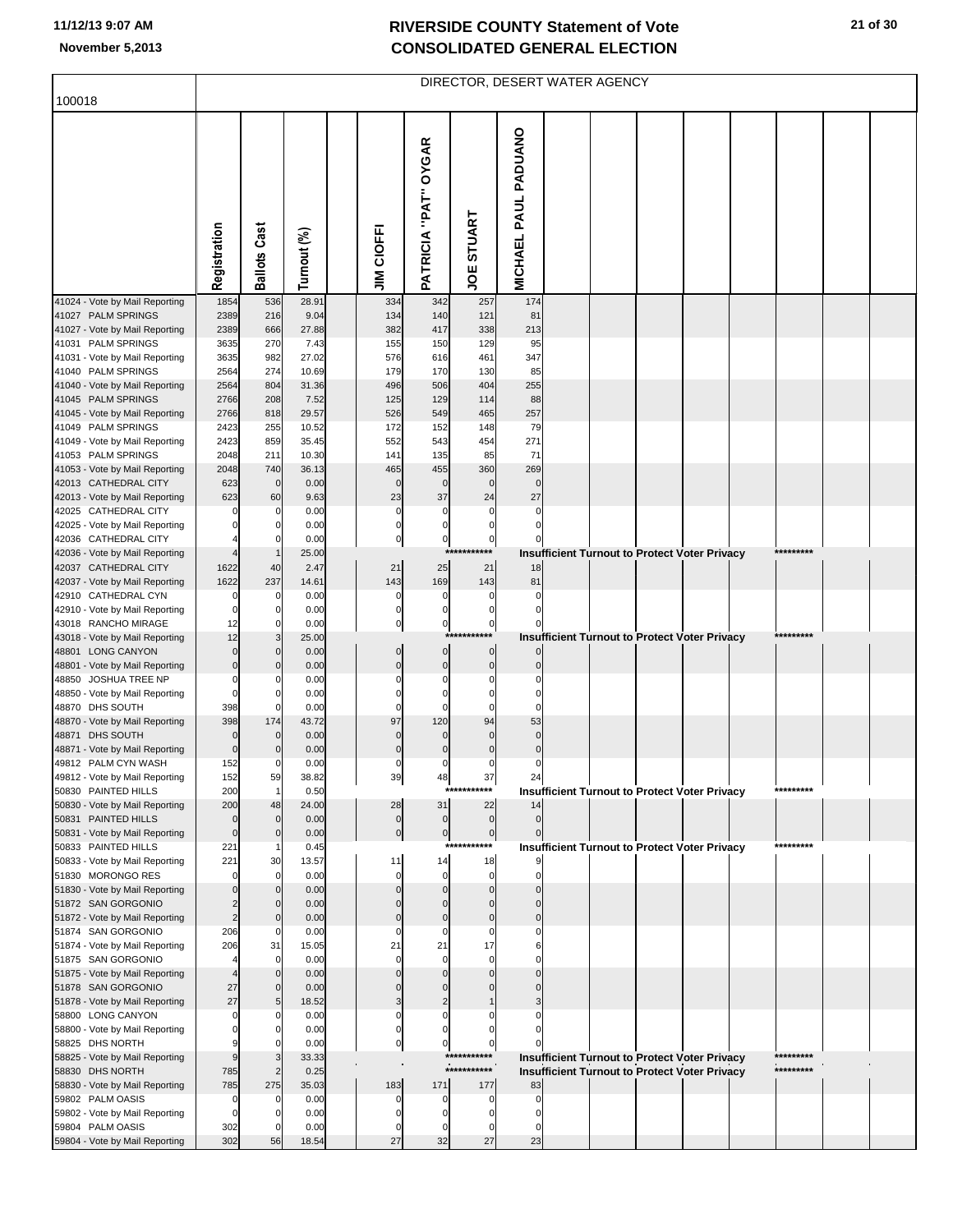| PAUL PADUANO<br>"PAT" OYGAR<br>STUART<br><b>Ballots Cast</b><br>Registration<br><b>JIM CIOFFI</b><br>Turnout (%)<br><b>PATRICIA</b><br><b>MICHAEL</b><br>υg<br>38916<br>2844<br>7.31<br>1675<br>1677<br>1342<br>1006<br>9735<br>25.02<br>6152<br>4977<br>3282<br>38916<br>5644<br>12579<br>32.32<br>7829<br>4288<br>38916<br>7319<br>6319<br>12579<br>32.32<br>7829<br>6319<br>4288<br>38916<br>7319<br>12579<br>32.32<br>7829<br>6319<br>4288<br>38916<br>7319<br>0.00<br>$\mathbf 0$<br>$\mathbf 0$<br>$\Omega$<br>$\mathbf 0$<br>$\mathbf 0$<br>38916<br>12579<br>32.32<br>7319<br>7829<br>6319<br>4288<br>8992<br>37.60<br>5505<br>5667<br>4471<br>3053<br>23918<br>14849<br>3566<br>24.02<br>1807<br>2144<br>1831<br>1223<br>21<br>149<br>14.09<br>18<br>17<br>12<br>$\overline{7}$<br>12579<br>7829<br>6319<br>4288<br>STATE BOARD OF EQUALIZATI<br>38916<br>32.32<br>7319<br>3rd SUPERVISORIAL DISTRICT<br>21<br>18<br>17<br>12<br>149<br>14.09<br>$\overline{7}$<br>12106<br>7538<br>4134<br>4th SUPERVISORIAL DISTRICT<br>37011<br>32.71<br>7036<br>6037<br>276<br>5th SUPERVISORIAL DISTRICT<br>452<br>25.74<br>273<br>265<br>142<br>1756<br>338<br>187<br>City of Cathedral City<br>2249<br>15.03<br>232<br>188<br>126<br>2441<br>1420<br>1201<br>856<br>City of Desert Hot Springs<br>9539<br>25.59<br>1191<br>5383<br>5528<br>City of Palm Springs<br>23004<br>8786<br>38.19<br>4363<br>2981 | 100018                                       |  |  |  | DIRECTOR, DESERT WATER AGENCY |  |  |  |           |  |
|-----------------------------------------------------------------------------------------------------------------------------------------------------------------------------------------------------------------------------------------------------------------------------------------------------------------------------------------------------------------------------------------------------------------------------------------------------------------------------------------------------------------------------------------------------------------------------------------------------------------------------------------------------------------------------------------------------------------------------------------------------------------------------------------------------------------------------------------------------------------------------------------------------------------------------------------------------------------------------------------------------------------------------------------------------------------------------------------------------------------------------------------------------------------------------------------------------------------------------------------------------------------------------------------------------------------------------------------------------------------------------------------------------------|----------------------------------------------|--|--|--|-------------------------------|--|--|--|-----------|--|
|                                                                                                                                                                                                                                                                                                                                                                                                                                                                                                                                                                                                                                                                                                                                                                                                                                                                                                                                                                                                                                                                                                                                                                                                                                                                                                                                                                                                           |                                              |  |  |  |                               |  |  |  |           |  |
|                                                                                                                                                                                                                                                                                                                                                                                                                                                                                                                                                                                                                                                                                                                                                                                                                                                                                                                                                                                                                                                                                                                                                                                                                                                                                                                                                                                                           | <b>Precinct Totals</b>                       |  |  |  |                               |  |  |  |           |  |
|                                                                                                                                                                                                                                                                                                                                                                                                                                                                                                                                                                                                                                                                                                                                                                                                                                                                                                                                                                                                                                                                                                                                                                                                                                                                                                                                                                                                           | Vote by Mail Reporting Totals                |  |  |  |                               |  |  |  |           |  |
|                                                                                                                                                                                                                                                                                                                                                                                                                                                                                                                                                                                                                                                                                                                                                                                                                                                                                                                                                                                                                                                                                                                                                                                                                                                                                                                                                                                                           | <b>Grand Totals</b>                          |  |  |  |                               |  |  |  |           |  |
|                                                                                                                                                                                                                                                                                                                                                                                                                                                                                                                                                                                                                                                                                                                                                                                                                                                                                                                                                                                                                                                                                                                                                                                                                                                                                                                                                                                                           | <b>Riverside County</b>                      |  |  |  |                               |  |  |  |           |  |
|                                                                                                                                                                                                                                                                                                                                                                                                                                                                                                                                                                                                                                                                                                                                                                                                                                                                                                                                                                                                                                                                                                                                                                                                                                                                                                                                                                                                           | 36th Congressional District                  |  |  |  |                               |  |  |  |           |  |
|                                                                                                                                                                                                                                                                                                                                                                                                                                                                                                                                                                                                                                                                                                                                                                                                                                                                                                                                                                                                                                                                                                                                                                                                                                                                                                                                                                                                           | 23rd Senatorial District                     |  |  |  |                               |  |  |  |           |  |
|                                                                                                                                                                                                                                                                                                                                                                                                                                                                                                                                                                                                                                                                                                                                                                                                                                                                                                                                                                                                                                                                                                                                                                                                                                                                                                                                                                                                           | 28th Senatorial District                     |  |  |  |                               |  |  |  |           |  |
|                                                                                                                                                                                                                                                                                                                                                                                                                                                                                                                                                                                                                                                                                                                                                                                                                                                                                                                                                                                                                                                                                                                                                                                                                                                                                                                                                                                                           | 42nd Assembly District                       |  |  |  |                               |  |  |  |           |  |
|                                                                                                                                                                                                                                                                                                                                                                                                                                                                                                                                                                                                                                                                                                                                                                                                                                                                                                                                                                                                                                                                                                                                                                                                                                                                                                                                                                                                           | 56th Assembly District                       |  |  |  |                               |  |  |  |           |  |
|                                                                                                                                                                                                                                                                                                                                                                                                                                                                                                                                                                                                                                                                                                                                                                                                                                                                                                                                                                                                                                                                                                                                                                                                                                                                                                                                                                                                           | 71st Assembly District                       |  |  |  |                               |  |  |  |           |  |
|                                                                                                                                                                                                                                                                                                                                                                                                                                                                                                                                                                                                                                                                                                                                                                                                                                                                                                                                                                                                                                                                                                                                                                                                                                                                                                                                                                                                           |                                              |  |  |  |                               |  |  |  |           |  |
|                                                                                                                                                                                                                                                                                                                                                                                                                                                                                                                                                                                                                                                                                                                                                                                                                                                                                                                                                                                                                                                                                                                                                                                                                                                                                                                                                                                                           |                                              |  |  |  |                               |  |  |  |           |  |
|                                                                                                                                                                                                                                                                                                                                                                                                                                                                                                                                                                                                                                                                                                                                                                                                                                                                                                                                                                                                                                                                                                                                                                                                                                                                                                                                                                                                           |                                              |  |  |  |                               |  |  |  |           |  |
|                                                                                                                                                                                                                                                                                                                                                                                                                                                                                                                                                                                                                                                                                                                                                                                                                                                                                                                                                                                                                                                                                                                                                                                                                                                                                                                                                                                                           |                                              |  |  |  |                               |  |  |  |           |  |
|                                                                                                                                                                                                                                                                                                                                                                                                                                                                                                                                                                                                                                                                                                                                                                                                                                                                                                                                                                                                                                                                                                                                                                                                                                                                                                                                                                                                           |                                              |  |  |  |                               |  |  |  |           |  |
|                                                                                                                                                                                                                                                                                                                                                                                                                                                                                                                                                                                                                                                                                                                                                                                                                                                                                                                                                                                                                                                                                                                                                                                                                                                                                                                                                                                                           |                                              |  |  |  |                               |  |  |  |           |  |
|                                                                                                                                                                                                                                                                                                                                                                                                                                                                                                                                                                                                                                                                                                                                                                                                                                                                                                                                                                                                                                                                                                                                                                                                                                                                                                                                                                                                           |                                              |  |  |  |                               |  |  |  | ********* |  |
| <b>Insufficient Turnout to Protect Voter Privacy</b><br>25.00<br>12<br>3<br>325<br>556<br>646<br>565<br>4112<br>1011<br>24.59                                                                                                                                                                                                                                                                                                                                                                                                                                                                                                                                                                                                                                                                                                                                                                                                                                                                                                                                                                                                                                                                                                                                                                                                                                                                             | City of Rancho Mirage<br>Unincorporated Area |  |  |  |                               |  |  |  |           |  |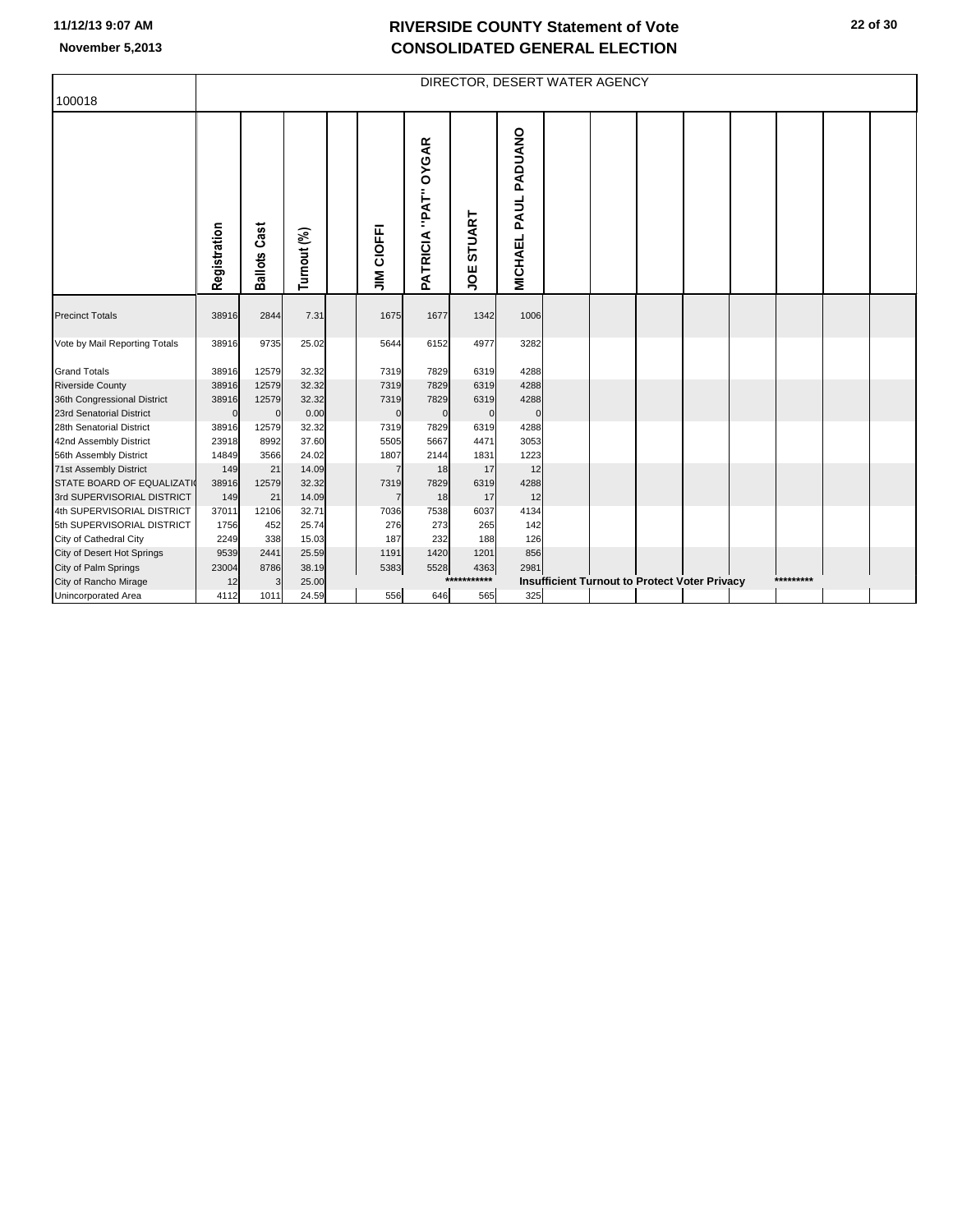| 100019                                              |              |                        |              |                |                         |                                  |                                 | DIRECTOR, CABAZON WATER DISTRICT                     |  |  |           |  |
|-----------------------------------------------------|--------------|------------------------|--------------|----------------|-------------------------|----------------------------------|---------------------------------|------------------------------------------------------|--|--|-----------|--|
|                                                     | Registration | Cast<br><b>Ballots</b> | Turnout (%)  | JOSEPH TOBIAS  | <b>MARTIN SANDERSON</b> | <b>DAVIS</b><br>ALAN L.          | $\overline{a}$<br><b>TERESA</b> | <b>BITTNER</b><br><b>CURT</b>                        |  |  |           |  |
| 51828 MORONGO RES                                   | 14           | $\overline{0}$         | 0.00         | $\overline{0}$ | $\overline{0}$          | $\overline{0}$<br>$***$<br>$***$ | $\Omega$                        | $\mathbf 0$                                          |  |  | ********* |  |
| 51828 - Vote by Mail Reporting<br>51832 MORONGO RES | 14           |                        | 7.14<br>0.00 |                | $\pmb{0}$               | $\mathbf 0$                      |                                 | <b>Insufficient Turnout to Protect Voter Privacy</b> |  |  |           |  |
| 51832 - Vote by Mail Reporting                      |              | $\Omega$               | 0.00         |                | $\Omega$                | $\Omega$                         | 0                               | $\Omega$                                             |  |  |           |  |
| 51859 CABAZON                                       | 743          | 106                    | 14.27        | 56             | 45                      | 71                               | 73                              | 34                                                   |  |  |           |  |
| 51859 - Vote by Mail Reporting                      | 743          | 109                    | 14.67        | 69             | 30                      | 68                               | 77                              | 19                                                   |  |  |           |  |
| <b>Precinct Totals</b>                              | 757          | 106                    | 14.00        | 56             | 45                      | 71                               | 73                              | 34                                                   |  |  |           |  |
| Vote by Mail Reporting Totals                       | 757          | 110                    | 14.53        | 70             | 31                      | 69                               | 77                              | 19                                                   |  |  |           |  |
| <b>Grand Totals</b>                                 | 757          | 216                    | 28.53        | 126            | 76                      | 140                              | 150                             | 53                                                   |  |  |           |  |
| <b>Riverside County</b>                             | 757          | 216                    | 28.53        | 126            | 76                      | 140                              | 150                             | 53                                                   |  |  |           |  |
| 36th Congressional District                         | 757          | 216                    | 28.53        | 126            | 76                      | 140                              | 150                             | 53                                                   |  |  |           |  |
| 23rd Senatorial District                            | 757          | 216                    | 28.53        | 126            | 76                      | 140                              | 150                             | 53                                                   |  |  |           |  |
| 42nd Assembly District                              | 757          | 216                    | 28.53        | 126            | 76                      | 140                              | 150                             | 53                                                   |  |  |           |  |
| STATE BOARD OF EQUALIZATI                           | 757          | 216                    | 28.53        | 126            | 76                      | 140                              | 150                             | 53                                                   |  |  |           |  |
| 5th SUPERVISORIAL DISTRICT                          | 757          | 216                    | 28.53        | 126            | 76                      | 140                              | 150                             | 53                                                   |  |  |           |  |
| <b>Unincorporated Area</b>                          | 757          | 216                    | 28.53        | 126            | 76                      | 140                              | 150                             | 53                                                   |  |  |           |  |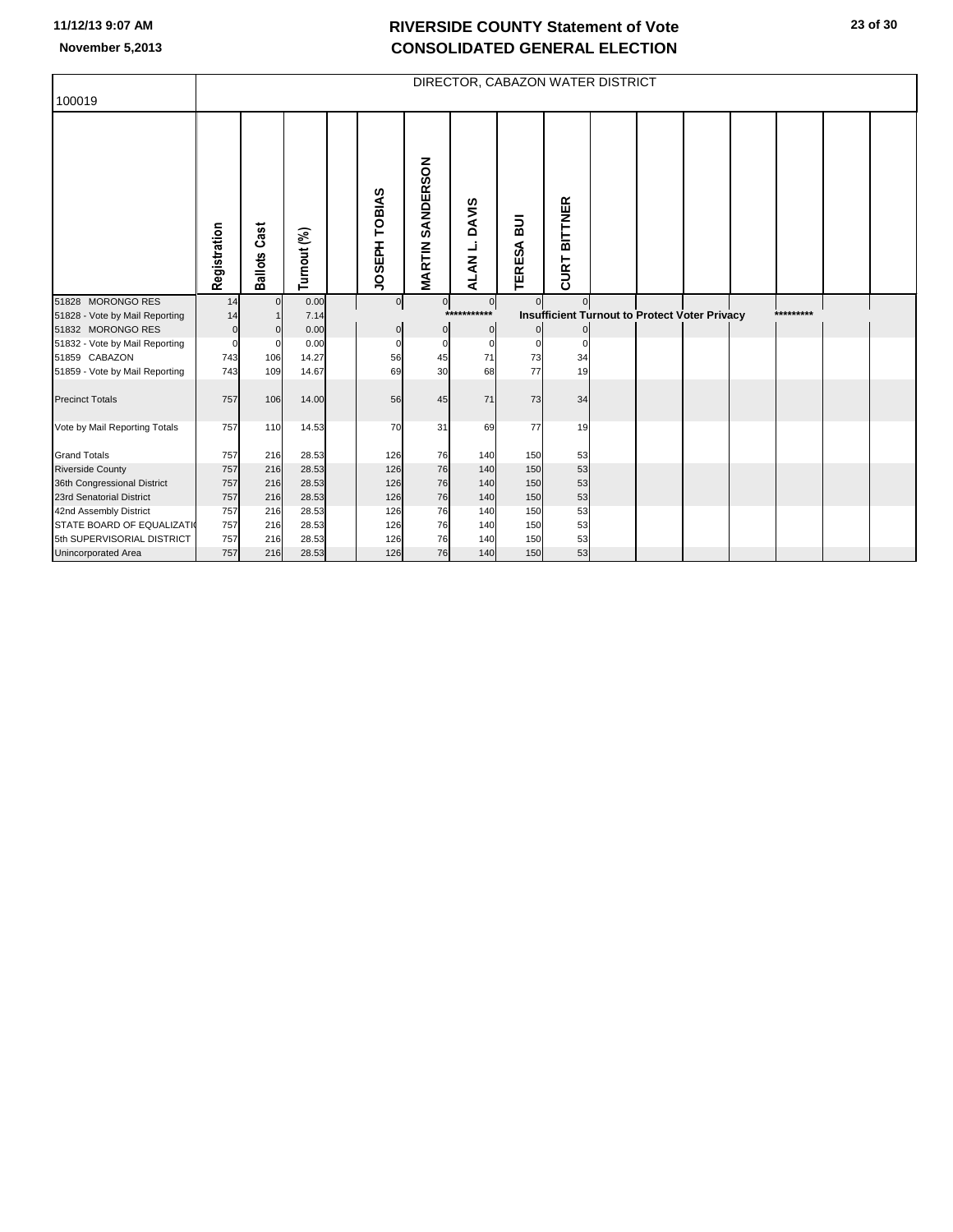| 100020                                                  |              |                                |               |                                |                                              |                                | DIRECTOR, MISSION SPRINGS WATER DISTRICT |  |                                                                                                              |                        |  |
|---------------------------------------------------------|--------------|--------------------------------|---------------|--------------------------------|----------------------------------------------|--------------------------------|------------------------------------------|--|--------------------------------------------------------------------------------------------------------------|------------------------|--|
|                                                         |              |                                |               |                                |                                              |                                |                                          |  |                                                                                                              |                        |  |
|                                                         | Registration | Ballots Cast                   | Turnout (%)   | NANCY S. WRIGHT                | SANCHEZ<br><b>MARY JANE</b><br><b>FULTON</b> | <b>MALCOLM MC LEAN</b>         | <b>JEFF BOWMAN</b>                       |  |                                                                                                              |                        |  |
| 40000 DESERT HOT SPGS<br>40000 - Vote by Mail Reporting |              | $\bf{0}$<br>$\mathbf 0$        | 0.00<br>0.00  | $\Omega$                       | 0<br>$\mathbf{0}$                            | $\mathbf 0$<br>$\pmb{0}$       | $\Omega$<br>$\Omega$                     |  |                                                                                                              |                        |  |
| 40004 DESERT HOT SPGS                                   | 3432         | 344                            | 10.02         | 141                            | 125                                          | 121                            | 140                                      |  |                                                                                                              |                        |  |
| 40004 - Vote by Mail Reporting                          | 3432         | 751                            | 21.88         | 351                            | 271                                          | 284                            | 304                                      |  |                                                                                                              |                        |  |
| 40010 DESERT HOT SPGS<br>40010 - Vote by Mail Reporting | 3804<br>3804 | 240<br>564                     | 6.31<br>14.83 | 105<br>279                     | 90<br>204                                    | 80<br>196                      | 96<br>205                                |  |                                                                                                              |                        |  |
| 40014 DESERT HOT SPGS                                   | 2299         | 153                            | 6.66          | 61                             | 45                                           | 40                             | 72                                       |  |                                                                                                              |                        |  |
| 40014 - Vote by Mail Reporting                          | 2299         | 387                            | 16.83         | 174                            | 142                                          | 141                            | 153                                      |  |                                                                                                              |                        |  |
| 40021 DESERT HOT SPGS<br>40021 - Vote by Mail Reporting |              | $\pmb{0}$<br>$\overline{2}$    | 0.00<br>50.00 | $\mathbf 0$                    | $\overline{0}$                               | $\overline{0}$<br>*****<br>*** |                                          |  | <b>Insufficient Turnout to Protect Voter Privacy</b>                                                         | *********              |  |
| 40833 PAINTED HILLS                                     | 148          | $\mathbf 0$                    | 0.00          | 0                              | $\mathbf{0}$                                 | $\mathbf{0}$                   |                                          |  |                                                                                                              |                        |  |
| 40833 - Vote by Mail Reporting                          | 148          | 15                             | 10.14         | 6                              | $\overline{7}$                               | $5\overline{)}$                |                                          |  |                                                                                                              |                        |  |
| 40834 PAINTED HILLS                                     | 754          | 3                              | 0.40          |                                | **:                                          |                                |                                          |  | Insufficient Turnout to Protect Voter Privacy                                                                | *********              |  |
| 40834 - Vote by Mail Reporting<br>40835 PAINTED HILLS   | 754<br>500   | 107<br>5                       | 14.19<br>1.00 | 45<br>$\mathbf 0$              | 57<br>$\overline{2}$                         | 31<br>$\overline{c}$           | 17<br>$\overline{2}$                     |  |                                                                                                              |                        |  |
| 40835 - Vote by Mail Reporting                          | 500          | 106                            | 21.20         | 62                             | 40                                           | 37                             | 35                                       |  |                                                                                                              |                        |  |
| 40840 PAINTED HILLS                                     | 45           | $\pmb{0}$                      | 0.00          | 0                              | 0                                            | $\pmb{0}$                      | $\mathbf 0$                              |  |                                                                                                              |                        |  |
| 40840 - Vote by Mail Reporting                          | 45           | $\overline{5}$                 | 11.11         | 4                              | $\mathbf{2}$<br>$***$                        | $\overline{0}$                 |                                          |  |                                                                                                              |                        |  |
| 40842 PAINTED HILLS<br>40842 - Vote by Mail Reporting   | 114<br>114   | 3<br>32                        | 2.63<br>28.07 | 16                             | 11                                           | 10                             | 15                                       |  | Insufficient Turnout to Protect Voter Privacy                                                                |                        |  |
| 40843 PAINTED HILLS                                     | 5            | $\mathbf 0$                    | 0.00          | $\pmb{0}$                      | $\overline{0}$                               | $\overline{0}$                 | $\mathbf{0}$                             |  |                                                                                                              |                        |  |
| 40843 - Vote by Mail Reporting                          | 5            | 0                              | 0.00          | $\overline{0}$                 | $\overline{0}$                               | $\overline{0}$                 |                                          |  |                                                                                                              | *********              |  |
| 40880 DHS ISLAND<br>40880 - Vote by Mail Reporting      | 37<br>37     | 1<br>$\overline{7}$            | 2.70<br>18.92 | 3                              | 4                                            | ***<br>$\mathbf 0$             |                                          |  | Insufficient Turnout to Protect Voter Privacy                                                                |                        |  |
| 41000 PALM SPRINGS                                      |              | $\mathbf 0$                    | 0.00          | $\Omega$                       | $\overline{0}$                               | $\pmb{0}$                      |                                          |  |                                                                                                              |                        |  |
| 41000 - Vote by Mail Reporting                          |              | $\mathbf 0$                    | 0.00          | $\mathbf 0$                    | $\overline{0}$                               | $\pmb{0}$                      |                                          |  |                                                                                                              |                        |  |
| 41002 PALM SPRINGS                                      |              | $\mathbf 0$                    | 0.00          | $\mathbf 0$                    | 이                                            | $\overline{0}$<br>****<br>***  |                                          |  |                                                                                                              | *********              |  |
| 41002 - Vote by Mail Reporting<br>48801 LONG CANYON     |              | 3<br>0                         | 42.86<br>0.00 | 0                              | 0                                            | $\overline{0}$                 |                                          |  | Insufficient Turnout to Protect Voter Privacy                                                                |                        |  |
| 48801 - Vote by Mail Reporting                          |              | $\Omega$                       | 0.00          | $\mathbf 0$                    | $\Omega$                                     | $\mathbf 0$                    |                                          |  |                                                                                                              |                        |  |
| 48850 JOSHUA TREE NP                                    |              | $\mathbf 0$                    | 0.00          | U                              | $\Omega$                                     | $\pmb{0}$                      |                                          |  |                                                                                                              |                        |  |
| 48850 - Vote by Mail Reporting<br>48870 DHS SOUTH       | 398          | $\mathbf 0$<br>$\mathbf 0$     | 0.00<br>0.00  | U<br>U                         | $\Omega$<br>$\Omega$                         | $\pmb{0}$<br>$\pmb{0}$         | $\Omega$<br>$\Omega$                     |  |                                                                                                              |                        |  |
| 48870 - Vote by Mail Reporting                          | 398          | 174                            | 43.72         | 100                            | 53                                           | 66                             | 63                                       |  |                                                                                                              |                        |  |
| 48872 DHS SOUTH                                         | 99           |                                | 0.00          |                                |                                              |                                |                                          |  |                                                                                                              |                        |  |
| 48872 - Vote by Mail Reporting<br>50830 PAINTED HILLS   | 99<br>200    | 40<br>$\mathbf{1}$             | 40.40<br>0.50 | 23                             | 17                                           | 18                             | 19                                       |  | <b>Insufficient Turnout to Protect Voter Privacy</b>                                                         | *********              |  |
| 50830 - Vote by Mail Reporting                          | 200          | 48                             | 24.00         | 32                             | 10                                           | 14                             | 17                                       |  |                                                                                                              |                        |  |
| 50833 PAINTED HILLS                                     | 221          | $\mathbf{1}$                   | 0.45          |                                | $***$                                        |                                |                                          |  | <b>Insufficient Turnout to Protect Voter Privacy</b>                                                         | *********              |  |
| 50833 - Vote by Mail Reporting<br>51830 MORONGO RES     | 221<br>-0    | 30<br>0                        | 13.57<br>0.00 | 12<br>0                        | 8<br>0                                       | 11<br>0                        | 12<br>0                                  |  |                                                                                                              |                        |  |
| 51830 - Vote by Mail Reporting                          |              | $\Omega$                       | 0.00          | n                              | $\Omega$                                     | $\Omega$                       | $\Omega$                                 |  |                                                                                                              |                        |  |
| 51873 SAN GORGONIO                                      | 54           | $\pmb{0}$                      | 0.00          | 0                              | 0                                            | 0                              | $\Omega$                                 |  |                                                                                                              |                        |  |
| 51873 - Vote by Mail Reporting<br>51874 SAN GORGONIO    | 54<br>206    | 5<br>$\mathbf 0$               | 9.26<br>0.00  | $\overline{2}$<br>$\mathbf{0}$ | $\Omega$                                     | $\overline{c}$<br>$\pmb{0}$    | $\Omega$<br>$\mathbf 0$                  |  |                                                                                                              |                        |  |
| 51874 - Vote by Mail Reporting                          | 206          | 31                             | 15.05         | 19                             |                                              | 12                             | 12                                       |  |                                                                                                              |                        |  |
| 51876 SAN GORGONIO                                      |              | 0                              | 0.00          | 0                              | $\Omega$                                     | 0                              | 0                                        |  |                                                                                                              |                        |  |
| 51876 - Vote by Mail Reporting                          |              | $\Omega$                       | 0.00          | n                              | $\Omega$<br>$\mathbf 0$                      | $\mathbf 0$                    | $\Omega$<br>O                            |  |                                                                                                              |                        |  |
| 58800 LONG CANYON<br>58800 - Vote by Mail Reporting     |              | $\bf{0}$<br>$\mathbf 0$        | 0.00<br>0.00  | 0<br>0                         | $\Omega$                                     | $\mathbf 0$<br>$\mathbf 0$     |                                          |  |                                                                                                              |                        |  |
| 58825 DHS NORTH                                         |              | $\pmb{0}$                      | 0.00          | $\mathbf 0$                    | $\overline{0}$                               | $\overline{0}$                 |                                          |  |                                                                                                              |                        |  |
| 58825 - Vote by Mail Reporting                          |              | 3                              | 33.33         |                                |                                              | ***********<br>***********     |                                          |  | <b>Insufficient Turnout to Protect Voter Privacy</b><br><b>Insufficient Turnout to Protect Voter Privacy</b> | *********<br>********* |  |
| 58830 DHS NORTH<br>58830 - Vote by Mail Reporting       | 785<br>785   | $\overline{\mathbf{c}}$<br>275 | 0.25<br>35.03 | 174                            | 60                                           | 91                             | 148                                      |  |                                                                                                              |                        |  |
|                                                         |              |                                |               |                                |                                              |                                |                                          |  |                                                                                                              |                        |  |
| <b>Precinct Totals</b>                                  | 13121        | 753                            | 5.74          | 309                            | 267                                          | 246                            | 311                                      |  |                                                                                                              |                        |  |
| Vote by Mail Reporting Totals                           | 13121        | 2585                           | 19.70         | 1307                           | 898                                          | 920                            | 1013                                     |  |                                                                                                              |                        |  |
|                                                         |              |                                |               |                                |                                              |                                |                                          |  |                                                                                                              |                        |  |
| <b>Grand Totals</b>                                     | 13121        | 3338                           | 25.44         | 1616                           | 1165                                         | 1166                           | 1324                                     |  |                                                                                                              |                        |  |
| <b>Riverside County</b>                                 | 13121        | 3338                           | 25.44         | 1616                           | 1165                                         | 1166                           | 1324                                     |  |                                                                                                              |                        |  |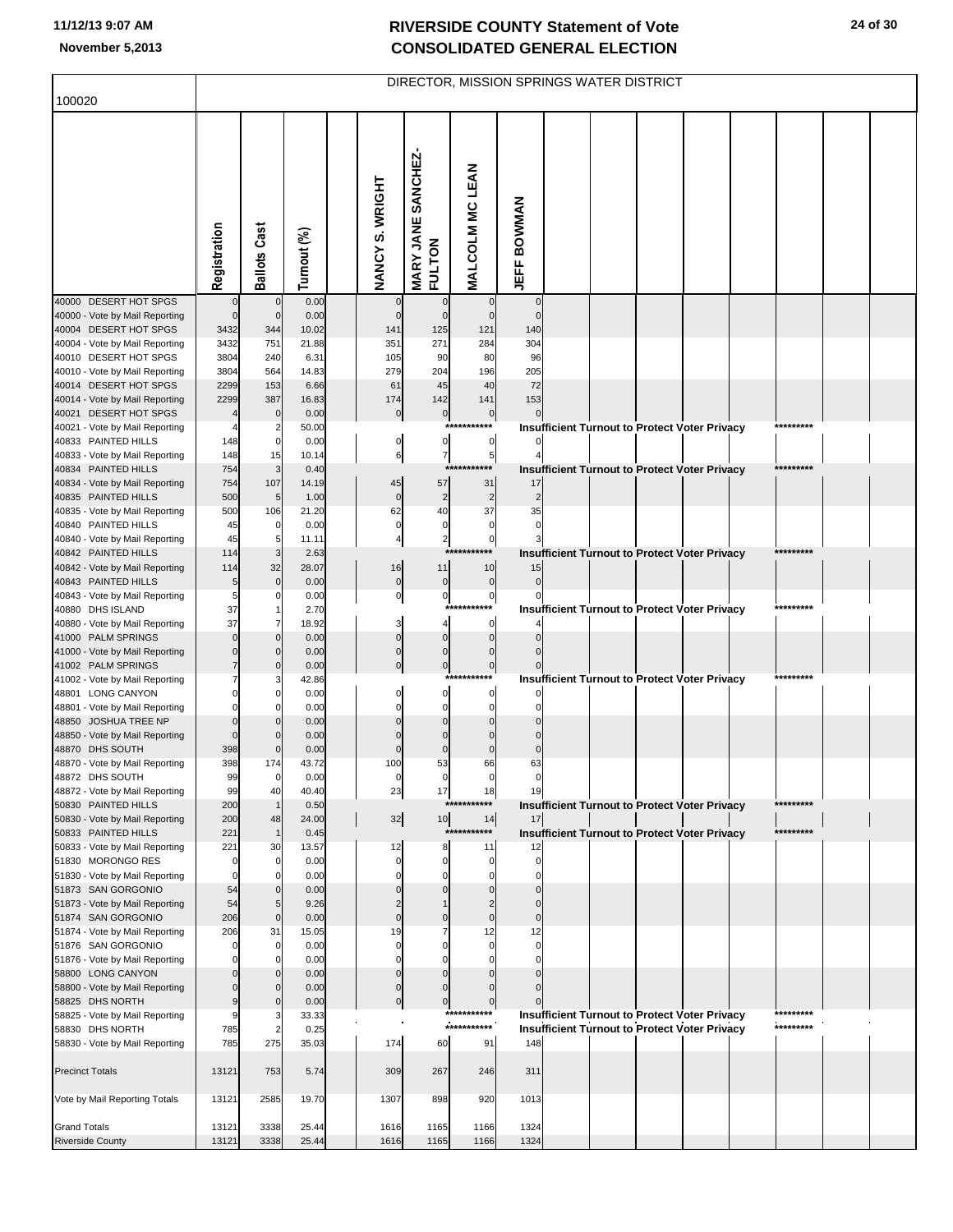| ***Grand Totals<br>100020   |              |                        |             |                                            |                                                        | DIRECTOR, MISSION SPRINGS WATER DISTRICT |                       |  |                                                      |           |  |
|-----------------------------|--------------|------------------------|-------------|--------------------------------------------|--------------------------------------------------------|------------------------------------------|-----------------------|--|------------------------------------------------------|-----------|--|
|                             | Registration | Cast<br><b>Ballots</b> | Turnout (%) | <b>WRIGHT</b><br><b>ဟဲ</b><br><b>NANCY</b> | SANCHEZ<br>٣<br>⋖<br><b>FULTON</b><br>っ<br><b>MARY</b> | LEAN<br>MALCOLM <sub>MC</sub>            | <b>BOWMAN</b><br>JEFF |  |                                                      |           |  |
| 36th Congressional District | 13121        | 3338                   | 25.44       | 1616                                       | 1165                                                   | 1166                                     | 1324                  |  |                                                      |           |  |
| 23rd Senatorial District    |              | $\Omega$               | 0.00        | $\Omega$                                   | $\Omega$                                               |                                          |                       |  |                                                      |           |  |
| 28th Senatorial District    | 13121        | 3338                   | 25.44       | 1616                                       | 1165                                                   | 1166                                     | 1324                  |  |                                                      |           |  |
| 42nd Assembly District      | 476          | 91                     | 19.12       | 58                                         | 20                                                     | 28                                       | 31                    |  |                                                      |           |  |
| 56th Assembly District      | 12645        | 3247                   | 25.68       | 1558                                       | 1145                                                   | 1138                                     | 1293                  |  |                                                      |           |  |
| STATE BOARD OF EQUALIZATION | 13121        | 3338                   | 25.44       | 1616                                       | 1165                                                   | 1166                                     | 1324                  |  |                                                      |           |  |
| 4th SUPERVISORIAL DISTRICT  | 11646        | 2942                   | 25.26       | 1375                                       | 1077                                                   | 1035                                     | 1132                  |  |                                                      |           |  |
| 5th SUPERVISORIAL DISTRICT  | 1475         | 396                    | 26.85       | 241                                        | 88                                                     | 131                                      | 192                   |  |                                                      |           |  |
| City of Desert Hot Springs  | 9539         | 2441                   | 25.59       | 1111                                       | 879                                                    | 864                                      | 970                   |  |                                                      |           |  |
| City of Palm Springs        |              |                        | 42.86       |                                            |                                                        | *******<br>***:                          |                       |  | <b>Insufficient Turnout to Protect Voter Privacy</b> | ********* |  |
| Unincorporated Area         | 3575         | 894                    | 25.01       | 502                                        | 284                                                    | 302                                      | 354                   |  |                                                      |           |  |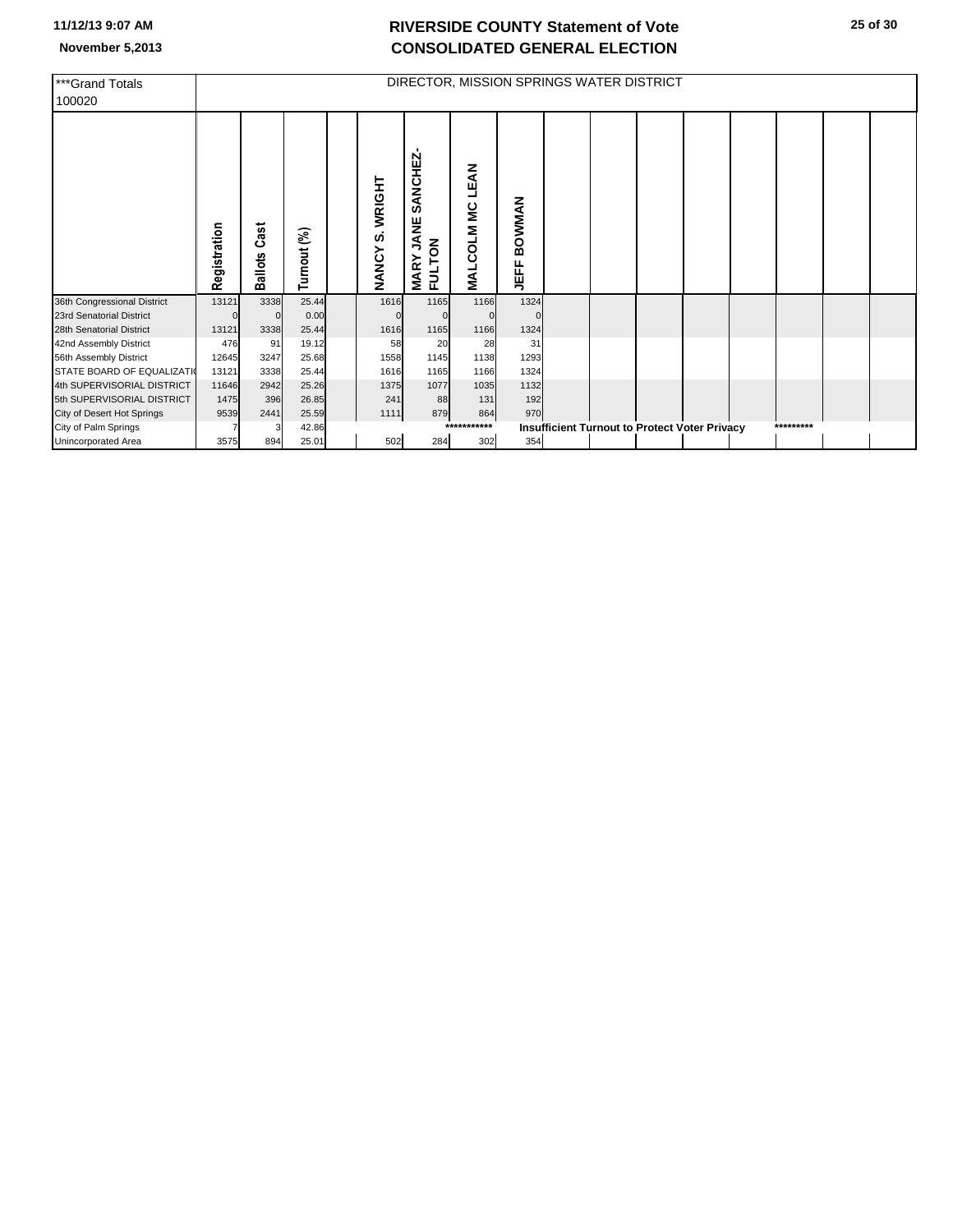|                                |              |                 |             |                        |                   | DIRECTOR, WEST VALLEY WATER DISTRICT |                |  |  |  |  |
|--------------------------------|--------------|-----------------|-------------|------------------------|-------------------|--------------------------------------|----------------|--|--|--|--|
| 100021                         |              |                 |             |                        |                   |                                      |                |  |  |  |  |
|                                | Registration | Cast<br>Ballots | Turnout (%) | LINDA "LYNDA" GONZALEZ | <b>JACKIE COX</b> | DON OLINGER                          | CLIFFORD YOUNG |  |  |  |  |
| 20027 JURUPA VALLEY            | 121          | $\mathbf 0$     | 0.00        |                        | $\Omega$          | $\Omega$                             | $\Omega$       |  |  |  |  |
| 20027 - Vote by Mail Reporting | 121          | 13              | 10.74       |                        |                   |                                      |                |  |  |  |  |
| 20029 JURUPA VALLEY            |              | $\mathbf{0}$    | 0.00        |                        |                   | C                                    | $\Omega$       |  |  |  |  |
| 20029 - Vote by Mail Reporting |              | $\Omega$        | 0.00        |                        |                   | $\Omega$                             | $\Omega$       |  |  |  |  |
| 20031 JURUPA VALLEY            |              |                 | 0.00        |                        |                   |                                      |                |  |  |  |  |
| 20031 - Vote by Mail Reporting |              |                 | 0.00        |                        |                   |                                      |                |  |  |  |  |
| <b>Precinct Totals</b>         | 129          | $\Omega$        | 0.00        |                        | $\Omega$          | $\Omega$                             |                |  |  |  |  |
| Vote by Mail Reporting Totals  | 129          | 13              | 10.08       | З                      |                   | Δ                                    | 9              |  |  |  |  |
| <b>Grand Totals</b>            | 129          | 13              | 10.08       |                        |                   |                                      |                |  |  |  |  |
| <b>Riverside County</b>        | 129          | 13              | 10.08       |                        |                   |                                      |                |  |  |  |  |
| 41st Congressional District    | 129          | 13              | 10.08       |                        |                   |                                      |                |  |  |  |  |
| 31st Senatorial District       | 129          | 13              | 10.08       |                        |                   |                                      | 9              |  |  |  |  |
| 60th Assembly District         | 129          | 13              | 10.08       |                        |                   |                                      | q              |  |  |  |  |
| STATE BOARD OF EQUALIZATI      | 129          | 13              | 10.08       |                        |                   |                                      |                |  |  |  |  |
| 2nd SUPERVISORIAL DISTRICT     | 129          | 13              | 10.08       |                        |                   |                                      |                |  |  |  |  |
| City of Jurupa Valley          | 129          | 13              | 10.08       | 3                      |                   |                                      | 9              |  |  |  |  |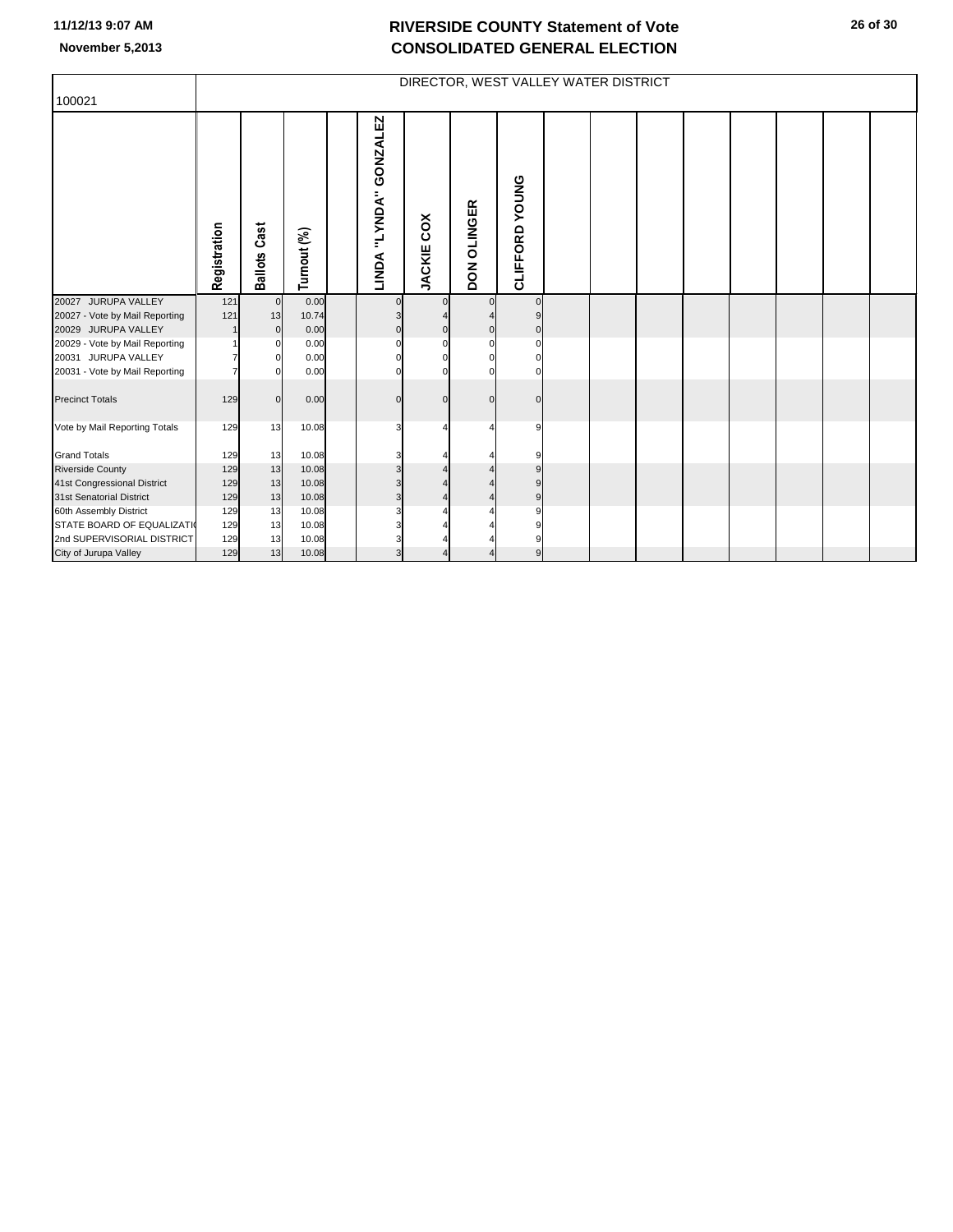|                                |              |                     |             |                |                         | MEASURE B - CITY OF PALM SPRINGS |  |                                               |           |  |
|--------------------------------|--------------|---------------------|-------------|----------------|-------------------------|----------------------------------|--|-----------------------------------------------|-----------|--|
| 140022                         |              |                     |             |                |                         |                                  |  |                                               |           |  |
|                                |              |                     |             |                |                         |                                  |  |                                               |           |  |
|                                |              |                     |             |                |                         |                                  |  |                                               |           |  |
|                                |              |                     |             |                |                         |                                  |  |                                               |           |  |
|                                |              |                     |             |                |                         |                                  |  |                                               |           |  |
|                                |              |                     |             |                |                         |                                  |  |                                               |           |  |
|                                |              |                     |             |                |                         |                                  |  |                                               |           |  |
|                                |              |                     |             |                |                         |                                  |  |                                               |           |  |
|                                |              |                     |             |                |                         |                                  |  |                                               |           |  |
|                                |              |                     |             |                |                         |                                  |  |                                               |           |  |
|                                |              |                     |             |                |                         |                                  |  |                                               |           |  |
|                                |              |                     |             |                |                         |                                  |  |                                               |           |  |
|                                |              |                     |             |                |                         |                                  |  |                                               |           |  |
|                                | Registration | <b>Ballots Cast</b> | Turnout (%) | YES            | $\overline{\mathbf{z}}$ |                                  |  |                                               |           |  |
| 41000 PALM SPRINGS             |              | $\mathbf{C}$        | 0.00        |                | $\Omega$                |                                  |  |                                               |           |  |
| 41000 - Vote by Mail Reporting |              | $\mathbf 0$         | 0.00        | $\mathbf 0$    | $\Omega$                |                                  |  |                                               |           |  |
| 41001 PALM SPRINGS             |              | $\mathbf 0$         | 0.00        | $\bf 0$        | $\mathbf 0$             |                                  |  |                                               |           |  |
| 41001 - Vote by Mail Reporting |              | C                   | 0.00        | $\mathbf 0$    | $\mathbf 0$             |                                  |  |                                               |           |  |
| 41002 PALM SPRINGS             |              | C                   | 0.00        | $\overline{0}$ | $\overline{0}$          |                                  |  |                                               |           |  |
| 41002 - Vote by Mail Reporting |              | З                   | 42.86       |                | $***$                   |                                  |  | Insufficient Turnout to Protect Voter Privacy | ********* |  |
| 41003 PALM SPRINGS             |              | O                   | 0.00        | $\mathbf 0$    | $\pmb{0}$               |                                  |  |                                               |           |  |
| 41003 - Vote by Mail Reporting |              | $\mathbf 0$         | 0.00        | $\mathbf 0$    | $\mathbf 0$             |                                  |  |                                               |           |  |
| 41006 PALM SPRINGS             | 0            | O                   | 0.00        | $\mathbf 0$    | $\mathbf 0$             |                                  |  |                                               |           |  |
| 41006 - Vote by Mail Reporting |              | C                   | 0.00        | $\mathbf 0$    | $\mathbf 0$             |                                  |  |                                               |           |  |
| 41012 PALM SPRINGS             | 2114         | 125                 | 5.91        | 66             | 56                      |                                  |  |                                               |           |  |
| 41012 - Vote by Mail Reporting | 2114         | 507                 | 23.98       | 323            | 160                     |                                  |  |                                               |           |  |
| 41020 PALM SPRINGS             | 3204         | 285                 | 8.90        | 160            | 122                     |                                  |  |                                               |           |  |
| 41020 - Vote by Mail Reporting | 3204         | 820                 | 25.59       | 510            | 283                     |                                  |  |                                               |           |  |
| 41024 PALM SPRINGS             | 1854         | 207                 | 11.17       | 107            | 87                      |                                  |  |                                               |           |  |
| 41024 - Vote by Mail Reporting | 1854         | 536                 | 28.91       | 369            | 149                     |                                  |  |                                               |           |  |
| 41027 PALM SPRINGS             | 2389         | 216                 | 9.04        | 121            | 86                      |                                  |  |                                               |           |  |
| 41027 - Vote by Mail Reporting | 2389         | 666                 | 27.88       | 448            | 188                     |                                  |  |                                               |           |  |
| 41031 PALM SPRINGS             | 3635         | 270                 | 7.43        | 169            | 93                      |                                  |  |                                               |           |  |
| 41031 - Vote by Mail Reporting | 3635         | 982                 | 27.02       | 632            | 310                     |                                  |  |                                               |           |  |
| 41040 PALM SPRINGS             | 2564         | 274                 | 10.69       | 148            | 115                     |                                  |  |                                               |           |  |
| 41040 - Vote by Mail Reporting | 2564         | 804                 | 31.36       | 545            | 218                     |                                  |  |                                               |           |  |
| 41045 PALM SPRINGS             | 2766         | 208                 | 7.52        | 126            | 79                      |                                  |  |                                               |           |  |
| 41045 - Vote by Mail Reporting | 2766         | 818                 | 29.57       | 523            | 261                     |                                  |  |                                               |           |  |
| 41046 PALM SPRINGS             |              | $\mathbf 0$         | 0.00        | $\mathbf 0$    | $\mathbf 0$             |                                  |  |                                               |           |  |
| 41046 - Vote by Mail Reporting | $\Omega$     | $\mathbf 0$         | 0.00        | $\overline{0}$ | $\mathbf 0$             |                                  |  |                                               |           |  |
| 41049 PALM SPRINGS             | 2423         | 255                 | 10.52       | 138            | 110                     |                                  |  |                                               |           |  |
| 41049 - Vote by Mail Reporting | 2423         | 859                 | 35.45       | 565            | 245                     |                                  |  |                                               |           |  |
| 41051 PALM SPRINGS             |              | $\mathbf 0$         | 0.00        | 0              | 0                       |                                  |  |                                               |           |  |
| 41051 - Vote by Mail Reporting |              | $\mathbf 0$         | 0.00        | $\Omega$       | $\Omega$                |                                  |  |                                               |           |  |
| 41053 PALM SPRINGS             | 2048         | 211                 | 10.30       | 129            | 74                      |                                  |  |                                               |           |  |
| 41053 - Vote by Mail Reporting | 2048         | 740                 | 36.13       | 504            | 205                     |                                  |  |                                               |           |  |
| 41055 PALM SPRINGS             | 0            | $\mathbf 0$         | 0.00        | $\pmb{0}$      | $\pmb{0}$               |                                  |  |                                               |           |  |
| 41055 - Vote by Mail Reporting | $\mathbf 0$  | $\mathbf 0$         | 0.00        | $\mathbf{0}$   | $\mathbf 0$             |                                  |  |                                               |           |  |
|                                |              |                     |             |                |                         |                                  |  |                                               |           |  |
| <b>Precinct Totals</b>         | 23004        | 2051                | 8.92        | 1164           | 822                     |                                  |  |                                               |           |  |
|                                |              |                     |             |                |                         |                                  |  |                                               |           |  |
| Vote by Mail Reporting Totals  | 23004        | 6735                | 29.28       | 4421           | 2020                    |                                  |  |                                               |           |  |
|                                |              |                     |             |                |                         |                                  |  |                                               |           |  |
| <b>Grand Totals</b>            | 23004        | 8786                | 38.19       | 5585           | 2842                    |                                  |  |                                               |           |  |
| <b>Riverside County</b>        | 23004        | 8786                | 38.19       | 5585           | 2842                    |                                  |  |                                               |           |  |
| 36th Congressional District    | 23004        | 8786                | 38.19       | 5585           | 2842                    |                                  |  |                                               |           |  |
| 28th Senatorial District       | 23004        | 8786                | 38.19       | 5585           | 2842                    |                                  |  |                                               |           |  |
| 42nd Assembly District         | 23004        | 8786                | 38.19       | 5585           | 2842                    |                                  |  |                                               |           |  |
| STATE BOARD OF EQUALIZATI      | 23004        | 8786                | 38.19       | 5585           | 2842                    |                                  |  |                                               |           |  |
| 4th SUPERVISORIAL DISTRICT     | 23004        | 8786                | 38.19       | 5585           | 2842                    |                                  |  |                                               |           |  |
| City of Palm Springs           | 23004        | 8786                | 38.19       | 5585           | 2842                    |                                  |  |                                               |           |  |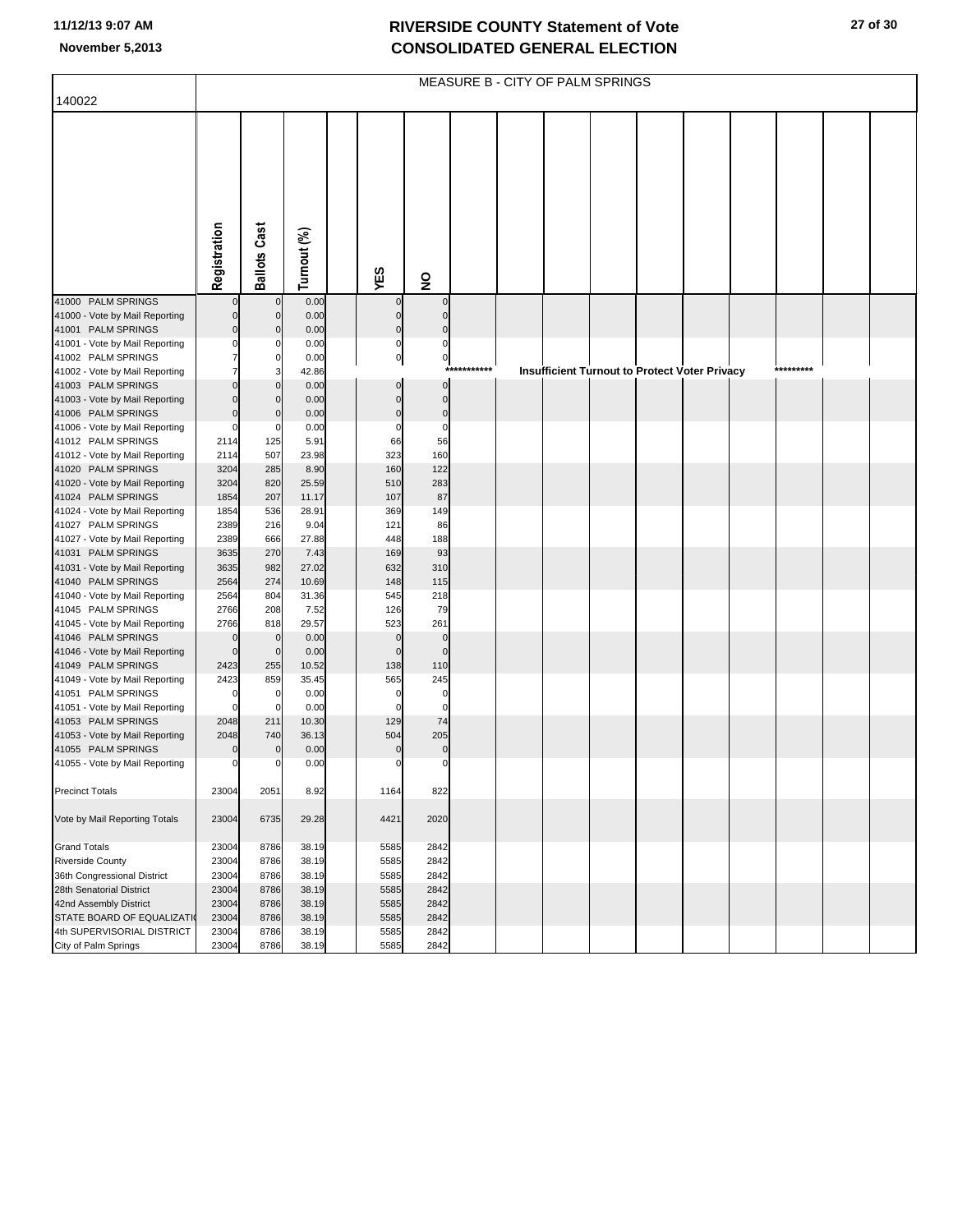|                                |              |                     |             |             |                         | MEASURE C - CITY OF BLYTHE |  |  |  |  |
|--------------------------------|--------------|---------------------|-------------|-------------|-------------------------|----------------------------|--|--|--|--|
| 140023                         |              |                     |             |             |                         |                            |  |  |  |  |
|                                | Registration | <b>Ballots Cast</b> | Turnout (%) | YES         | $\overline{\mathbf{z}}$ |                            |  |  |  |  |
| 49000 BLYTHE                   |              | $\mathbf 0$         | 0.00        | $\mathbf 0$ |                         |                            |  |  |  |  |
| 49000 - Vote by Mail Reporting | $\Omega$     | $\mathbf{0}$        | 0.00        | $\Omega$    | $\Omega$                |                            |  |  |  |  |
| 49007 BLYTHE                   | 1254         | 138                 | 11.00       | 34          | 97                      |                            |  |  |  |  |
| 49007 - Vote by Mail Reporting | 1254         | 293                 | 23.37       | 65          | 217                     |                            |  |  |  |  |
| 49010 BLYTHE                   | 1513         | 130                 | 8.59        | 40          | 83                      |                            |  |  |  |  |
| 49010 - Vote by Mail Reporting | 1513         | 277                 | 18.31       | 98          | 168                     |                            |  |  |  |  |
| 49011 BLYTHE                   | 1720         | 111                 | 6.45        | 41          | 67                      |                            |  |  |  |  |
| 49011 - Vote by Mail Reporting | 1720         | 307                 | 17.85       | 72          | 216                     |                            |  |  |  |  |
| <b>Precinct Totals</b>         | 4487         | 379                 | 8.45        | 115         | 247                     |                            |  |  |  |  |
| Vote by Mail Reporting Totals  | 4487         | 877                 | 19.55       | 235         | 601                     |                            |  |  |  |  |
| <b>Grand Totals</b>            | 4487         | 1256                | 27.99       | 350         | 848                     |                            |  |  |  |  |
| <b>Riverside County</b>        | 4487         | 1256                | 27.99       | 350         | 848                     |                            |  |  |  |  |
| 36th Congressional District    | 4487         | 1256                | 27.99       | 350         | 848                     |                            |  |  |  |  |
| 28th Senatorial District       | 4487         | 1256                | 27.99       | 350         | 848                     |                            |  |  |  |  |
| 56th Assembly District         | 4487         | 1256                | 27.99       | 350         | 848                     |                            |  |  |  |  |
| STATE BOARD OF EQUALIZATI      | 4487         | 1256                | 27.99       | 350         | 848                     |                            |  |  |  |  |
| 4th SUPERVISORIAL DISTRICT     | 4487         | 1256                | 27.99       | 350         | 848                     |                            |  |  |  |  |
| City of Blythe                 | 4487         | 1256                | 27.99       | 350         | 848                     |                            |  |  |  |  |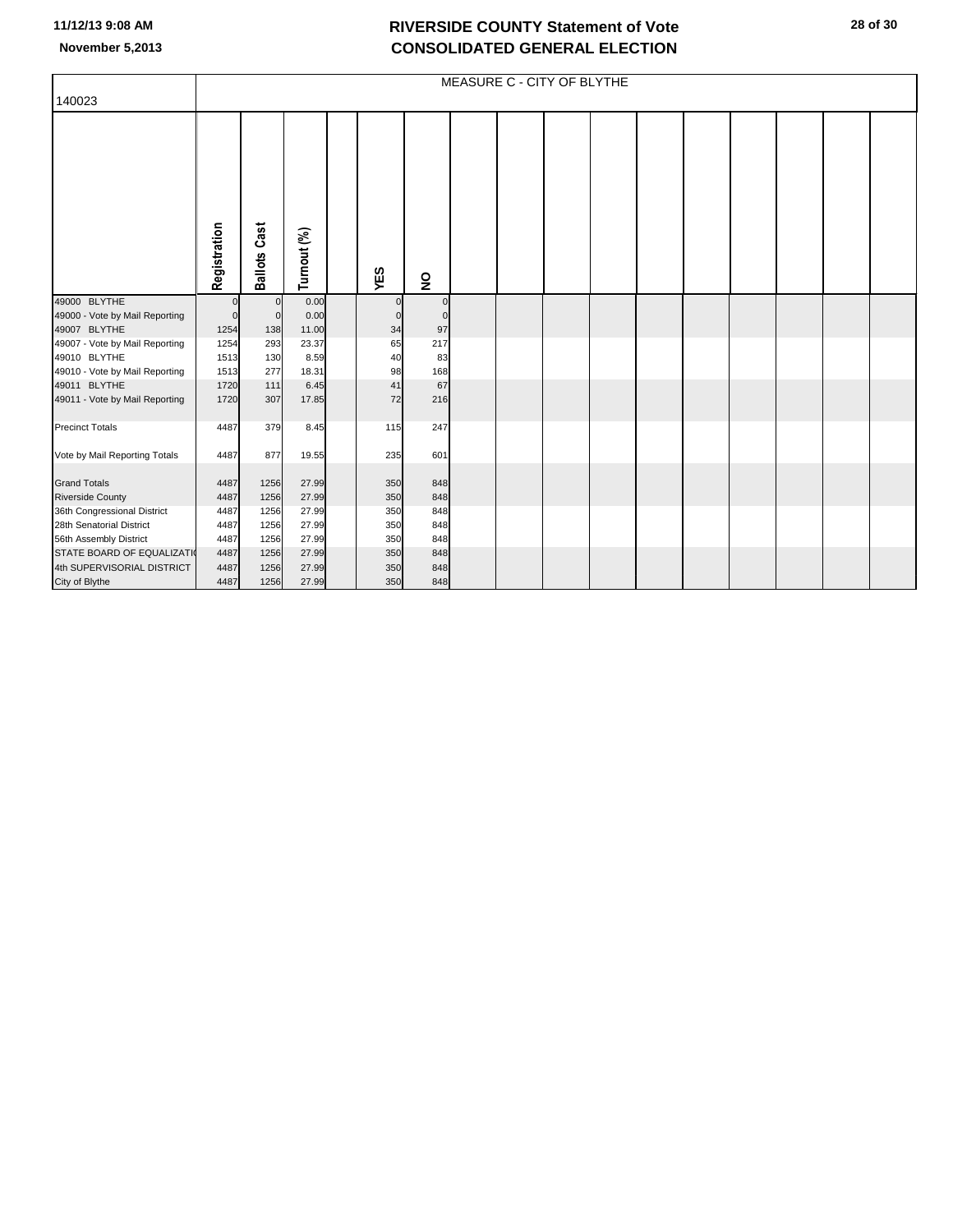|                                |              |                 |             |                                                                               |                                |             | <b>CITY OF CANYON LAKE</b>                                               |                                                      |  |  |           |  |
|--------------------------------|--------------|-----------------|-------------|-------------------------------------------------------------------------------|--------------------------------|-------------|--------------------------------------------------------------------------|------------------------------------------------------|--|--|-----------|--|
| 140024                         |              |                 |             |                                                                               |                                |             |                                                                          |                                                      |  |  |           |  |
|                                | Registration | Cast<br>Ballots | Turnout (%) | <b>CANYON</b><br>TAX FUND-<br><b>MEASURE D-CITY</b><br>SPECIAL<br><b>LAKE</b> | YES<br>$\overline{\mathbf{z}}$ |             | <b>UANYON</b><br>ADVISORY VOTE-<br><b>MEASURE E-CITY</b><br>LAKE.<br>YES | $\overline{\mathbf{z}}$                              |  |  |           |  |
| 13005 CANYON LAKE              | 1975         | 249             | 12.61       |                                                                               | 143<br>105                     |             | 59                                                                       | 190                                                  |  |  |           |  |
| 13005 - Vote by Mail Reporting | 1975         | 571             | 28.91       |                                                                               | 357<br>212                     |             | 183                                                                      | 383                                                  |  |  |           |  |
| 13007 CANYON LAKE              | 530          | $\overline{1}$  | 0.19        |                                                                               |                                | *********** |                                                                          | <b>Insufficient Turnout to Protect Voter Privacy</b> |  |  | ********* |  |
| 13007 - Vote by Mail Reporting | 530          | 233             | 43.96       |                                                                               | 117<br>116                     |             | 62                                                                       | 171                                                  |  |  |           |  |
| 13010 CANYON LAKE              | 1406         | 210             | 14.94       |                                                                               | 124<br>85                      |             | 49                                                                       | 160                                                  |  |  |           |  |
| 13010 - Vote by Mail Reporting | 1406         | 405             | 28.81       |                                                                               | 209<br>194                     |             | 92                                                                       | 309                                                  |  |  |           |  |
| 13021 CANYON LAKE              | 1912         | 247             | 12.92       |                                                                               | 92<br>151                      |             | 42                                                                       | 201                                                  |  |  |           |  |
| 13021 - Vote by Mail Reporting | 1912         | 625             | 32.69       |                                                                               | 274<br>351                     |             | 123                                                                      | 499                                                  |  |  |           |  |
| <b>Precinct Totals</b>         | 5823         | 707             | 12.14       |                                                                               | 380<br>321                     |             | 150                                                                      | 552                                                  |  |  |           |  |
| Vote by Mail Reporting Totals  | 5823         | 1834            | 31.50       |                                                                               | 956<br>874                     |             | 460                                                                      | 1362                                                 |  |  |           |  |
| <b>Grand Totals</b>            | 5823         | 2541            | 43.64       | 1277                                                                          | 1254                           |             | 610                                                                      | 1914                                                 |  |  |           |  |
| <b>Riverside County</b>        | 5823         | 2541            | 43.64       | 1277                                                                          | 1254                           |             | 610                                                                      | 1914                                                 |  |  |           |  |
| 42nd Congressional District    | 5823         | 2541            | 43.64       | 1277                                                                          | 1254                           |             | 610                                                                      | 1914                                                 |  |  |           |  |
| 28th Senatorial District       | 5823         | 2541            | 43.64       | 1277                                                                          | 1254                           |             | 610                                                                      | 1914                                                 |  |  |           |  |
| 67th Assembly District         | 5823         | 2541            | 43.64       | 1277                                                                          | 1254                           |             | 610                                                                      | 1914                                                 |  |  |           |  |
| STATE BOARD OF EQUALIZATI      | 5823         | 2541            | 43.64       | 1277                                                                          | 1254                           |             | 610                                                                      | 1914                                                 |  |  |           |  |
| 1st SUPERVISORIAL DISTRICT     | 5823         | 2541            | 43.64       | 1277                                                                          | 1254                           |             | 610                                                                      | 1914                                                 |  |  |           |  |
| City of Canyon Lake            | 5823         | 2541            | 43.64       | 1277                                                                          | 1254                           |             | 610                                                                      | 1914                                                 |  |  |           |  |